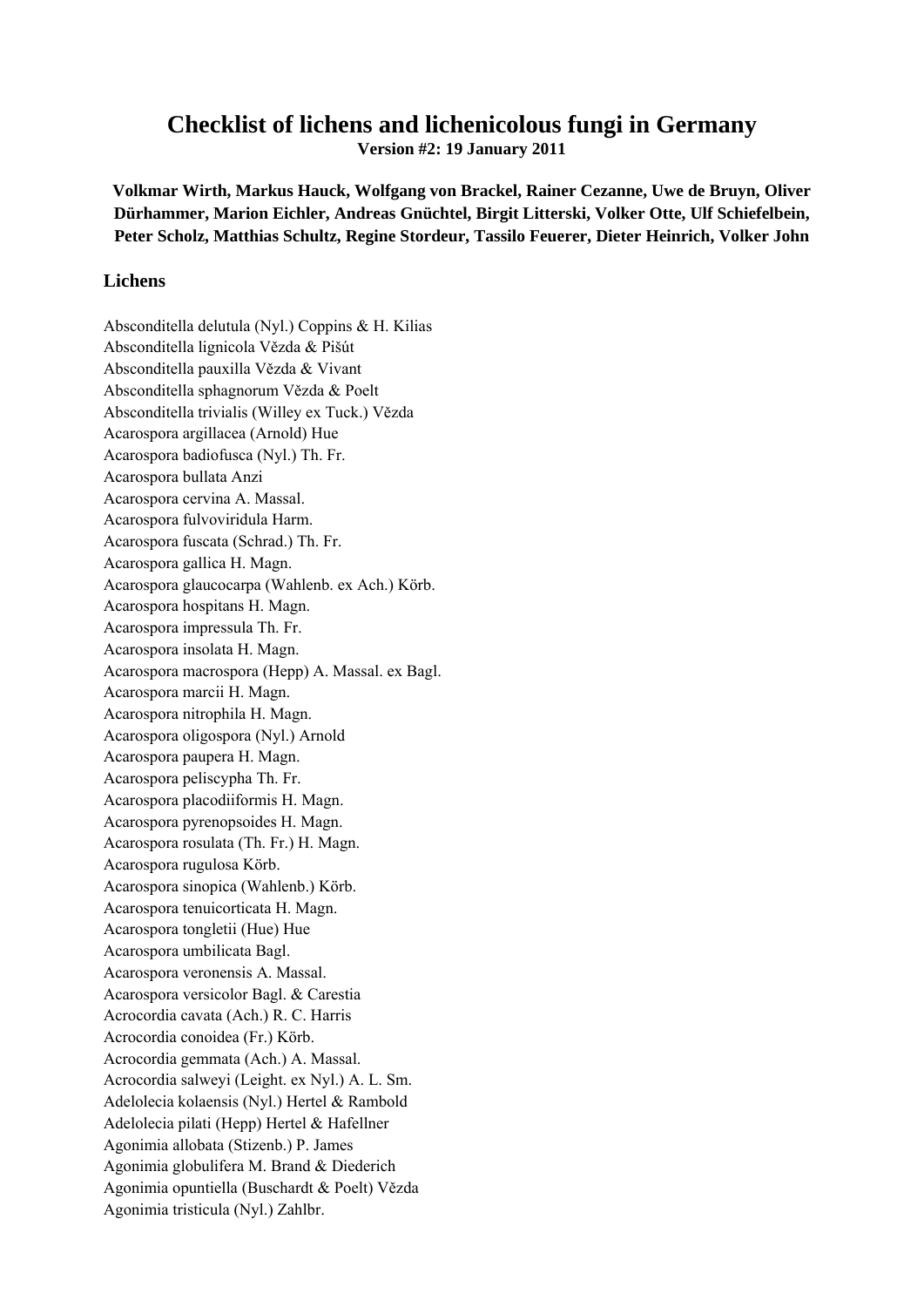Agonimia vouauxii (B. de Lesd.) M. Brand & Diederich Ainoa mooreana (Carroll) Lumbsch & I. Schmitt Alectoria ochroleuca (Hoffm.) A. Massal. Alectoria sarmentosa (Ach.) Ach. Allantoparmelia alpicola (Th. Fr.) Essl. Allocetraria madreporiformis (Ach.) Kärnefelt & A. Thell Amandinea lecideina (H. Mayrhofer & Poelt) Scheid. & H. Mayrhofer Amandinea punctata (Hoffm.) Coppins & Scheid. Amygdalaria consentiens (Nyl.) Hertel, Brodo & Mas. Inoue Amygdalaria panaeola (Ach.) Hertel & Brodo Amygdalaria pelobotryon (Wahlenb.) Norman Anaptychia bryorum Poelt Anaptychia ciliaris (L.) Körb. Anema decipiens (A. Massal.) Forssell Anema notarisii (A. Massal.) Forssell Anema tumidulum Henssen ined. Anisomeridium biforme (Borrer) R. C. Harris Anisomeridium carinthiacum (J. Steiner) R. C. Harris Anisomeridium polypori (Ellis & Everh.) M. E. Barr Anisomeridium ranunculosporum (Coppins & P. James) Coppins Anzina carneonivea (Anzi) Scheid. Aphanopsis coenosa (Ach.) Coppins & P. James Arctoparmelia centrifuga (L.) Hale Arctoparmelia incurva (Pers.) Hale Arthonia apatetica (A. Massal.) Th. Fr. Arthonia arthonioides (Ach.) A. L. Sm. Arthonia bueriana (J. Lahm) Zahlbr. Arthonia byssacea (Weigel) Almq. Arthonia caesia (Flot.) Körb. Arthonia calcicola Nyl. Arthonia cinereopruinosa Schaer. Arthonia cinnabarina (DC.) Wallr. Arthonia didyma Körb. Arthonia dispersa (Schrad.) Nyl. Arthonia elegans (Ach.) Almq. Arthonia endlicheri (Garov.) Oxner Arthonia excipienda (Nyl.) Leight. Arthonia fuliginosa (Turner & Borrer) Flot. Arthonia fusca (A. Massal.) Hepp Arthonia galactites (DC.) Dufour Arthonia glaucella Nyl. Arthonia helvola Nyl. Arthonia ilicina Taylor Arthonia insulata (B. de Lesd.) Redinger Arthonia leucopellaea (Ach.) Almq. Arthonia ligniaria Hellb. Arthonia mediella Nyl. Arthonia medusula (Pers.) Nyl. Arthonia muscigena Th. Fr. Arthonia patellulata Nyl. Arthonia phaeobaea (Norman) Norman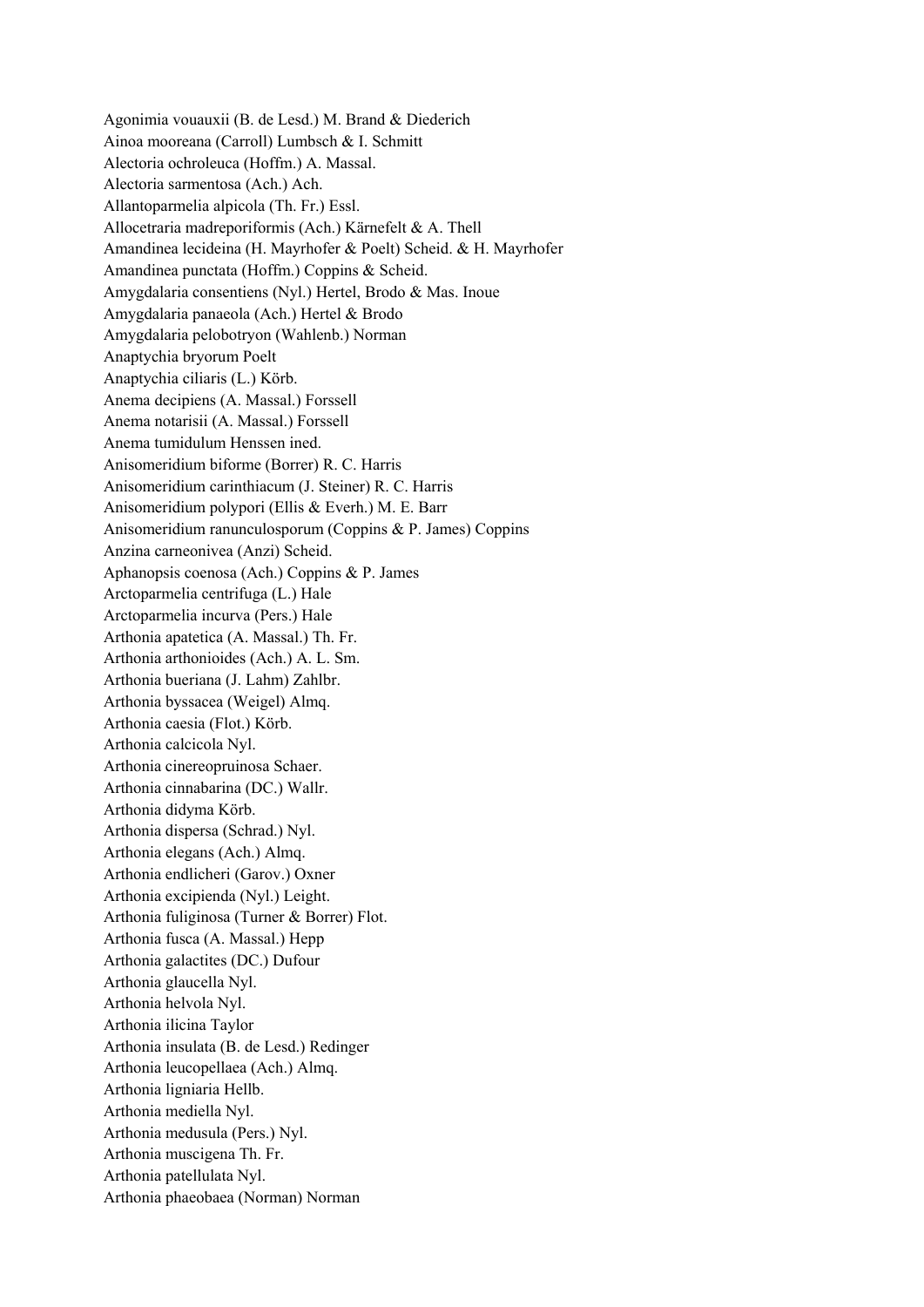Arthonia pruinata (Pers.) Steud. ex A. L. Sm. Arthonia punctiformis Ach. Arthonia radiata (Pers.) Ach. Arthonia reniformis (Pers.) Nyl. Arthonia spadicea Leight. Arthonia stellaris Kremp. Arthonia tenellula Nyl. Arthonia vinosa Leight. Arthonia zwackhii Sandst. Arthopyrenia analepta (Ach.) A. Massal. Arthopyrenia carneobrunneola Coppins Arthopyrenia cerasi (Schrad.) A. Massal. Arthopyrenia cinereopruinosa (Schaer.) A. Massal. Arthopyrenia grisea (Schleich. ex Schaer.) Körb. Arthopyrenia inconspicua J. Lahm Arthopyrenia nitescens (Salwey) Mudd Arthopyrenia punctillum Arnold Arthopyrenia salicis A. Massal. Arthopyrenia spilobola (Nyl.) Arnold Arthopyrenia stenospora Körb. Arthothelium ruanum (A. Massal.) Körb. Arthothelium spectabile Flot. ex A. Massal. Arthrorhaphis alpina (Schaer.) R. Sant. Arthrorhaphis citrinella (Ach.) Poelt Arthrorhaphis vacillans Th. Fr. & Almq. ex Th. Fr. Arthrosporum populorum A. Massal. Aspicilia aquatica Körb. Aspicilia cinerea (L.) Körb. Aspicilia coronata (A. Massal.) Anzi Aspicilia epiglypta (Norrl. ex Nyl.) Hue Aspicilia grisea Arnold Aspicilia intermutans (Nyl.) Arnold Aspicilia laevata (Ach.) Arnold Aspicilia moenium (Vain.) G. Thor & Timdal Aspicilia nunatakkorum (Poelt) Poelt ex Hafellner & Türk Aspicilia obscurata (Fr.) Arnold Aspicilia permutata (Zahlbr.) Clauzade & Rondon Aspicilia polychroma Anzi Aspicilia subreagens (H. Magn.) R. Sant. ined. Aspicilia supertegens Arnold Aspicilia verrucigera Hue Aspicilia verruculosa Kremp. Aspicilia waldrastensis (H. Magn.) Clauzade & Rondon Aspilidea myrinii (Fr.) Hafellner Atla alpina S. Savić & Tibell Bacidia absistens (Nyl.) Arnold Bacidia arceutina (Ach.) Arnold Bacidia auerswaldii (Hepp ex Stizenb.) Mig. Bacidia bagliettoana (A. Massal. & De Not.) Jatta Bacidia beckhausii Körb. Bacidia biatorina (Körb.) Vain.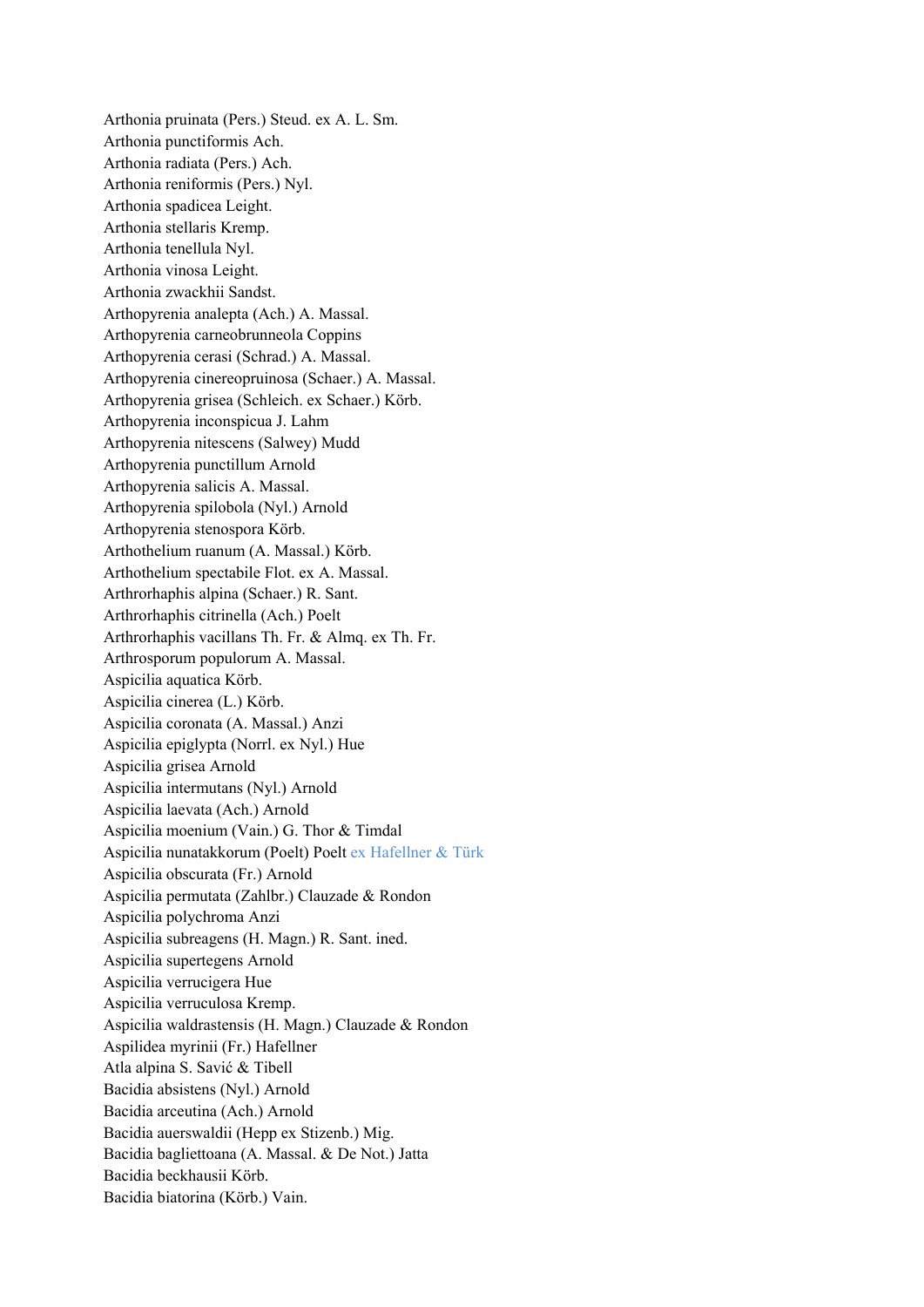Bacidia caesiomarginata (Kernst.) Lettau Bacidia carneoglauca (Nyl.) A. L. Smith Bacidia circumspecta (Nyl. ex Vain.) Malme Bacidia coprodes (Körb.) Lettau Bacidia fraxinea Lönnr. Bacidia friesiana (Hepp) Körb. Bacidia fuscoviridis (Anzi) Lettau Bacidia hegetschweileri (Hepp) Vain. Bacidia hemipolia (Nyl.) Malme Bacidia herbarum (Stizenb.) Arnold Bacidia igniarii (Nyl.) Oxner Bacidia incompta (Borrer ex Hook.) Anzi Bacidia laurocerasi (Delise ex Duby) Zahlbr. Bacidia polychroa (Th. Fr.) Körb. Bacidia propinqua (Stizenb.) Arnold Bacidia rosella (Pers.) De Not. Bacidia rubella (Hoffm.) A. Massal. Bacidia scopulicola (Nyl.) A. L. Sm. Bacidia subacerina Vain. Bacidia subincompta (Nyl.) Arnold Bacidia trachona (Ach.) Lettau Bacidia vermifera (Nyl.) Th. Fr. Bacidia viridifarinosa Coppins & P. James Bacidina adastra (Sparrius & Aptroot) M. Hauck & V. Wirth Bacidina arnoldiana (Körb.) V. Wirth & Vězda Bacidina assulata (Körb.) S. Ekman Bacidina brandii (Coppins & Van den Boom) M. Hauck & V. Wirth Bacidina caligans (Nyl.) Llop & Hladun Bacidina chloroticula (Nyl.) Vězda & Poelt Bacidina delicata (Larbal. & Leight.) V. Wirth & Vězda Bacidina egenula (Nyl.) Vězda Bacidina etayana (Van den Boom & Vězda) M. Hauck & V. Wirth Bacidina inundata (Fr.) Vězda Bacidina neosquamulosa (Aptroot & Herk) S. Ekman Bacidina phacodes (Körb.) Vězda Bacidina saxenii (Erichsen) M. Hauck & V. Wirth Bacidina sulphurella (Samp.) M. Hauck & V. Wirth Bactrospora corticola (Fr.) Almq. Bactrospora dryina (Ach.) A. Massal. Baeomyces carneus Flörke Baeomyces placophyllus Ach. Baeomyces rufus (Huds.) Rebent. var. rufus Baeomyces rufus var. callianthus (Lettau) Lettau Bagliettoa baldensis (A. Massal.) Vězda Bagliettoa calciseda (DC.) Gueidan & Cl. Roux Bagliettoa limborioides A. Massal. Bagliettoa marmorea (Scop.) Gueidan & Cl. Roux Bagliettoa parmigera (J. Steiner) Vězda & Poelt Bagliettoa parmigerella (Zahlbr.) Vězda & Poelt Bagliettoa steineri (Kušan) Vězda Bellemerea alpina (Sommerf.) Clauzade & Cl. Roux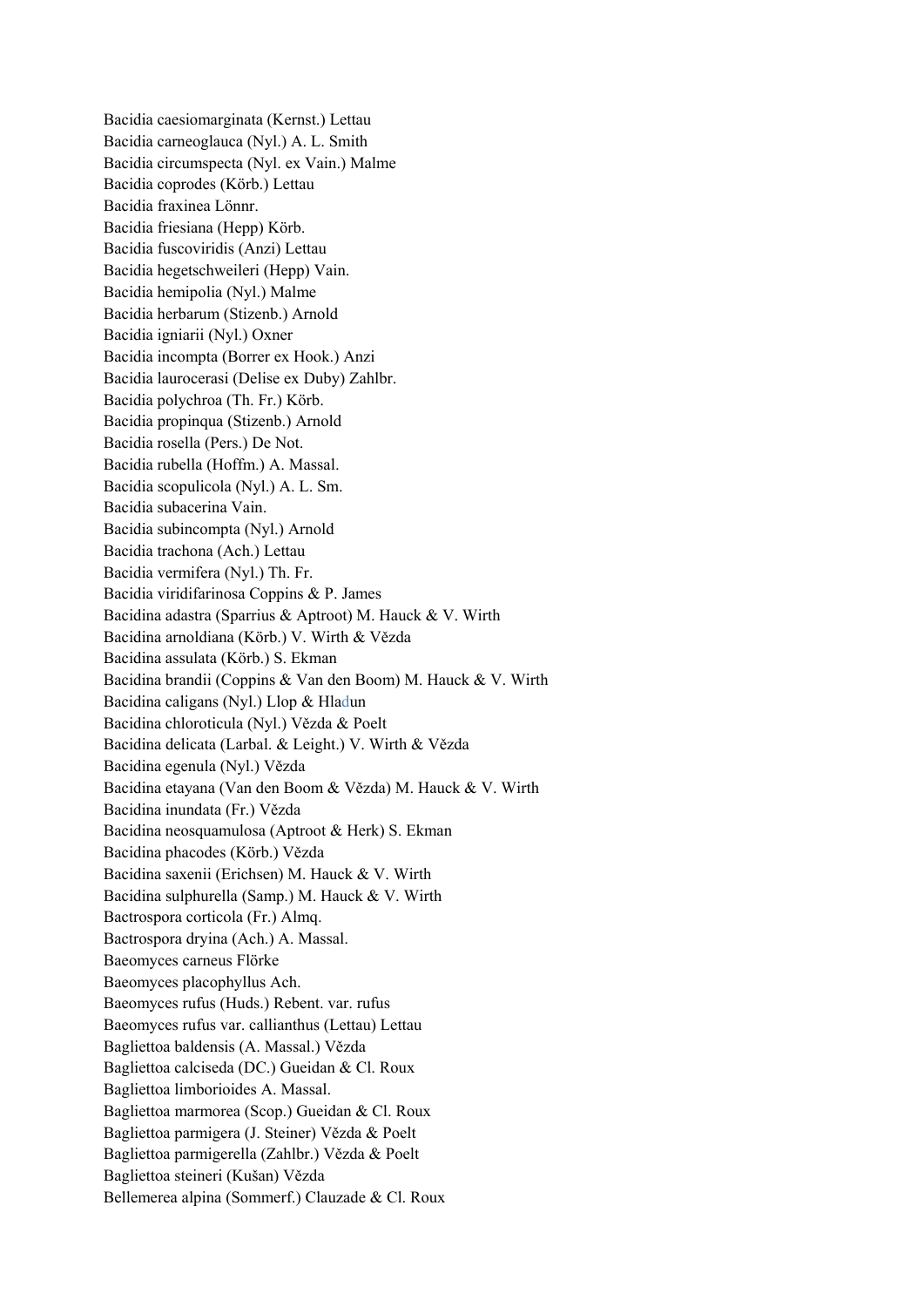Bellemerea cinereorufescens (Ach.) Clauzade & Cl. Roux Bellemerea sanguinea (Kremp.) Hafellner & Cl. Roux Belonia incarnata Th. Fr. & Graewe ex Th. Fr. Belonia nidarosiensis (Kindt) P. M. Jørg. & Vězda Belonia russula Körb. ex Nyl. Biatora chrysantha (Zahlbr.) Printzen Biatora efflorescens (Hedl.) Räsänen Biatora fallax Hepp Biatora flavopunctata (Tønsberg) Hinter. & Printzen Biatora helvola Körb. ex Hellb. Biatora ligni-mollis T. Sprib. & Printzen Biatora mendax Anzi Biatora ocelliformis (Nyl.) Arnold Biatora rhododendri (Hepp) Arnold Biatora rufidula (Graewe) S. Ekman & Printzen Biatora sphaeroidiza (Vain.) Printzen & Holien Biatora subduplex (Nyl.) Printzen Biatora vernalis (L.) Fr. Biatora veteranorum Coppins & Sérus. Biatorella fossarum (Dufour ex Fr.) Th. Fr. Biatorella germanica A. Massal. ex Körb. Biatorella hemisphaerica Anzi Biatoridium delitescens (Arnold) Hafellner Biatoridium monasteriense J. Lahm ex Körb. Bilimbia accedens Arnold Bilimbia lobulata (Sommerf.) Hafellner & Coppins Bilimbia microcarpa Th. Fr. Bilimbia sabuletorum (Schreb.) Arnold Botryolepraria lesdainii (Hue) Canals et al. Brodoa intestiniformis (Vill.) Goward Bryophagus gloeocapsa Nitschke ex Arnold Bryoria bicolor (Ehrh.) Brodo & D. Hawksw. Bryoria capillaris (Ach.) Brodo & D. Hawksw. Bryoria chalybeiformis (L.) Brodo & D. Hawksw. Bryoria fremontii (Tuck.) Brodo & D. Hawksw. Bryoria furcellata (Fr.) Brodo & D. Hawksw. Bryoria fuscescens (Gyeln.) Brodo & D. Hawksw. Bryoria implexa (Hoffm.) Brodo & D. Hawksw. Bryoria kuemmerleana (Gyeln.) Brodo & D. Hawksw. Bryoria nadvornikiana (Gyeln.) Brodo & D. Hawksw. Bryoria simplicior (Vain.) Brodo & D. Hawksw. Bryoria smithii (Du Rietz) Brodo & D. Hawksw. Buellia aethalea (Ach.) Th. Fr. Buellia arborea Coppins & Tønsberg Buellia arnoldii Servít Buellia asterella Poelt & Sulzer Buellia disciformis (Fr.) Mudd Buellia elegans Poelt Buellia epigaea (Pers.) Tuck. Buellia erubescens Arnold Buellia griseovirens (Turner & Borrer ex Sm.) Almb.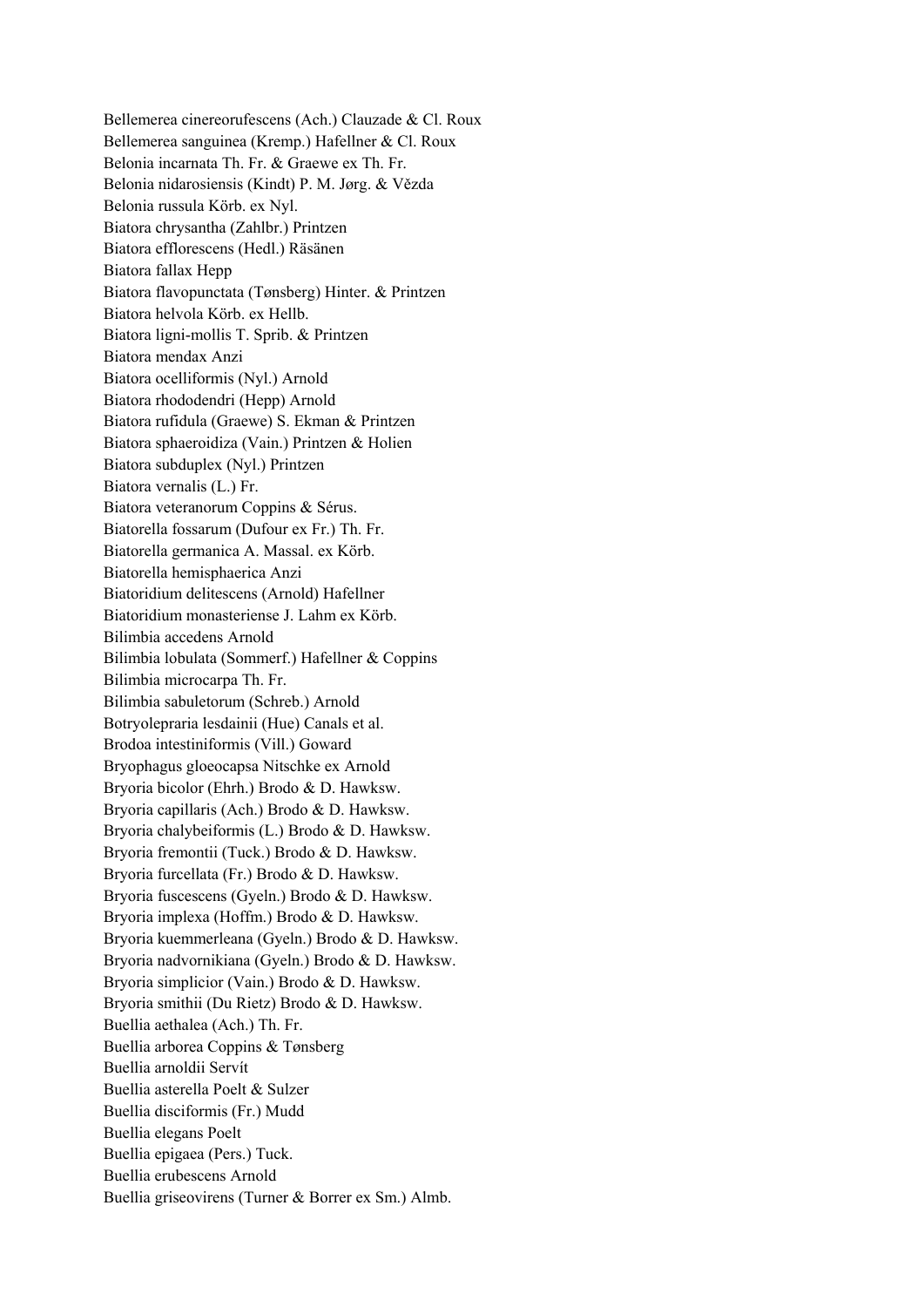Buellia leptocline (Flot.) A. Massal. Buellia miriquidica Scheid. Buellia ocellata (Flot.) Körb. Buellia pulverea Coppins & P. James Buellia sandstedei (Zwackh) Sandst. Buellia schaereri De Not. Buellia spuria (Schaer.) Anzi Buellia stellulata (Taylor) Mudd Buellia thiopoliza (Nyl.) Boistel Buellia triphragmia (Nyl.) Arnold Buellia uberior Anzi Buellia violaceofusca G. Thor & Muhr Bunodophoron melanocarpum (Sw.) Wedin Byssoloma marginatum (Arnold) Sérus. Byssoloma subdiscordans (Nyl.) P. James Calicium abietinum Pers. Calicium adaequatum Nyl. Calicium adspersum Pers. Calicium corynellum (Ach.) Ach. Calicium denigratum (Vain.) Tibell Calicium glaucellum Ach. Calicium lenticulare Ach. Calicium montanum Tibell Calicium parvum Tibell Calicium pinastri Tibell Calicium quercinum Pers. Calicium salicinum Pers. Calicium trabinellum (Ach.) Ach. Calicium viride Pers. Caloplaca albolutescens (Nyl.) H. Olivier Caloplaca alociza (A. Massal.) Mig. Caloplaca alstrupii Søchting Caloplaca ammiospila (Wahlenb.) H. Olivier Caloplaca arcis (Poelt & Vězda) Arup Caloplaca arenaria (Pers.) Müll. Arg. Caloplaca arnoldii (Wedd.) Zahlbr. ex Ginzb. Caloplaca arnoldiiconfusa Gaya & Nav.-Ros. Caloplaca asserigena (J. Lahm ex Arnold) H. Olivier Caloplaca athroocarpa (Anzi) Jatta Caloplaca atroflava (Turner) Mong. var. atroflava Caloplaca atroflava var. submersa (Nyl.) H. Magn. Caloplaca aurantia (Pers.) Hellb. Caloplaca aurea (Schaer.) Zahlbr. Caloplaca austrocitrina Vondrák, Riha, Arup & Søchting Caloplaca biatorina (A. Massal.) J. Steiner Caloplaca britannica R. Sant. Caloplaca bryochrysion Poelt Caloplaca cacuminum Poelt Caloplaca cerina (Ehrh. ex Hedw.) Th. Fr. var. cerina Caloplaca cerina var. chloroleuca (Sm.) Th. Fr. Caloplaca cerina var. muscorum (A. Massal.) Jatta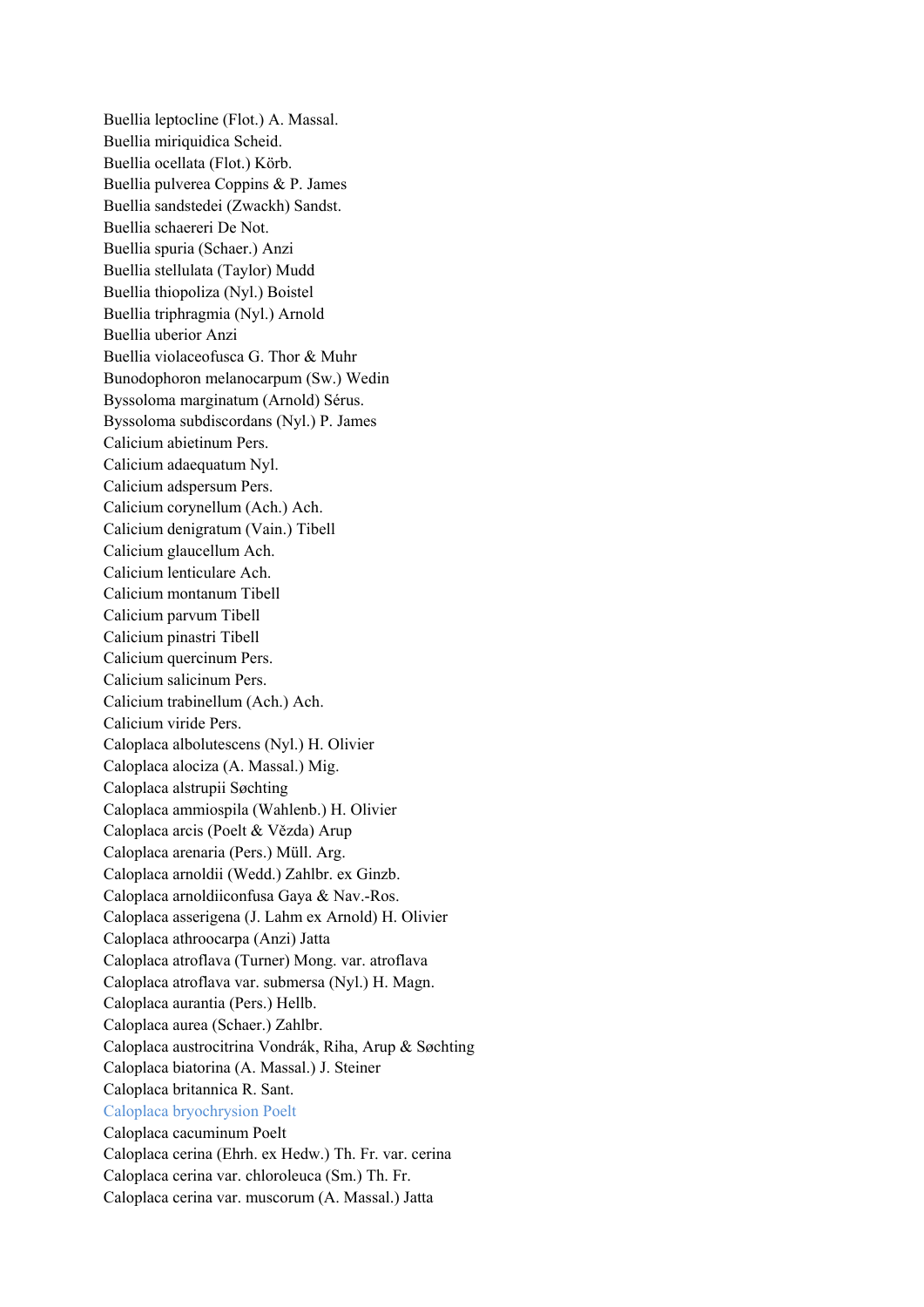Caloplaca cerinella (Nyl.) Flagey Caloplaca cerinelloides (Erichsen) Poelt Caloplaca chalybaea (Fr.) Müll. Arg. Caloplaca chlorina (Flot.) H. Olivier Caloplaca chrysodeta (Vain. ex Räsänen) Dombr. Caloplaca chrysophthalma Degel. Caloplaca cirrochroa (Ach.) Th. Fr. Caloplaca citrina (Hoffm.) Th. Fr. Caloplaca coccinea (Müll. Arg.) Poelt Caloplaca conversa (Kremp.) Jatta Caloplaca coralliza Arup & Akelius Caloplaca coronata (Kremp. ex Körb.) J. Steiner Caloplaca crenularia (With.) J. R. Laundon Caloplaca crenulatella (Nyl.) H. Olivier Caloplaca dalmatica (A. Massal.) H. Olivier Caloplaca decipiens (Arnold) Blomb. & Forssell Caloplaca demissa (Körb.) Arup & Grube Caloplaca dichroa Arup Caloplaca epigaea Søchting, Huneck & Etayo Caloplaca erythrocarpa (Pers.) Zwackh Caloplaca exsecuta (Nyl.) Dalla Torre & Sarnth. Caloplaca ferruginea (Huds.) Th. Fr. Caloplaca flavescens (Huds.) J. R. Laundon Caloplaca flavocitrina (Nyl.) H. Olivier Caloplaca flavorubescens (Huds.) J. R. Laundon Caloplaca flavovirescens (Wulfen) Dalla Torre & Sarnth. Caloplaca fuscoatra (Bayrh.) Zahlbr. Caloplaca granulosa (Müll. Arg.) Jatta Caloplaca grimmiae (Nyl.) H. Olivier Caloplaca haematites (Chaub. ex St.-Amans) Zwackh Caloplaca herbidella (Hue) H. Magn. Caloplaca holocarpa (Hoffm.) A. E. Wade Caloplaca hungarica H. Magn. Caloplaca inconnexa (Nyl.) Zahlbr. Caloplaca isidiigera Vězda Caloplaca jungermanniae (Vahl) Th. Fr. Caloplaca lactea (A. Massal.) Zahlbr. Caloplaca lobulata (Flörke) Hellb. Caloplaca lucifuga G. Thor Caloplaca luteoalba (Turner) Th. Fr. Caloplaca macrocarpa (Anzi) Zahlbr. Caloplaca magni-filii Poelt Caloplaca marina (Wedd.) Zahlbr. Caloplaca maritima (B. de Lesd.) B. de Lesd. Caloplaca marmorata (Bagl.) Jatta (V. Wirth unpubl.) Caloplaca microthallina (Wedd.) Zahlbr. Caloplaca nubigena (Kremp.) Dalla Torre & Sarnth. Caloplaca oasis (A. Massal.) Szatala Caloplaca obliterans (Nyl.) Blomb. & Forssell Caloplaca obscurella (J. Lahm ex Körb.) Th. Fr. Caloplaca ochracea (Schaer.) Flagey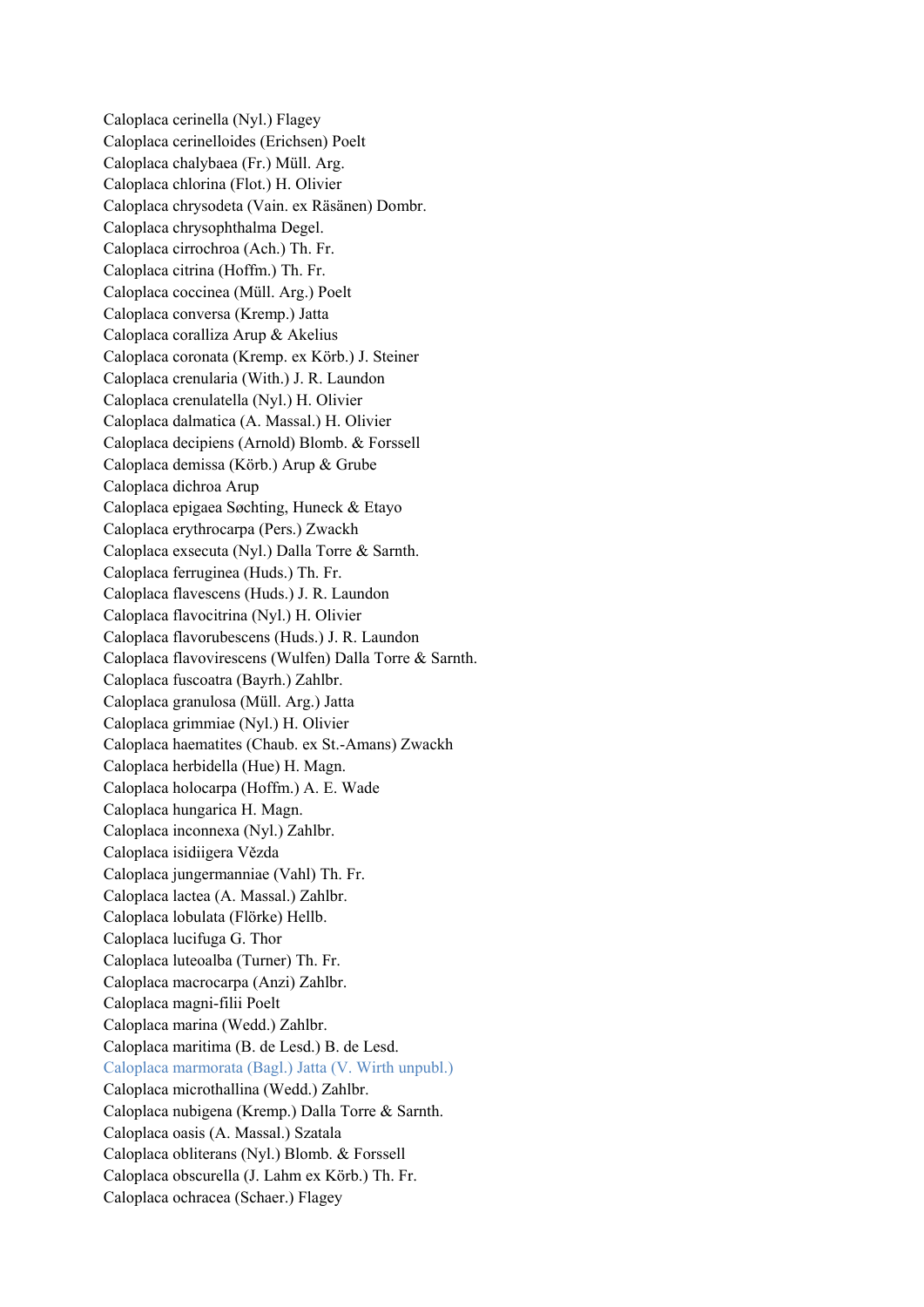Caloplaca percrocata (Arnold) J. Steiner Caloplaca phlogina (Ach.) Flagey Caloplaca pollinii (A. Massal.) Jatta Caloplaca polycarpa (A. Massal.) Zahlbr. Caloplaca proteus Poelt Caloplaca pseudofulgensia Gaya & Nav.-Ros. Caloplaca pusilla (A. Massal.) Zahlbr. Caloplaca pyracea (Ach.) Th. Fr. Caloplaca raesaenenii Bredkina Caloplaca rubelliana (Ach.) Lojka Caloplaca ruderum (Malbr.) J. R. Laundon Caloplaca saxicola (Hoffm.) Nordin Caloplaca saxifragarum Poelt Caloplaca schistidii (Anzi) Zahlbr. Caloplaca schoeferi Poelt Caloplaca scopularis (Nyl.) Lettau Caloplaca scotoplaca (Nyl.) H. Magn. Caloplaca sinapisperma (Lam. & DC.) Maheu & Gillet Caloplaca soralifera Vondrák & Hrouzek Caloplaca subsoluta (Nyl.) Zahlbr. Caloplaca teicholyta (Ach.) J. Steiner Caloplaca tetraspora (Nyl.) H. Olivier Caloplaca thallincola (Wedd.) Du Rietz Caloplaca tiroliensis Zahlbr. Caloplaca ulcerosa Coppins & P. James Caloplaca variabilis (Pers.) Müll. Arg. Caloplaca verruculifera (Vain.) Zahlbr. Caloplaca viridirufa (Ach.) Zahlbr. Caloplaca vitellinula auct., non (Nyl.) H. Olivier Caloplaca xantholyta (Nyl.) Jatta Calvitimela aglaea (Sommerf.) Hafellner Calvitimela armeniaca (DC.) Hafellner Candelaria concolor (Dicks.) Stein Candelariella athallina (Wedd.) Du Rietz Candelariella aurella (Hoffm.) Zahlbr. Candelariella coralliza (Nyl.) H. Magn. Candelariella kuusamoensis Räsänen Candelariella medians (Nyl.) A. L. Sm. Candelariella plumbea Poelt & Vězda Candelariella reflexa (Nyl.) Lettau Candelariella subdeflexa (Nyl.) Lettau Candelariella viae-lacteae G. Thor & V. Wirth Candelariella vitellina (Hoffm.) Müll. Arg. Candelariella xanthostigma (Pers. ex Ach.) Lettau Carbonea assimilis (Körb.) Hafellner & Hertel Carbonea atronivea (Arnold) Hertel Carbonea distans (Kremp.) Hafellner & Obermayer Carbonea latypizodes (Nyl.) Knoph & Rambold Carbonea vorticosa (Flörke) Hertel Catapyrenium cinereum (Pers.) Körb. Catapyrenium daedaleum (Kremp.) Stein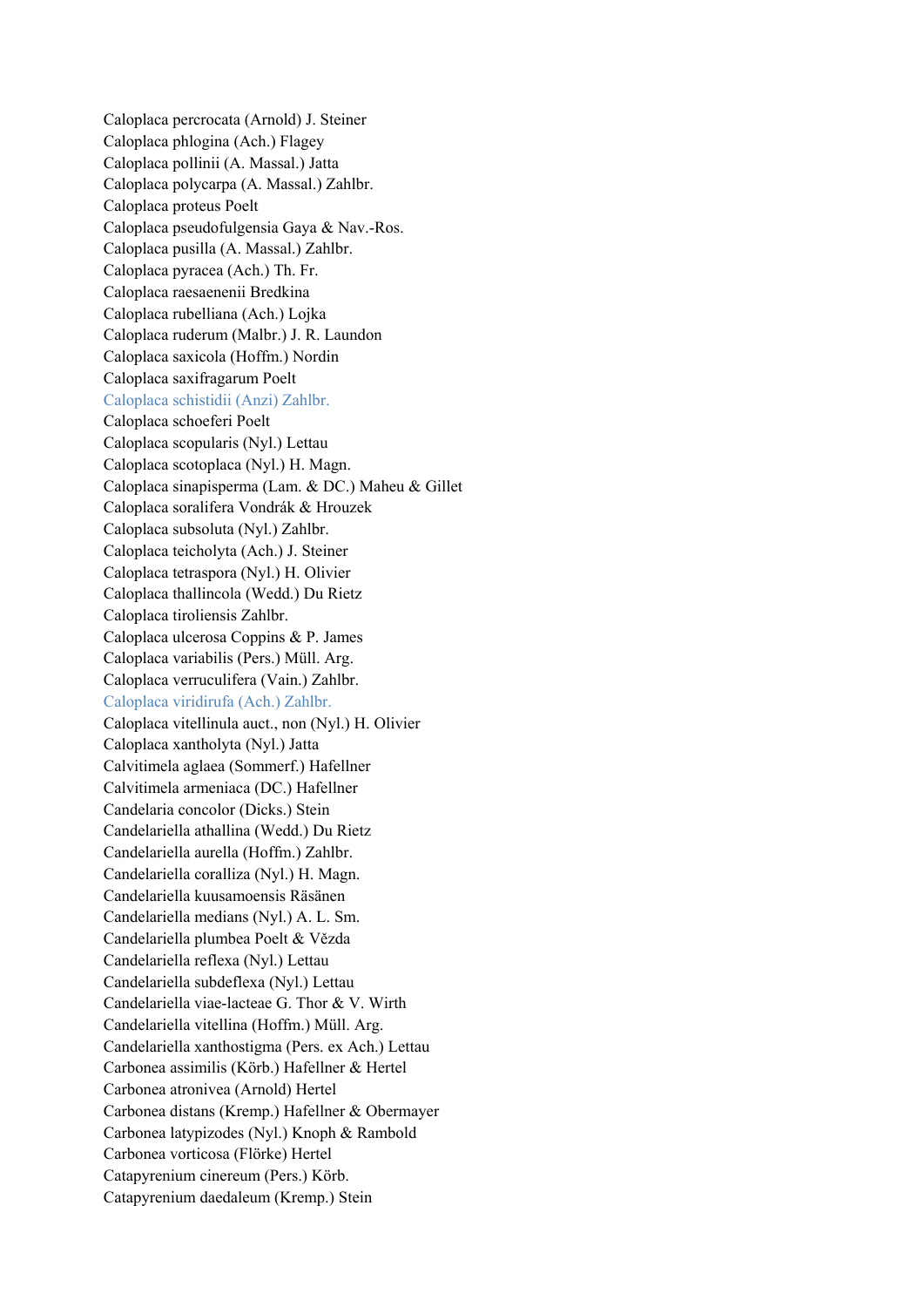Catapyrenium psoromoides (Borrer) R. Sant. Catillaria anisospora (Müll. Arg.) Zahlbr. Catillaria atomarioides (Müll. Arg.) H. Kilias Catillaria chalybeia (Borrer) A. Massal. Catillaria contristans (Nyl.) Zahlbr. Catillaria detractula (Nyl.) H. Olivier Catillaria erysiboides (Nyl.) Th. Fr. Catillaria lenticularis (Ach.) Th. Fr. Catillaria minuta (Schaer.) Lettau Catillaria nigroclavata (Nyl.) Schuler Catillaria picila (A. Massal.) Coppins Catillaria timidula Th. Fr. & Almq. ex Th. Fr. Catillaria tristis (Müll. Arg.) Arnold Catinaria atropurpurea (Schaer.) Vězda & Poelt Catinaria dispersa (Arnold) Lettau Catinaria neuschildii (Körb.) P. James Catolechia wahlenbergii (Flot. ex Ach.) Körb. Cephalophysis leucospila (Anzi) H. Kilias & Scheid. Cetraria aculeata (Schreb.) Fr. Cetraria ericetorum Opiz Cetraria islandica (L.) Ach. Cetraria muricata (Ach.) Eckfeldt Cetraria sepincola (Ehrh.) Ach. Cetrariella commixta (Nyl.) A. Thell & Kärnefelt Cetrelia cetrarioides (Delise ex Duby) W. L. Culb. & C. F. Culb. Cetrelia chicitae W. L. Culb. & C. F. Culb. Cetrelia olivetorum (Nyl.) W. L. Culb. & C. F. Culb. Chaenotheca brachypoda (Ach.) Tibell Chaenotheca brunneola (Ach.) Müll. Arg. Chaenotheca chlorella (Ach.) Müll. Arg. Chaenotheca chrysocephala (Turner ex Ach.) Th. Fr. Chaenotheca cinerea (Pers.) Tibell Chaenotheca ferruginea (Turner ex Sm.) Mig. Chaenotheca furfuracea (L.) Tibell Chaenotheca gracilenta (Ach.) Mattsson & Middelb. Chaenotheca hispidula (Ach.) Zahlbr. Chaenotheca laevigata Nádv. Chaenotheca phaeocephala (Turner) Th. Fr. Chaenotheca stemonea (Ach.) Müll. Arg. Chaenotheca subroscida (Eitner) Zahlbr. Chaenotheca trichialis (Ach.) Th. Fr. Chaenotheca xyloxena Nádv. Cheiromycina flabelliformis B. Sutton Cheiromycina globosa Aptroot & Schiefelb. Chrysothrix candelaris (L.) J. R. Laundon Chrysothrix chlorina (Ach.) J. R. Laundon Circinaria caesiocinerea (Nyl. ex Malbr.) A. Nordin, S. Savić & Tibell (Nordin et al. 2010) Circinaria calcarea (L.) A. Nordin, S. Savić & Tibell (Nordin et al. 2010) Circinaria contorta (Hoffm.) A. Nordin, S. Savić & Tibell subsp. contorta (Nordin et al. 2010) Circinaria contorta subsp. hoffmanniana (S. Ekman & Fröberg) (Nordin et al. 2010) Circinaria gibbosa A. Nordin, S. Savić & Tibell (Nordin et al. 2010)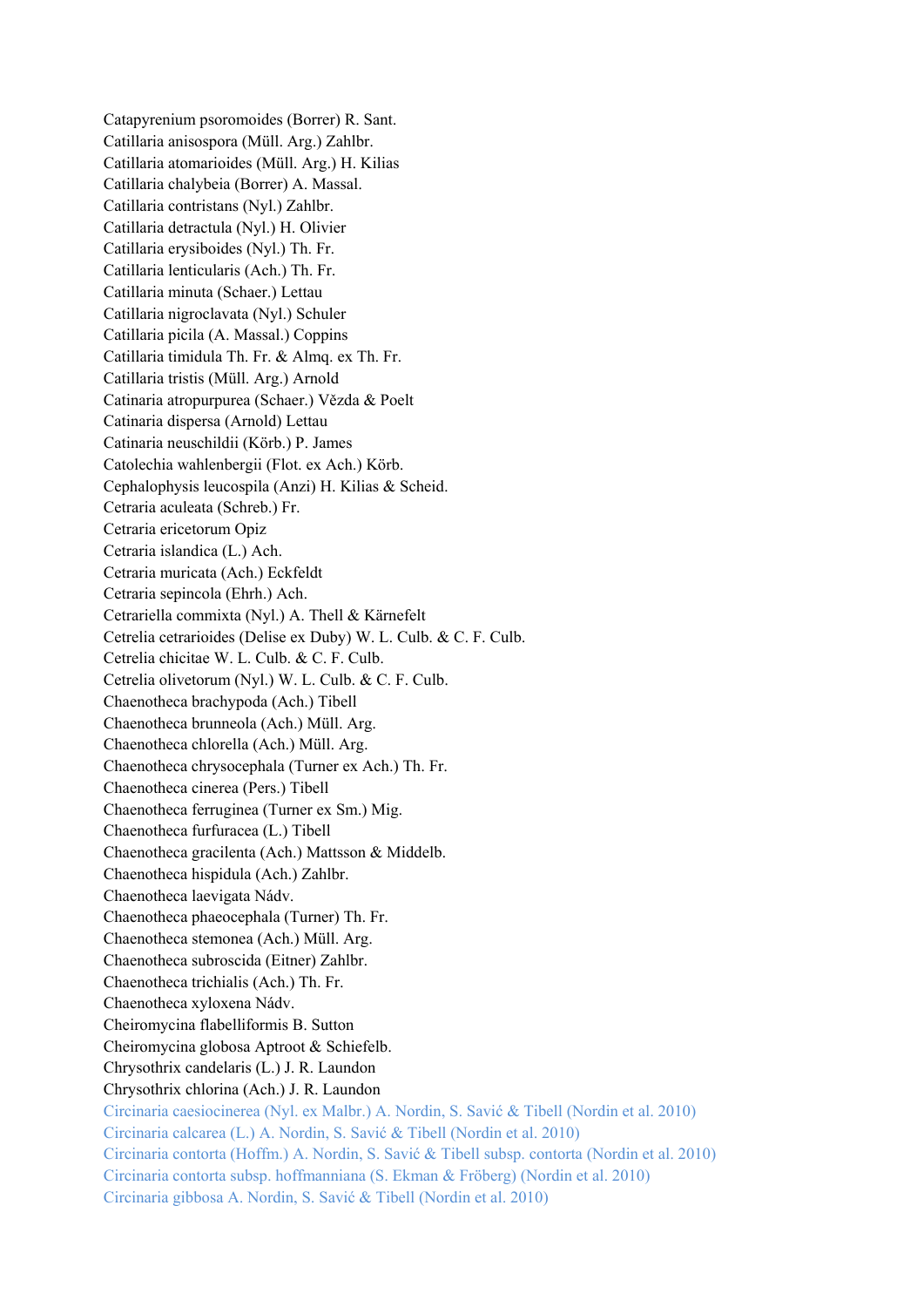Circinaria leprosescens A. Nordin, S. Savić & Tibell (Nordin et al. 2010) Cladonia acuminata (Ach.) Norrl. Cladonia amaurocraea (Flörke) Schaer. Cladonia arbuscula (Wallr.) Flot. subsp. arbuscula Cladonia arbuscula subsp. mitis (Sandst.) Ruoss Cladonia arbuscula subsp. squarrosa (Wallr.) Ruoss Cladonia bellidiflora (Ach.) Schaer. Cladonia borealis S. Stenroos Cladonia botrytes (K. G. Hagen) Willd. Cladonia brevis (Sandst.) Sandst. Cladonia caespiticia (Pers.) Flörke Cladonia callosa Delise ex Harm. Cladonia calycantha Delise ex Nyl. Cladonia cariosa (Ach.) Spreng. Cladonia carneola (Fr.) Fr. Cladonia cenotea (Ach.) Schaer. Cladonia cervicornis (Ach.) Flot. subsp. cervicornis Cladonia cervicornis subsp. pulvinata (Sandst.) Ahti Cladonia cervicornis subsp. verticillata (Hoffm.) Ahti Cladonia ciliata Stirt. Cladonia coccifera (L.) Willd. Cladonia coniocraea (Flörke) Spreng. Cladonia convoluta (Lam.) Cout. Cladonia cornuta (L.) Hoffm. Cladonia crispata (Ach.) Flot. var. crispata Cladonia crispata var. cetrariiformis (Delise) Vain. Cladonia cyanipes (Sommerf.) Nyl. Cladonia cyathomorpha Stirt. ex Walt. Watson Cladonia decorticata (Flörke) Spreng. Cladonia deformis (L.) Hoffm. Cladonia digitata (L.) Hoffm. Cladonia fimbriata (L.) Fr. Cladonia foliacea (Huds.) Willd. Cladonia furcata (Huds.) Schrad. subsp. furcata Cladonia furcata subsp. subrangiformis (Sandst.) Abbayes Cladonia glauca Flörke Cladonia gracilis (L.) Willd. subsp. gracilis Cladonia gracilis subsp. turbinata (Ach.) Ahti Cladonia humilis (With.) J. R. Laundon Cladonia incrassata Flörke Cladonia macilenta Hoffm. subsp. macilenta Cladonia macilenta subsp. floerkeana (Fr.) V. Wirth Cladonia macroceras (Delise) Ahti Cladonia macrophylla (Schaer.) Stenh. Cladonia macrophyllodes Nyl. Cladonia metacorallifera Asahina Cladonia monomorpha Aptroot, Sipman & Herk Cladonia norvegica Tønsberg & Holien Cladonia parasitica (Hoffm.) Hoffm. Cladonia peziziformis (With.) J. R. Laundon Cladonia phyllophora Ehrh. ex Hoffm.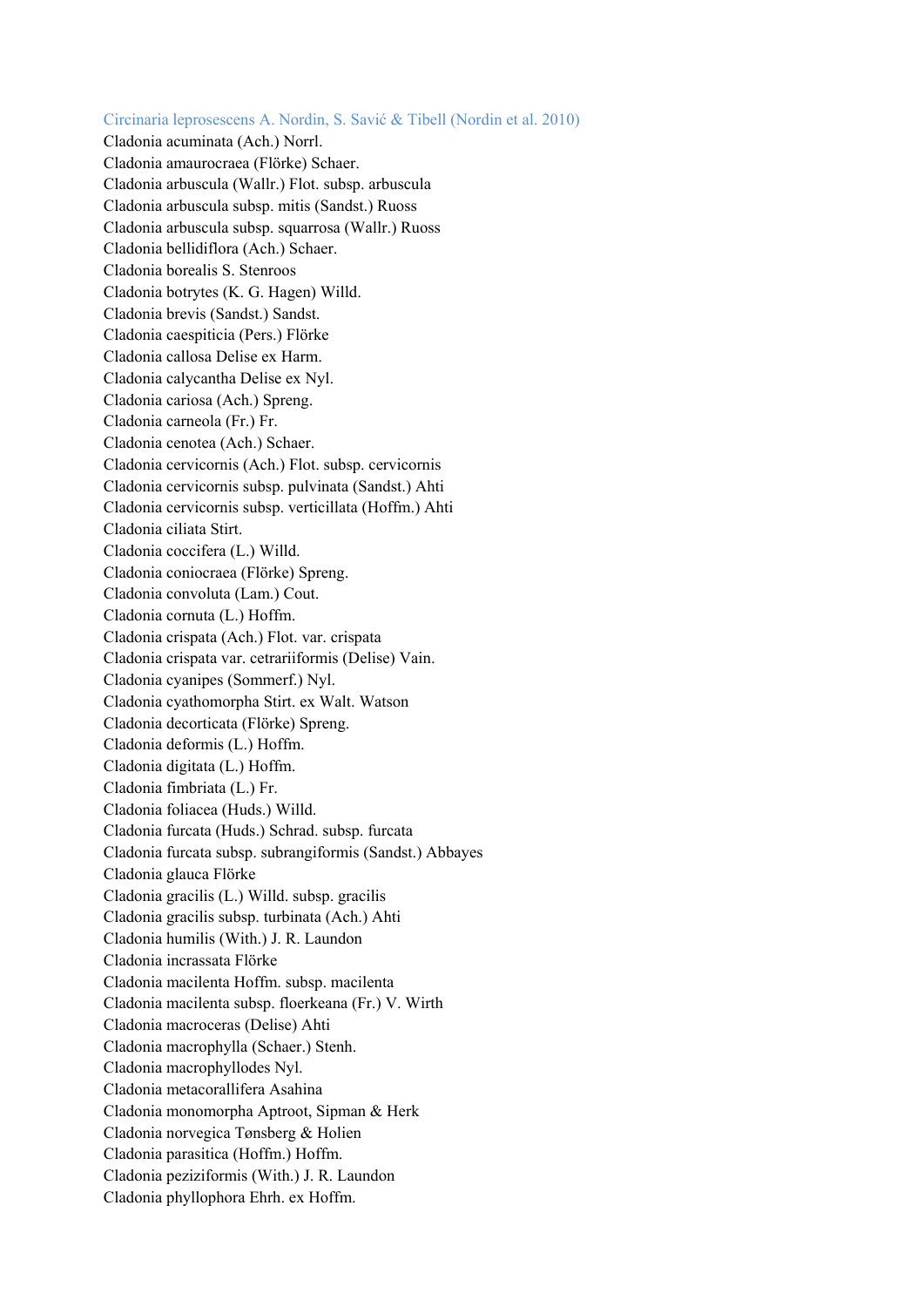Cladonia pleurota (Flörke) Schaer. Cladonia polycarpoides Nyl. Cladonia polydactyla (Flörke) Spreng. Cladonia portentosa (Dufour) Coem. Cladonia pyxidata (L.) Hoffm. subsp. pyxidata Cladonia pyxidata subsp. chlorophaea (Flörke ex Sommerf.) V. Wirth Cladonia pyxidata subsp. grayi (G. Merr. ex Sandst.) V. Wirth Cladonia pyxidata subsp. pocillum (Ach.) Å. E. Dahl Cladonia ramulosa (With.) J. R. Laundon Cladonia rangiferina (L.) Weber ex F. H. Wigg. Cladonia rangiformis Hoffm. Cladonia rei Schaer. Cladonia scabriuscula (Delise) Leight. Cladonia squamosa (Scop.) Hoffm. Cladonia stellaris (Opiz) Pouzar & Vězda Cladonia strepsilis (Ach.) Vain. Cladonia stygia (Fr.) Ruoss Cladonia subcervicornis (Vain.) Kernst. Cladonia subulata (L.) Weber ex F. H. Wigg. Cladonia sulphurina (Michx.) Fr. Cladonia symphycarpia (Flörke) Fr. Cladonia turgida Ehrh. ex Hoffm. Cladonia uncialis (L.) Weber ex F. H. Wigg. Cladonia zopfii Vain. Clauzadea chondrodes (A. Massal.) Clauzade & Cl. Roux Clauzadea immersa (Hoffm.) Hafellner & Bellem. Clauzadea metzleri (Körb.) Clauzade & Cl. Roux ex D. Hawksw. Clauzadea monticola (Ach.) Hafellner & Bellem. Clauzadeana macula (Taylor) Coppins & Rambold Cliostomum corrugatum (Ach.: Fr.) Fr. Cliostomum griffithii (Sm.) Coppins Coenogonium luteum (Dicks.) Kalb & Lücking Coenogonium pineti (Schrad.) Lücking & Lumbsch Collema auriforme (With.) Coppins & J. R. Laundon Collema bachmanianum (Fink) Degel. Collema callopismum A. Massal. Collema coccophorum Tuck. Collema confertum Arnold Collema conglomeratum Hoffm. Collema crispum (Huds.) Weber ex F. H. Wigg. Collema cristatum (L.) Weber ex F. H. Wigg. Collema dichotomum (With.) Coppins & J. R. Laundon Collema fasciculare (L.) Weber ex F. H. Wigg. Collema flaccidum (Ach.) Ach. Collema fragrans (Sm.) Ach. Collema furfuraceum (Arnold) Du Rietz Collema fuscovirens (With.) J. R. Laundon Collema glebulentum (Nyl. ex Cromb.) Degel. Collema ligerinum (Hy) Harm. Collema limosum (Ach.) Ach. Collema multipartitum Sm.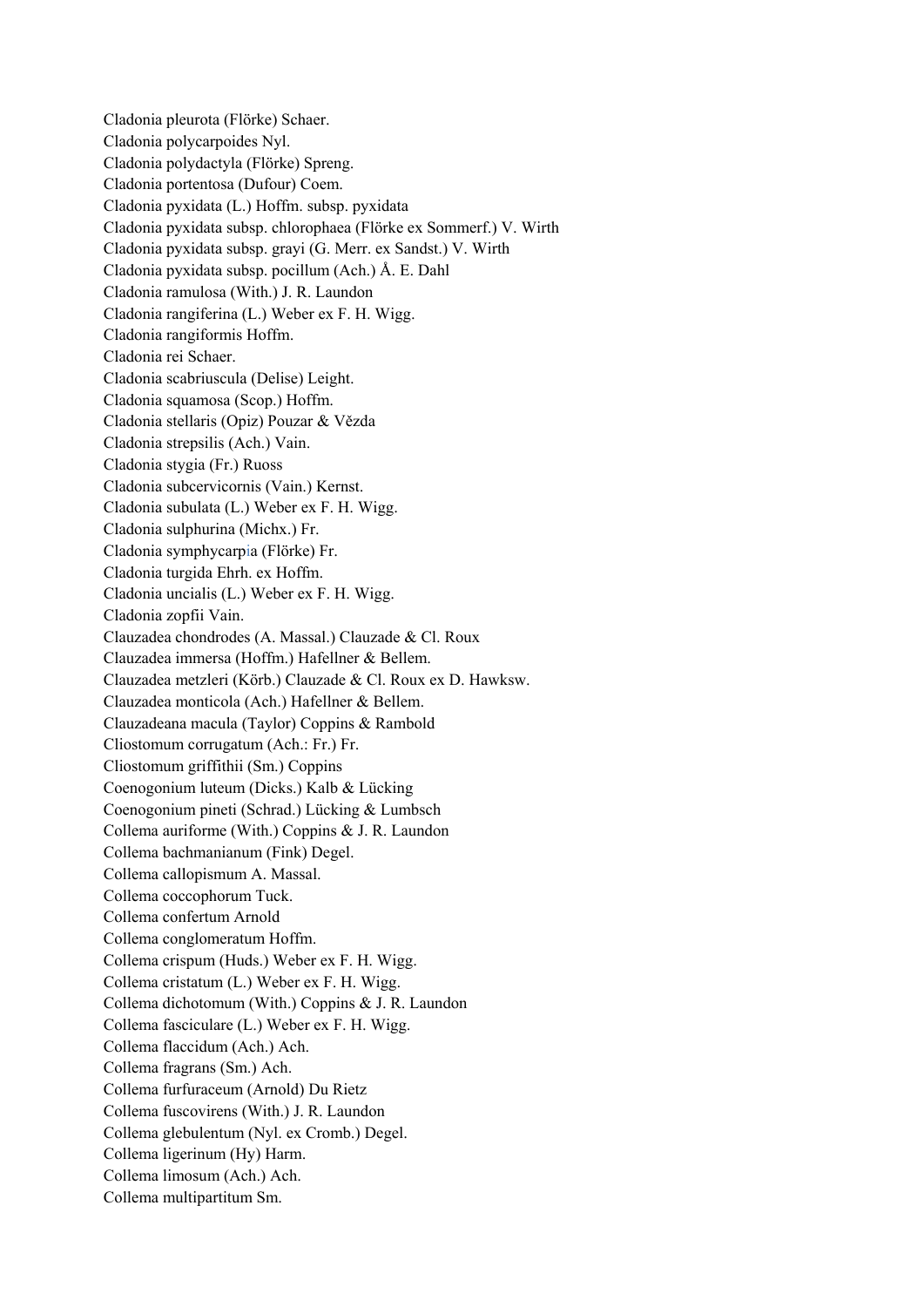Collema nigrescens (Huds.) DC. Collema occultatum Bagl. Collema parvum Degel. Collema polycarpon Hoffm. Collema subnigrescens Degel. Collema tenax (Sw.) Ach. em. Degel. Collema undulatum Laurer ex Flot. Collemopsidium chlorococcum (Aptroot & Van den Boom) Coppins & Aptroot Collemopsidium foveolatum (A. L. Sm.) F. Mohr Collemopsidium halodytes (Nyl.) Grube & B. D. Ryan Collemopsidium sublitorale (Leight.) Grube & B. D. Ryan Conotrema urceolatum (Ach.) Tuck. Coppinsia minutissima Lumbsch & Heibel Cornicularia normoerica (Gunnerus) Du Rietz Cresponea premnea (Ach.) Egea & Torrente Cresporhaphis acerina (Rehm) M. B. Aguirre Cresporhaphis macrospora (Eitner) M. B. Aguirre Cresporhaphis muelleri (Duby) M. B. Aguirre Cresporhaphis wienkampii (J. Lahm ex Hazsl.) M. B. Aguirre Cyphelium inquinans (Sm.) Trevis. Cyphelium karelicum (Vain.) Räsänen Cyphelium lecideinum (Nyl.) Trevis. Cyphelium lucidum (Th. Fr.) Th. Fr. Cyphelium notarisii (Tul.) Blomb. & Forssell Cyphelium pinicola Tibell Cyphelium tigillare (Ach.) Ach. Cyphelium trachylioides (Nyl. ex Branth & Rostr.) Erichsen ex Keissl. Cystocoleus ebeneus (Dillwyn) Thwaites Dactylina ramulosa (Hook. f.) Tuck. Degelia plumbea (Lightf.) P. M. Jørg. & P. James Dermatocarpon arnoldianum Degel. Dermatocarpon intestiniforme (Körb.) Hasse Dermatocarpon leptophyllum (Ach.) K. G. W. Lång Dermatocarpon luridum (Dill. ex With.) J. R. Laundon var. luridum Dermatocarpon luridum var. decipiens (A. Massal.) Riedl Dermatocarpon meiophyllizum Vain. Dermatocarpon miniatum (L.) W. Mann Dermatocarpon rivulorum (Arnold) Dalla Torre & Sarnth. Dibaeis baeomyces (L. f.) Rambold & Hertel Dictyocatenulata alba Finley & E. F. Morris Dimelaena oreina (Ach.) Norman Diploicia canescens (Dicks.) A. Massal. Diploschistes diacapsis (Ach.) Lumbsch Diploschistes gypsaceus (Ach.) Zahlbr. Diploschistes muscorum (Scop.) R. Sant. Diploschistes scruposus (Schreb.) Norman Diplotomma alboatrum (Hoffm.) Flot. Diplotomma epipolium (Ach.) Arnold Diplotomma lutosum A. Massal. Diplotomma pharcidium (Ach.) Choisy Diplotomma porphyricum Arnold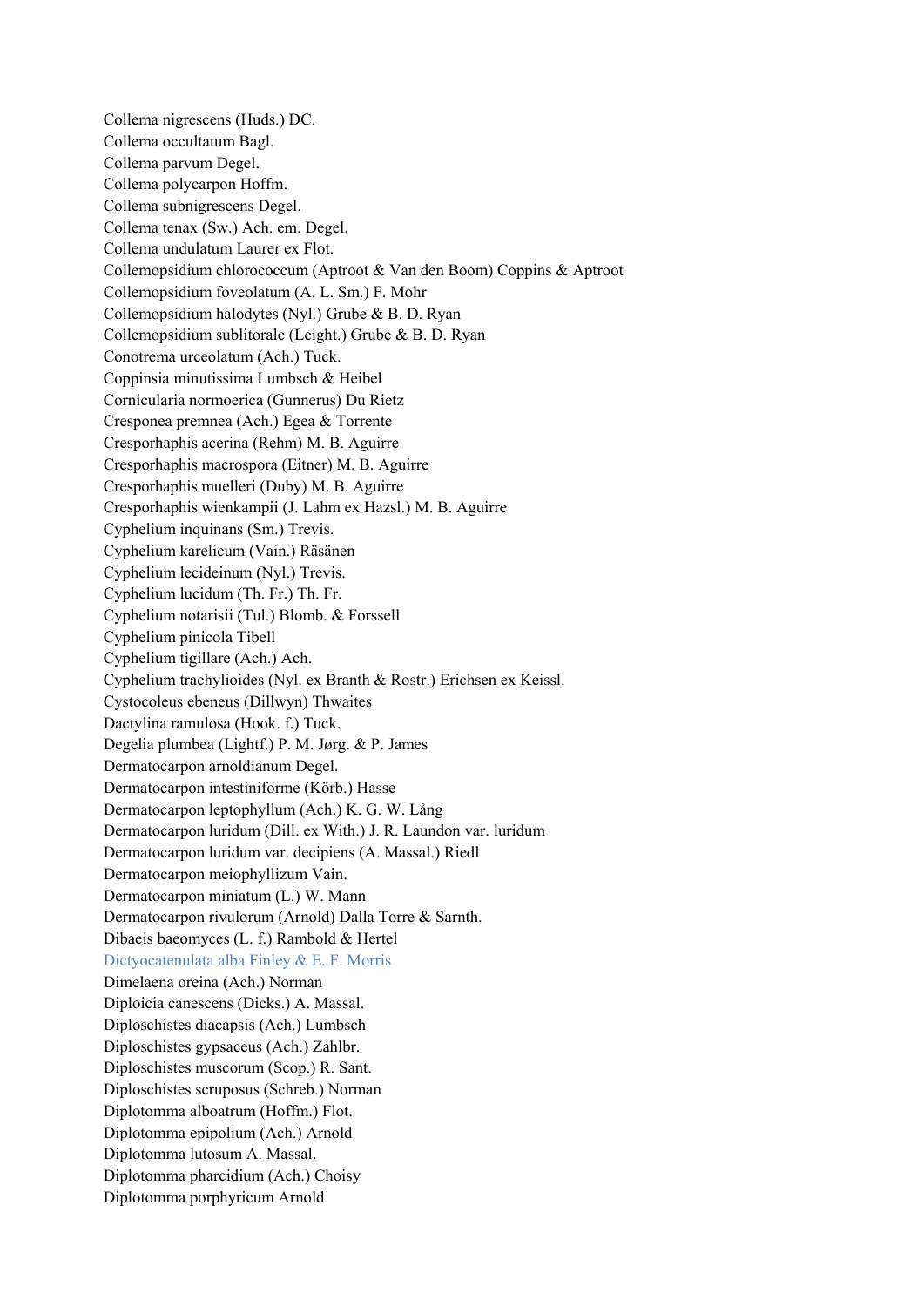Diplotomma venustum Körb. Dirina stenhammarii (Arnold) Poelt & Follmann Eiglera flavida (Hepp) Hafellner Eiglera homalomorpha (Nyl.) Clauzade & Cl. Roux Elixia flexella (Ach.) Lumbsch Endocarpon adscendens (Anzi) Müll. Arg. Endocarpon psorodeum (Nyl.) Blomb. & Forssell Endocarpon pulvinatum Th. Fr. Endocarpon pusillum Hedw. Enterographa crassa (DC.) Fée Enterographa hutchinsiae (Leight.) A. Massal. Eopyrenula leucoplaca (Wallr.) R. C. Harris Ephebe lanata (L.) Vain. Epilichen scabrosus (Ach.) Clem. Epiphloea byssina (Hoffm.) Henssen & P. M. Jørg. Euopsis pulvinata (Schaer.) Vain. Evernia divaricata (L.) Ach. Evernia mesomorpha Nyl. Evernia prunastri (L.) Ach. Farnoldia dissipabilis (Nyl.) Hertel Farnoldia hypocrita (A. Massal.) Fröberg Farnoldia jurana (Schaer.) Hertel Farnoldia micropsis (A. Massal.) Hertel Farnoldia similigena (Nyl.) Hertel Fellhanera bouteillei (Desm.) Vězda Fellhanera ochracea Sparrius & Aptroot Fellhanera subtilis (Vězda) Diederich & Sérus. Fellhanera viridisorediata Aptroot, M. Brand & Spier Fellhaneropsis myrtillicola (Erichsen) Sérus. & Coppins Fellhaneropsis vezdae (Coppins & P. James) Sérus. & Coppins Flavocetraria cucullata (Bellardi) Kärnefelt & A. Thell Flavocetraria nivalis (L.) Kärnefelt & A. Thell Flavoparmelia caperata (L.) Hale Flavoparmelia soredians (Nyl.) Hale Flavopunctelia flaventior (Stirt.) Hale Fritzea lamprophora (Körb.) Stein Frutidella caesioatra (Schaer.) Kalb Fulgensia australis (Arnold) Poelt Fulgensia bracteata (Hoffm.) Räsänen Fulgensia fulgens (Sw.) Elenkin Fulgensia pruinosa (Körb.) Poelt Fuscidea austera (Nyl.) P. James Fuscidea commixta (H. Magn.) V. Wirth & Vězda Fuscidea cyathoides (Ach.) V. Wirth & Vězda Fuscidea kochiana (Hepp) V. Wirth & Vězda Fuscidea lightfootii (Sm.) Coppins & P. James Fuscidea lygaea (Ach.) V. Wirth & Vězda Fuscidea maculosa (H. Magn.) Poelt Fuscidea mollis (Wahlenb.) V. Wirth & Vězda Fuscidea oculata Oberholl. & V. Wirth Fuscidea praeruptorum (Du Rietz & H. Magn.) V. Wirth & Vězda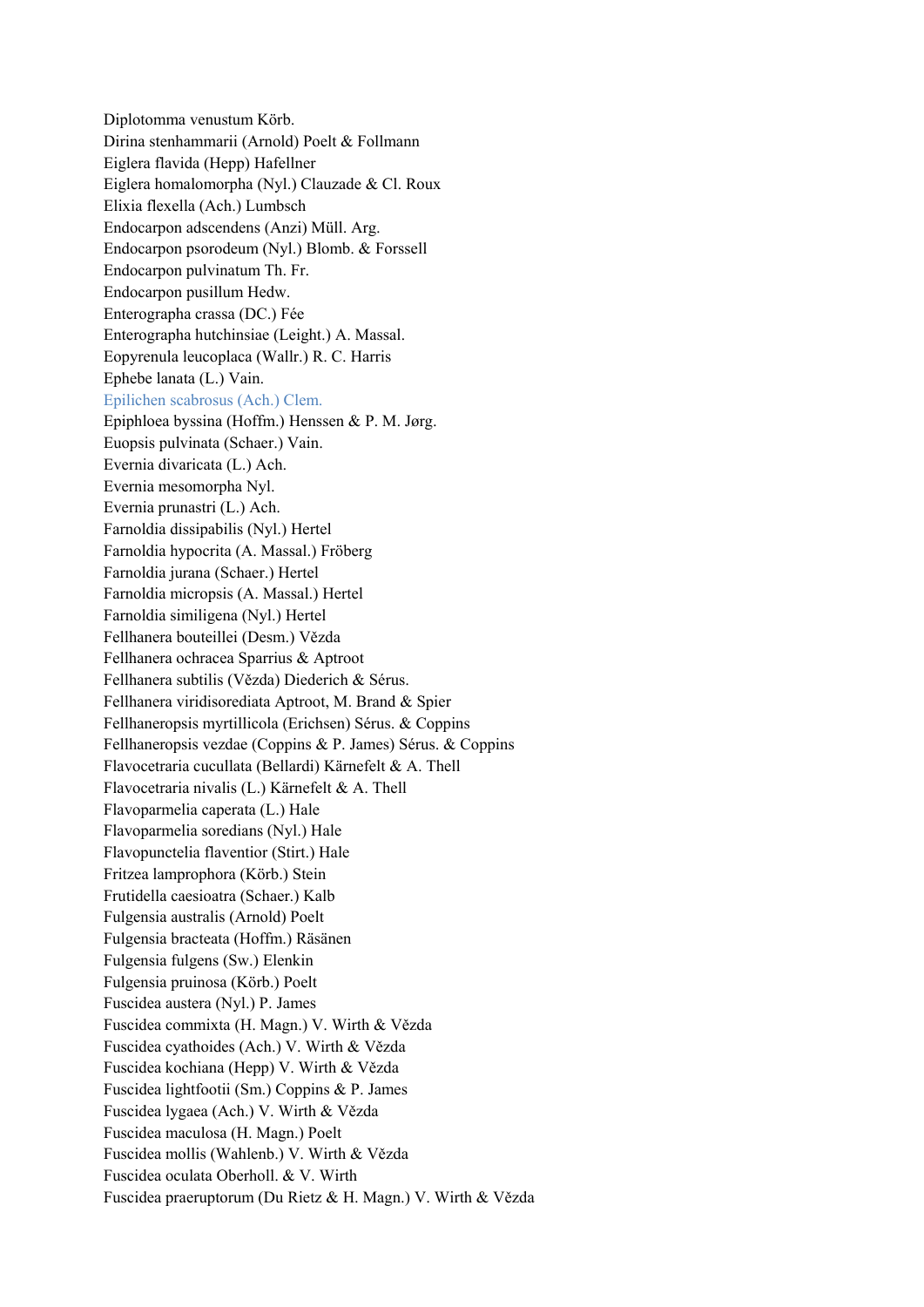Fuscidea pusilla Tønsberg Fuscidea recensa (Stirt.) Hertel, V. Wirth & Vězda Fuscopannaria praetermissa (Nyl.) P. M. Jørg. Gonohymenia nigritella (Lettau) Henssen Gonohymenia octosporella Lettau Gonohymenia schleicheri (Hepp) Henssen Graphina anguina (Mont.) Müll. Arg. Graphina platycarpa (Eschw.) Zahlbr. Graphis elegans (Borrer ex Sm.) Ach. Graphis scripta (L.) Ach. Gregorella humida (Kullh.) Lumbsch Gyalecta derivata (Nyl.) H. Olivier Gyalecta flotowii Körb. Gyalecta foveolaris (Ach.) Schaer. Gyalecta friesii Flot. ex Körb. Gyalecta geoica (Wahlenb. ex Ach.) Ach. Gyalecta jenensis (Batsch) Zahlbr. Gyalecta kukriensis (Räsänen) Räsänen Gyalecta leucaspis (Kremp. ex A. Massal.) Zahlbr. Gyalecta subclausa Anzi Gyalecta truncigena (Ach.) Hepp Gyalecta ulmi (Sw.) Zahlbr. Gyalectidium setiferum Vězda & Sérus. Gyalidea asteriscus (Anzi) Aptroot & Lücking Gyalidea diaphana (Körb. ex Nyl.) Vězda Gyalidea fritzei (Stein) Vězda Gyalidea hyalinescens (Nyl.) Vězda Gyalidea lecideopsis (A. Massal.) Lettau Gyalideopsis helvetica Van den Boom & Vězda Gyalideopsis piceicola (Nyl.) Vězda & Poelt Haematomma ochroleucum (Neck.) J. R. Laundon var. ochroleucum Haematomma ochroleucum var. porphyrium (Pers.) J. R. Laundon Hafellia sanguinolenta (T. Schauer) Hafellner & Türk Halecania lecanorina (Anzi) M. Mayrhofer & Poelt Halecania viridescens Coppins & P. James Helocarpon pulverulum (Th. Fr.) Türk & Hafellner Henrica theleodes (Sommerf.) S. Savić, Tibell & Nav.-Ros. Heppia adglutinata (Kremp.) A. Massal. Heppia lutosa (Ach.) Nyl. Hertelidea botryosa (Fr.) Printzen & Kantvilas Heterodermia japonica (M. Satô) Swinscow & Krog Heterodermia leucomela (L.) Poelt Heterodermia obscurata (Nyl.) Trevis. Heterodermia speciosa (Wulfen) Trevis. Hydropunctaria maura (Wahlenb.) Keller, Gueidan & Thüs Hydropunctaria rheithrophila (Zschacke) Keller, Gueidan & Thüs Hydropunctaria scabra (Vězda) Keller, Gueidan & Thüs Hymenelia carnosula (Arnold) Lutzoni Hymenelia coerulea (DC.) A. Massal. Hymenelia epulotica (Ach.) Lutzoni Hymenelia heteromorpha (Kremp.) Lutzoni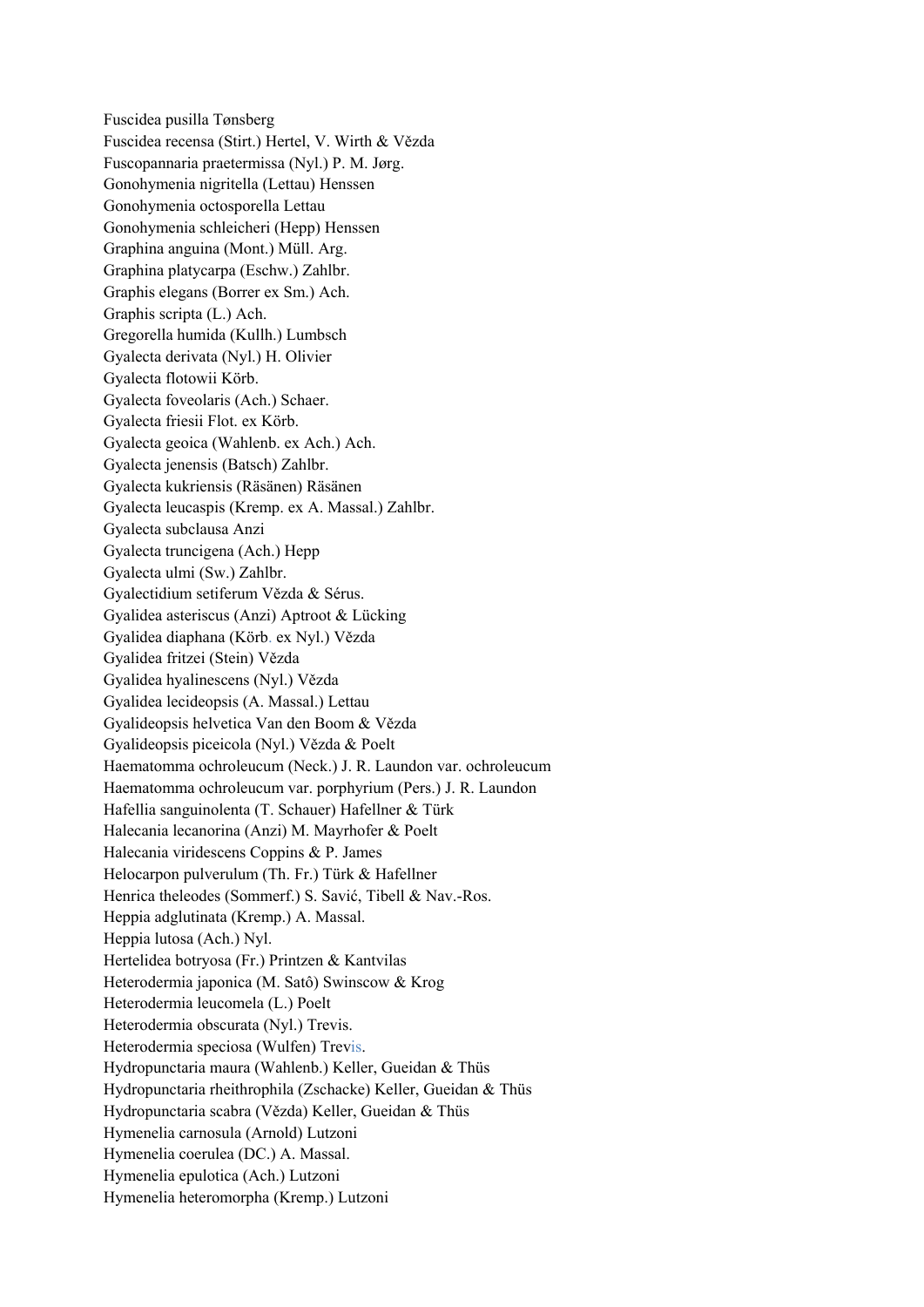Hymenelia melanocarpa (Kremp.) Arnold Hymenelia prevostii (Fr. ex Duby) Kremp. Hymenelia similis (A. Massal.) M. Choisy Hyperphyscia adglutinata (Flörke) H. Mayrhofer & Poelt Hypocenomyce anthracophila (Nyl.) P. James & Gotth. Schneid. Hypocenomyce caradocensis (Leight. ex Nyl.) P. James & Gotth. Schneid. Hypocenomyce friesii (Ach.) P. James & Gotth. Schneid. Hypocenomyce scalaris (Ach. ex Lilj.) M. Choisy Hypogymnia austerodes (Nyl.) Räsänen Hypogymnia bitteri (Lynge) Ahti Hypogymnia farinacea Zopf Hypogymnia physodes (L.) Nyl. Hypogymnia tubulosa (Schaer.) Hav. Hypogymnia vittata (Ach.) Parrique Hypotrachyna afrorevoluta (Krog & Swinscow) Krog & Swinscow Hypotrachyna britannica (D. Hawksworth & P. James) Coppins Hypotrachyna laevigata (Sm.) Hale Hypotrachyna revoluta (Flörke) Hale Hypotrachyna sinuosa (Sm.) Hale Hypotrachyna taylorensis (M. E. Mitch.) Hale Icmadophila ericetorum (L.) Zahlbr. Immersaria athroocarpa (Ach.) Rambold & Pietschm. Imshaugia aleurites (Ach.) S. L. F. Mey. Involucropyrenium tremniacense (A. Massal.) Breuss Involucropyrenium waltheri (Kremp.) Breuss Ionaspis ceracea (Arnold) Hafellner & Türk Ionaspis chrysophana (Körb.) Th. Fr. Ionaspis lacustris (With.) Lutzoni Ionaspis odora (Ach.) Stein Jamesiella anastomosans (P. James & Vězda) Lücking, Sérus. & Vězda Japewia tornoënsis (Nyl.) Tønsberg Julella fallaciosa (Stizenb. ex Arnold) R. C. Harris Julella lactea (A. Massal.) M. E. Barr Koerberiella wimmeriana (Körb.) Stein Lasallia pustulata (L.) Mérat Lecanactis abietina (Ach.) Körb. Lecanactis dilleniana (Ach.) Körb. Lecanactis latebrarum (Ach.) Arnold Lecania atrynoides M. Knowles Lecania coeruleorubella (Mudd) M. Mayrhofer Lecania croatica (Zahlbr.) Kotlov Lecania cuprea (A. Massal.) Van den Boom & Coppins Lecania cyrtella (Ach.) Th. Fr. Lecania cyrtellina (Nyl.) Sandst. Lecania dubitans (Nyl.) A. L. Sm. Lecania erysibe (Ach.) Mudd Lecania fuscella (Schaer.) Körb. Lecania hutchinsiae (Nyl.) A. L. Sm. Lecania hyalina (Fr.) R. Sant. Lecania insularis (Hepp ex Arnold) M. Mayrhofer Lecania inundata (Hepp ex Körb.) M. Mayrhofer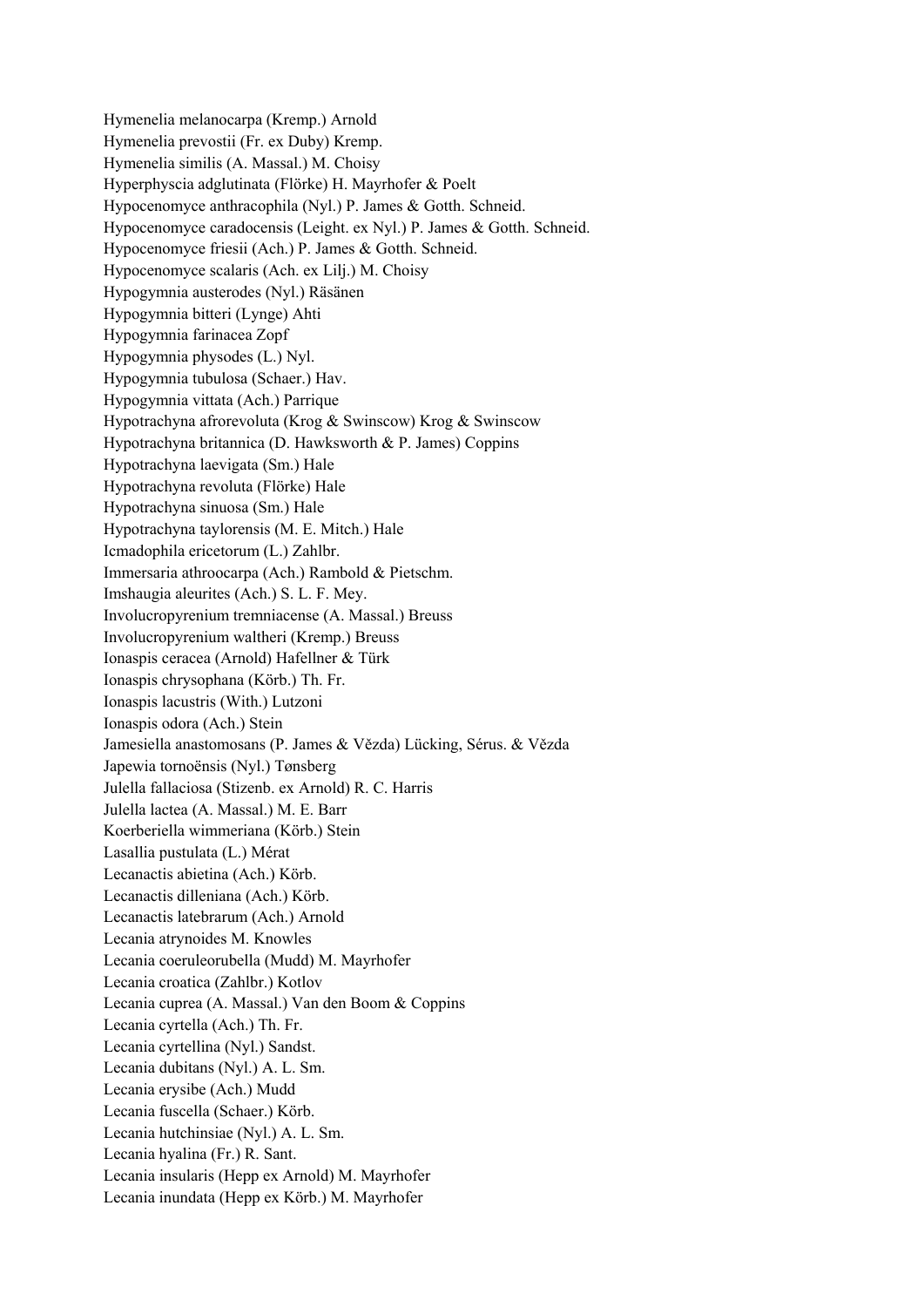Lecania koerberiana J. Lahm Lecania naegelii (Hepp) Diederich & Van den Boom Lecania nylanderiana A. Massal. Lecania rabenhorstii (Hepp) Arnold Lecania sordida Reese Naesborg Lecania suavis (Müll. Arg.) Mig. Lecania subfuscula (Nyl.) S. Ekman Lecania sylvestris (Arnold) Arnold Lecania turicensis (Hepp) Müll. Arg. Lecanographa abscondita (Th. Fr.) Egea & Torrente Lecanographa amylacea (Ehrh. ex Pers.) Egea & Torrente Lecanographa grumulosa (Dufour) Egea & Torrente Lecanographa lyncea (Sm.) Egea & Torrente Lecanora achariana A. L. Sm. Lecanora actophila Wedd. Lecanora agardhiana Ach. Lecanora aitema (Ach.) Hepp Lecanora albella (Pers.) Ach. Lecanora albellula (Nyl.) Th. Fr. Lecanora albescens (Hoffm.) Branth & Rostr. Lecanora albula (Nyl.) Hue Lecanora allophana (Ach.) Nyl. Lecanora anopta Nyl. Lecanora anoptiza Nyl. Lecanora antiqua J. R. Laundon Lecanora argentata (Ach.) Malme Lecanora argopholis (Ach.) Ach. Lecanora barkmaniana Aptroot & Herk Lecanora bicincta Ramond Lecanora cadubriae (A. Massal.) Hedl. Lecanora caesiosora Poelt Lecanora campestris (Schaer.) Hue Lecanora carpinea (L.) Vain. Lecanora cateilea (Ach.) A. Massal. Lecanora cenisia Ach. Lecanora chlarotera Nyl. Lecanora chloroleprosa (Vain.) H. Magn. Lecanora cinereofusca H. Magn. Lecanora circumborealis Brodo & Vitik. Lecanora compallens Herk & Aptroot Lecanora conizaeoides Nyl. ex Cromb. Lecanora crenulata (Dicks.) Hook. Lecanora dispersa (Pers.) Röhl. Lecanora dispersoareolata (Schaer.) Lamy Lecanora epanora (Ach.) Ach. Lecanora epibryon (Ach.) Ach. Lecanora expallens Ach. Lecanora expersa Nyl. Lecanora filamentosa (Stirt.) Elix & Palice Lecanora flotoviana Spreng. Lecanora freyi Poelt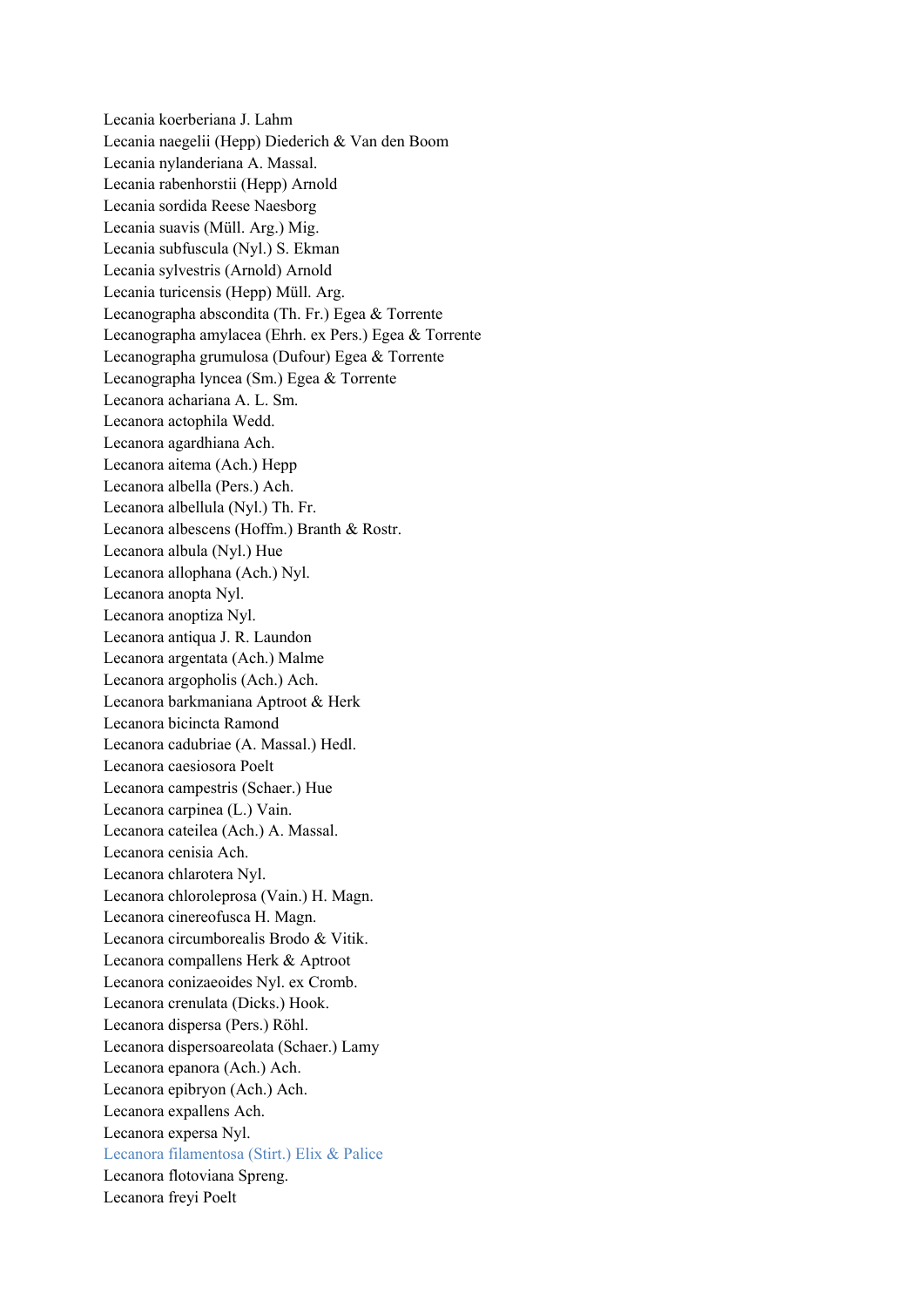Lecanora frustulosa (Dicks.) Ach. Lecanora fugiens Nyl. Lecanora fuscescens (Sommerf.) Nyl. Lecanora gangaleoides Nyl. Lecanora garovaglii (Körb.) Zahlbr. Lecanora gisleri (Anzi ex Arnold) Anzi ex Arnold Lecanora gisleriana Müll. Arg. em. J. Steiner Lecanora glabrata (Ach.) Malme Lecanora hagenii (Ach.) Ach. Lecanora handelii J. Steiner Lecanora helicopis (Wahlenb.) Ach. Lecanora horiza (Ach.) Linds. Lecanora hybocarpa (Tuck.) Brodo Lecanora hypoptella (Nyl.) Grummann Lecanora hypoptoides (Nyl.) Nyl. Lecanora impudens Degel. Lecanora insignis Degel. Lecanora intricata (Ach.) Ach. Lecanora intumescens (Rebent.) Rabenh. Lecanora latro Poelt Lecanora lecidella Poelt Lecanora leptyrodes (Nyl.) G. B. F. Nilsson Lecanora lojkaeana Szatala Lecanora marginata (Schaer.) Hertel & Rambold Lecanora mughicola Nyl. Lecanora mughosphagneti Poelt & Vězda Lecanora ochroidea (Ach.) Nyl. Lecanora orosthea (Ach.) Ach. Lecanora pannonica Szatala Lecanora perpruinosa Fröberg Lecanora persimilis Th. Fr. Lecanora phaeostigma (Körb.) Almb. Lecanora polytropa (Ehrh. ex Hoffm.) Rabenh. Lecanora populicola (DC.) Duby Lecanora pruinosa Chaub. Lecanora pseudistera Nyl. Lecanora pulicaris (Pers.) Ach. Lecanora pumilionis (Arnold) Arnold Lecanora quercicola Coppins & P. James Lecanora reagens Norman Lecanora reuteri Schaer. Lecanora rhodi Szatala Lecanora rouxii S. Ekman & Tønsberg Lecanora rubida V. Wirth Lecanora rugosella Zahlbr. Lecanora rupicola (L.) Zahlbr. subsp. rupicola Lecanora rupicola subsp. subplanata (Nyl.) Leuckert & Poelt Lecanora salicicola H. Magn. Lecanora saligna (Schrad.) Zahlbr. var. saligna Lecanora saligna var. sarcopis (Wahlenb. ex Ach.) Hillmann Lecanora salina H. Magn.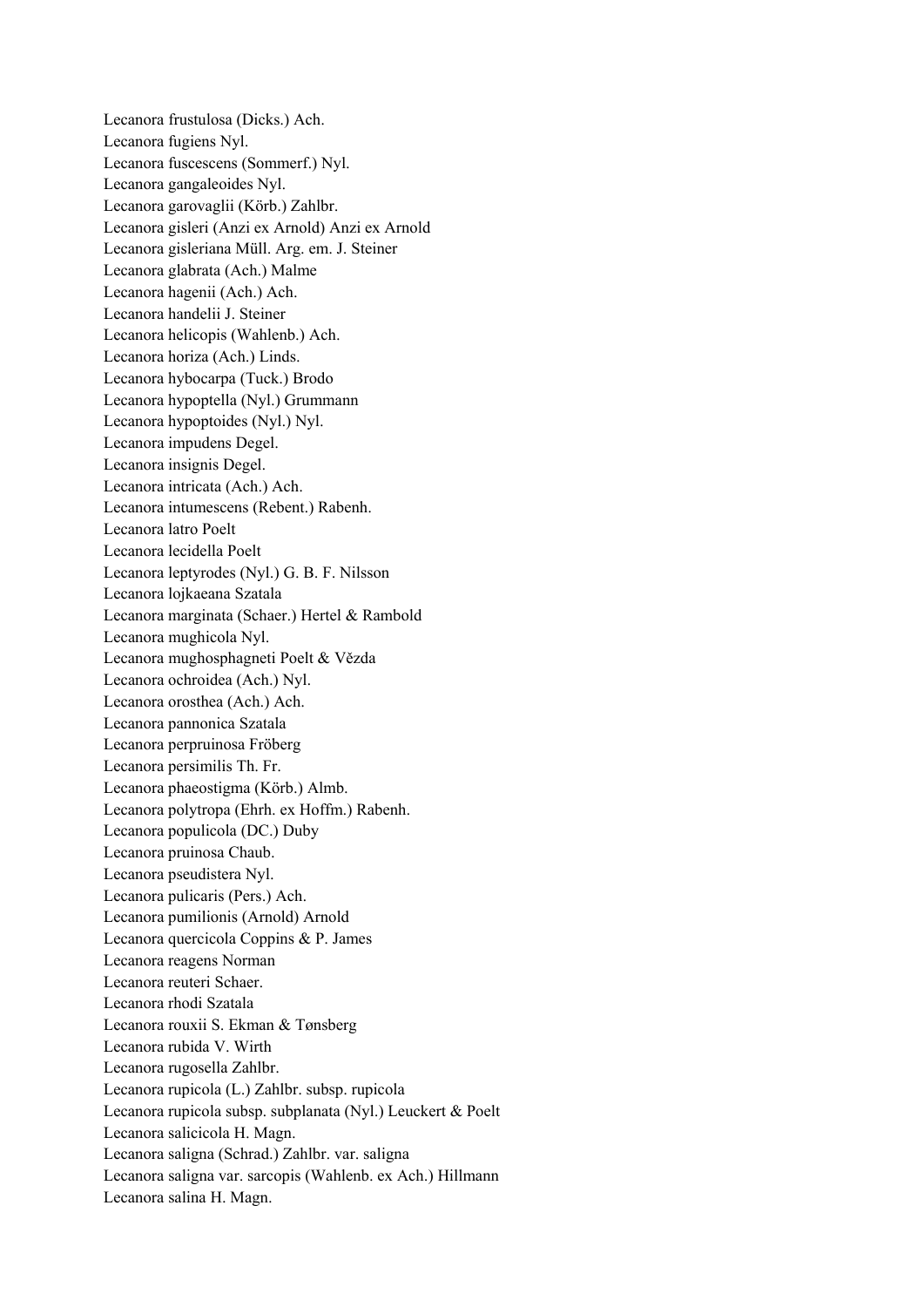Lecanora sambuci (Pers.) Nyl. Lecanora saxicola (Pollich) Ach. subsp. saxicola Lecanora saxicola subsp. dubyi (Müll. Arg.) Lecanora sarcopidoides (A. Massal.) A. L. Sm. Lecanora semipallida H. Magn. Lecanora silvae-nigrae V. Wirth Lecanora sinuosa Herk & Aptroot Lecanora soralifera (Suza) Räsänen Lecanora stenotropa Nyl. Lecanora strobilina (Spreng.) Kieff. Lecanora subaurea Zahlbr. Lecanora subcarnea (Lilj.) Ach. Lecanora subcarpinea Szatala Lecanora subintricata (Nyl.) Th. Fr. Lecanora sublivescens (Nyl. ex Cromb.) A. L. Sm. Lecanora subravida Nyl. Lecanora subrugosa Nyl. Lecanora subsaligna M. Brand & Van den Boom Lecanora sulphurea (Hoffm.) Ach. Lecanora swartzii (Ach.) Ach. Lecanora symmicta (Ach.) Ach. Lecanora thysanophora R. C. Harris Lecanora umbrosa Degel. Lecanora varia (Hoffm.) Ach. Lecanora variolascens Nyl. Lecanora viridiatra (Stenh.) Nyl. Lecidea ahlesii (Hepp) Nyl. Lecidea albofuscescens Nyl. Lecidea albolivida Lettau Lecidea atrobrunnea (Ramond ex Lam. & DC.) Schaer. Lecidea auriculata subsp. brachyspora Th. Fr. Lecidea auriculata Th. Fr. subsp. auriculata Lecidea betulicola (Kullh.) H. Magn. Lecidea commaculans Nyl. Lecidea confluens (Weber) Ach. Lecidea delincta Nyl. Lecidea diducens Nyl. Lecidea ecorticata C. W. Dodge & G. E. Baker Lecidea enterophaea Vain. Lecidea erythrophaea Flörke ex Sommerf. Lecidea exigua Chaub. Lecidea fuliginosa Taylor Lecidea fuscoatra (L.) Ach. Lecidea gibberosa (sensu) Th. Fr. Lecidea grisella Flörke Lecidea huxariensis (Beckh. ex J. Lahm) Zahlbr. Lecidea hypopta Ach. Lecidea inops Th. Fr. Lecidea lapicida (Ach.) Ach. var. lapicida Lecidea lapicida var. pantherina (DC.) Ach. Lecidea lenticella (Arnold) Stizenb.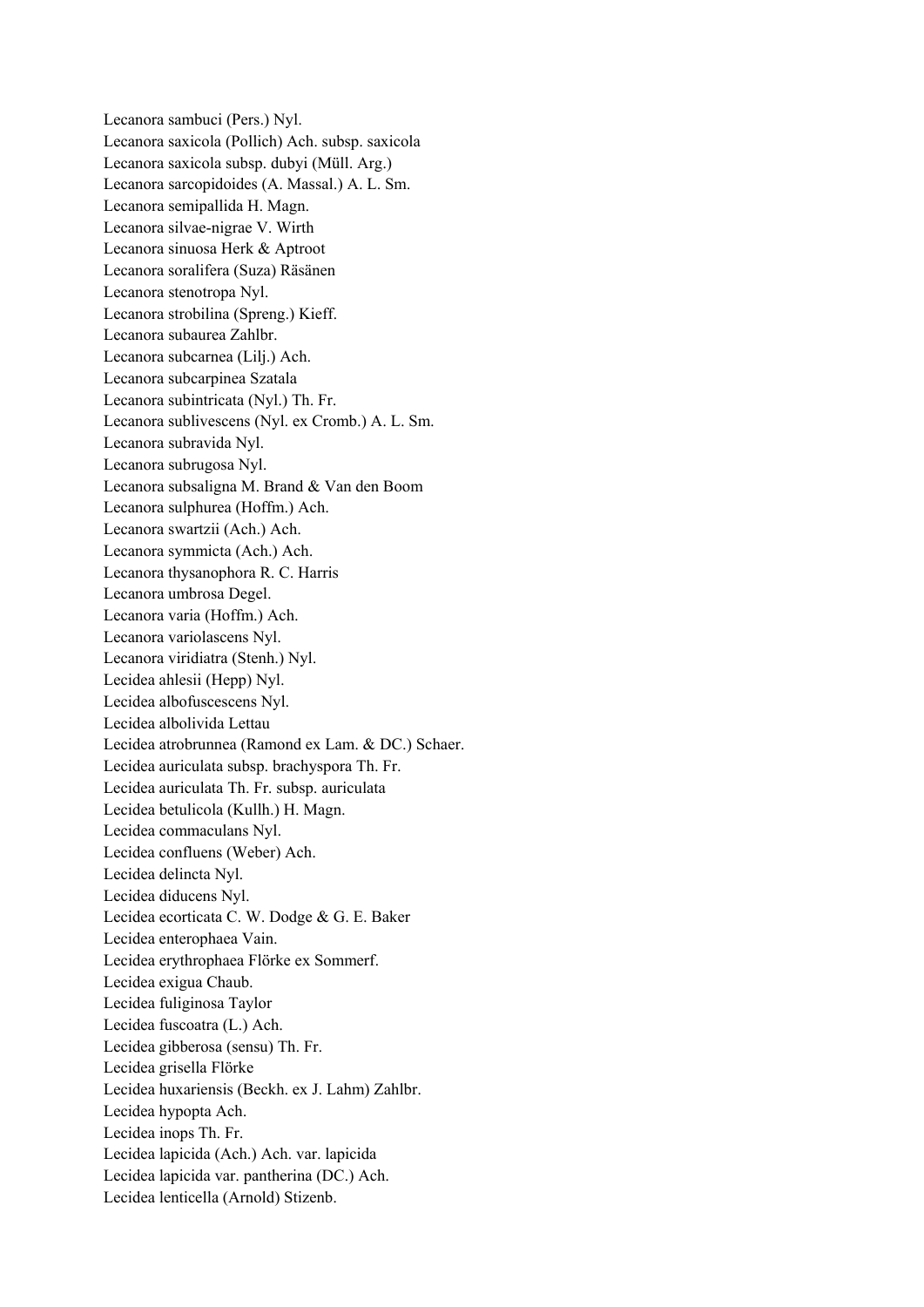Lecidea leprarioides Tønsberg Lecidea lithophila (Ach.) Ach. Lecidea nylanderi (Anzi) Th. Fr. Lecidea phaeops Nyl. Lecidea plana (J. Lahm) Nyl. Lecidea plebeja Nyl. Lecidea promiscens Nyl. Lecidea promixta Nyl. Lecidea pullata (Norman) Th. Fr. Lecidea rufofusca (Anzi) Nyl. Lecidea sarcogynoides Körb. Lecidea silacea (Hoffm.) Ach. Lecidea speirodes Nyl. Lecidea sphaerella Hedl. Lecidea sudetica Körb. Lecidea symmictella Nyl. Lecidea tesselata Flörke var. tesselata Lecidea tesselata var. caesia (Anzi) Arnold Lecidea turgidula Fr. Lecidea ullrichii Hertel Lecidea umbonata (Hepp) Mudd Lecidea variegatula Nyl. Lecidea viriduloatra B. de Lesd. Lecidea xylophila Th. Fr. Lecidella aemulans Arnold Lecidella albida Hafellner Lecidella anomaloides (A. Massal.) Hertel & H. Kilias Lecidella asema (Nyl.) Knoph & Hertel Lecidella carpathica Körb. Lecidella effugiens (Nilson) Knoph & Hertel Lecidella elaeochroma (Ach.) M. Choisy Lecidella elaeochromoides (Nyl.) Knoph & Hertel Lecidella flavosorediata (Vězda) Hertel & Leuckert Lecidella laureri (Hepp ex Th. Fr.) Körb. Lecidella patavina (A. Massal.) Knoph & Leuckert Lecidella pulveracea (Schaer.) P. Syd. Lecidella scabra (Taylor) Hertel & Leuckert Lecidella stigmatea (Ach.) Hertel & Leuckert Lecidella subviridis Tønsberg Lecidella viridans (Flot.) Körb. Lecidella wulfenii (Hepp) Körb. Lecidoma demissum (Rutstr.) Gotth. Schneid. & Hertel Lemmopsis arnoldiana (Hepp) Zahlbr. Lempholemma botryosum (A. Massal.) Zahlbr. Lempholemma chalazanum (Ach.) B. de Lesd. Lempholemma cladodes (Tuck.) Zahlbr. Lempholemma condensatum (Arnold) Zahlbr. Lempholemma dispansum H. Magn. Lempholemma elveloideum (Ach.) Zahlbr. Lempholemma intricatum (Arnold) Zahlbr. Lempholemma isidiodes (Nyl. ex Arnold) H. Magn.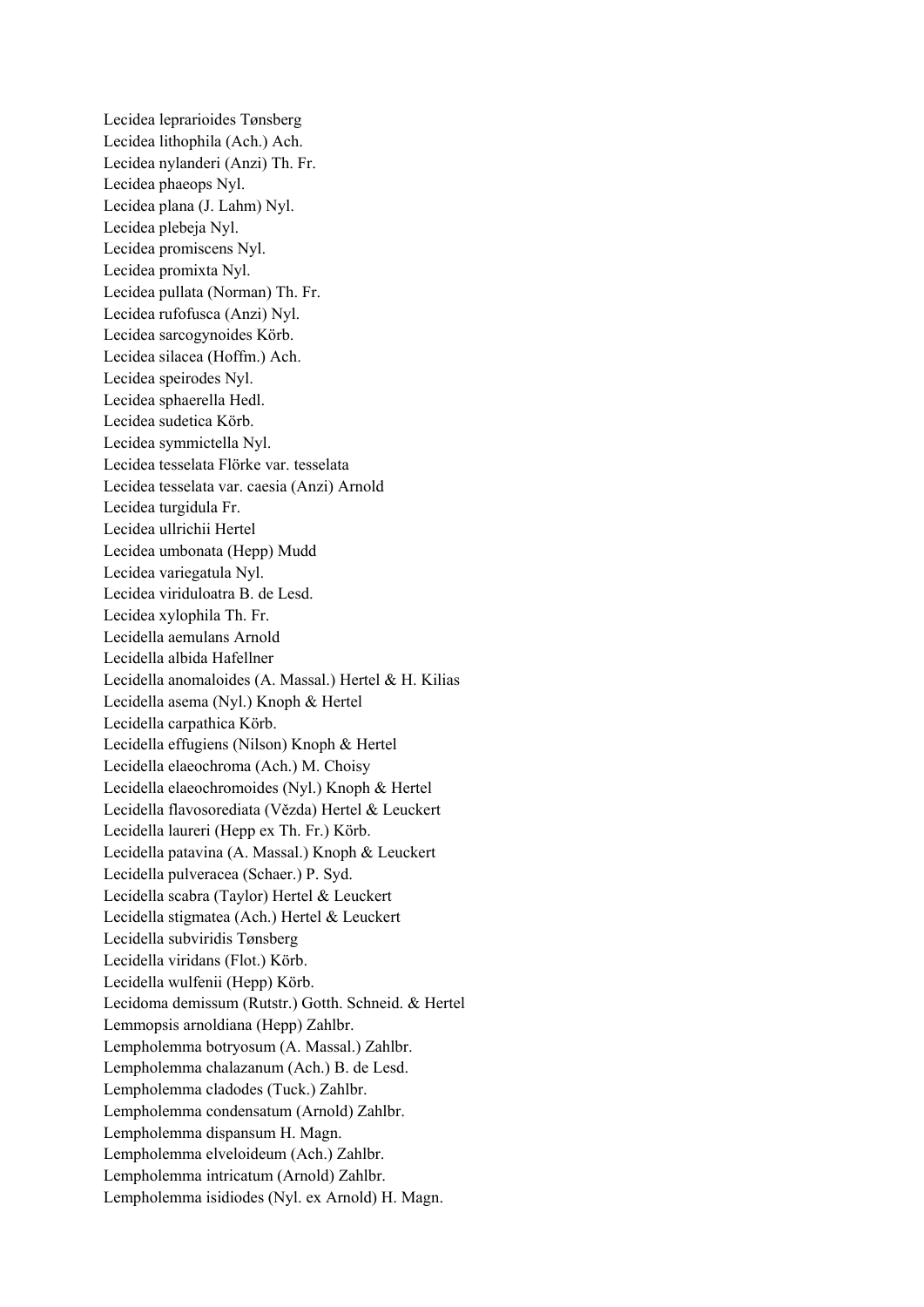Lempholemma polyanthes (Bernh.) Malme Lentaria afflata (Lagger) Corner Lentaria dendroidea (O. R. Fr.) J. H. Petersen Lentaria micheneri (Berk. & M. A. Curtis) Corner Lepraria alpina (B. de Lesd.) Tretiach & Baruffo Lepraria bergensis Tønsberg Lepraria caesioalba (B. de Lesd.) J. R. Laundon Lepraria crassissima (Hue) Lettau Lepraria diffusa (J. R. Laundon) Kukwa Lepraria eburnea J. R. Laundon Lepraria ecorticata (J. R. Laundon) Kukwa Lepraria elobata Tønsberg Lepraria incana (L.) Ach. Lepraria jackii Tønsberg Lepraria leuckertiana (Zedda) L. Saag Lepraria lobificans Nyl. Lepraria membranacea (Dicks.) Vain. Lepraria neglecta (Nyl.) Lettau Lepraria nivalis J. R. Laundon Lepraria nylanderiana Kümmerl. & Leuckert Lepraria obtusata Tønsberg Lepraria rigidula (B. de Lesd.) Tønsberg Lepraria umbricola Tønsberg Lepraria vouauxii (Hue) R. C. Harris Leprocaulon microscopicum (Vill.) Gams ex D. Hawksw. Leptogium aragonii Otálora Leptogium biatorinum (Nyl.) Leight. Leptogium cyanescens (Pers.) Körb. Leptogium diffractum Kremp. ex Körb. Leptogium gelatinosum (With.) J. R. Laundon Leptogium hildenbrandii (Garov.) Nyl. Leptogium imbricatum P. M. Jørg. Leptogium intermedium (Arnold) Arnold Leptogium lichenoides (L.) Zahlbr. Leptogium magnussonii Degel. & P. M. Jørg. Leptogium massiliense Nyl. Leptogium palmatum (Huds.) Mont. Leptogium plicatile (Ach.) Leight. Leptogium pulvinatum (Hoffm.) Otálora Leptogium saturninum (Dicks.) Nyl. Leptogium schraderi (Bernh.) Nyl. Leptogium subtile (Schrad.) Torss. Leptogium subtorulosum (Nyl. ex Stizenb.) Degel. Leptogium tenuissimum (Hoffm.) Körb. Leptogium teretiusculum (Wallr.) Arnold Letharia vulpina (L.) Hue Leucocarpia biatorella (Arnold) Vězda Lichenomphalia alpina (Britzelm.) Redhead et al. Lichenomphalia hudsoniana (H. S. Jenn.) Redhead et al. Lichenomphalia umbellifera (L.: Fr.) Redhead et al. Lichenomphalia velutina (Quél.) Redhead et al.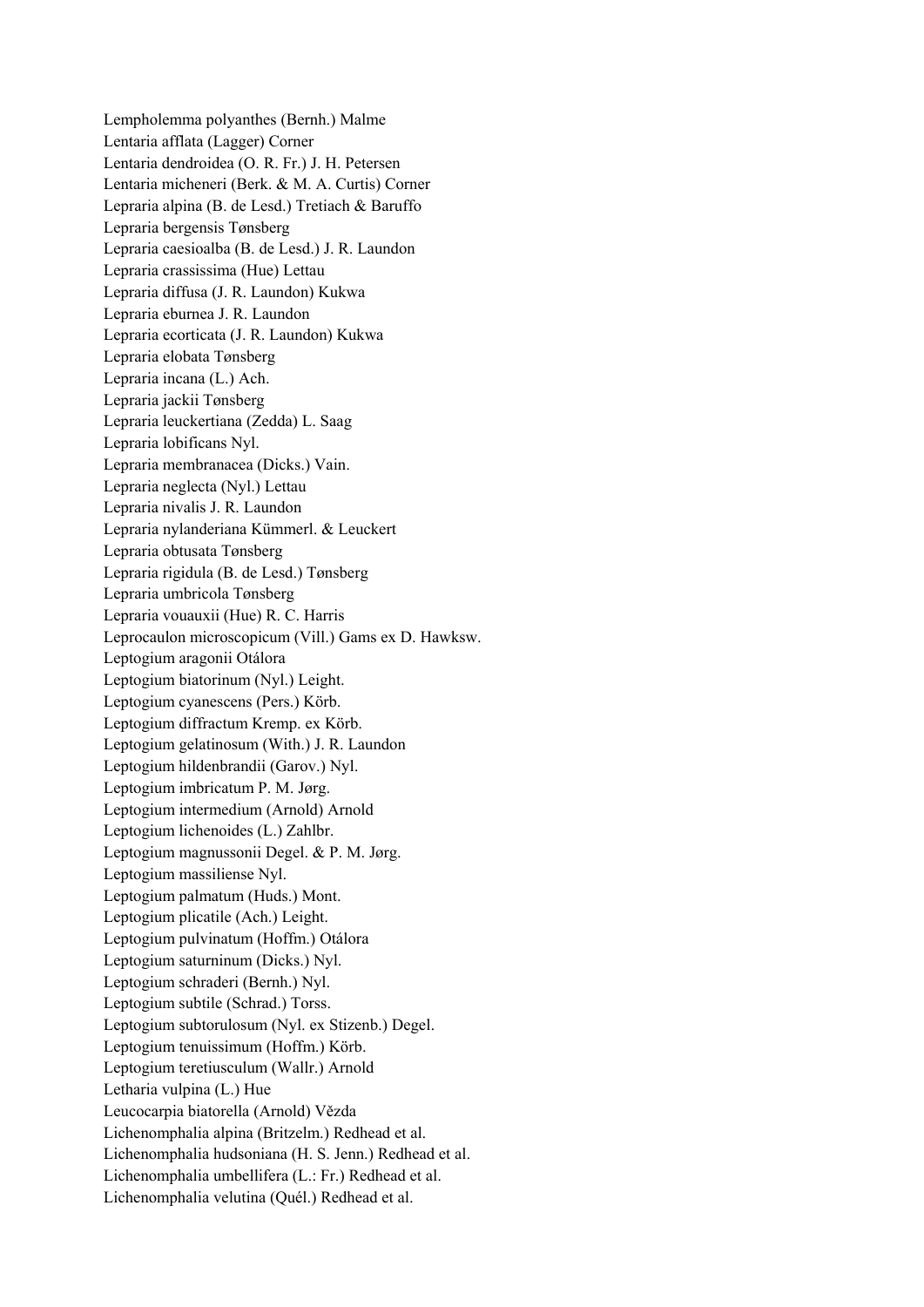Lichina confinis (O. F. Müll.) C. Agardh Lichinella stipatula Nyl. Lithographa tesserata (DC.) Nyl. Lithothelium hyalosporum (Nyl.) Aptroot Lithothelium septemseptatum (R. C. Harris) Aptroot Llimonaea sorediata Van den Boom, M. Brand & Elix Lobaria amplissima (Scop.) Forssell Lobaria linita (Ach.) Rabenh. Lobaria pulmonaria (L.) Hoffm. Lobaria scrobiculata (Scop.) DC. Lobaria virens (With.) J. R. Laundon Lobothallia alphoplaca (Wahlenb.) Hafellner Lobothallia praeradiosa (Nyl.) Hafellner Lobothallia radiosa (Hoffm.) Hafellner Lobothallia recedens (Taylor) A. Nordin, S. Savić & Tibell (Nordin et al. 2010) Lopadium disciforme (Flot.) Kullh. Lopadium pezizoideum (Ach.) Körb. Loxospora cismonica (Beltr.) Hafellner Loxospora elatina (Ach.) A. Massal. Maronea constans (Nyl.) Hepp Massalongia carnosa (Dicks.) Körb. Megalaria grossa (Pers. ex Nyl.) Hafellner Megalaria laureri (Hepp ex Th. Fr.) Hafellner Megalaria pulverea (Borrer) Hafellner & E. Schreiner Megalospora pachycarpa (Delise ex Duby) H. Olivier Megaspora verrucosa (Ach.) Hafellner & V. Wirth Melanelia disjuncta (Erichsen) Essl. Melanelia hepatizon (Ach.) A. Thell Melanelia panniformis (Nyl.) Essl. Melanelia sorediata (Ach.) Goward & Ahti Melanelia stygia (L.) Essl. Melanelixia fuliginosa (Lamy) O. Blanco et al. Melanelixia glabra (Schaer.) O. Blanco et al. Melanelixia subargentifera (Nyl.) O. Blanco et al. Melanelixia subaurifera (Nyl.) O. Blanco et al. Melanohalea elegantula (Zahlbr.) O. Blanco et al. Melanohalea exasperata (De Not) O. Blanco et al. Melanohalea exasperatula (Nyl.) O. Blanco et al. Melanohalea laciniatula (Flagey ex H. Olivier) O. Blanco et al. Melanohalea olivacea (L.) O. Blanco et al. Melanohalea septentrionalis (Lynge) O. Blanco et al. Melanolecia transitoria (Arnold) Hertel Melaspilea arenacea Redinger Melaspilea gibberulosa (Ach.) Zwackh Melaspilea granitophila (Th. Fr.) Coppins Melaspilea ochrothalamia Nyl. Melaspilea proximella (Nyl.) Nyl. ex Norrl. Melaspilea rhododendri (Arnold & Rehm) Almq. Melaspilea urceolata (Th. Fr.) Almb. Menegazzia subsimilis (H. Magn.) R. Sant. Menegazzia terebrata (Hoffm.) A. Massal.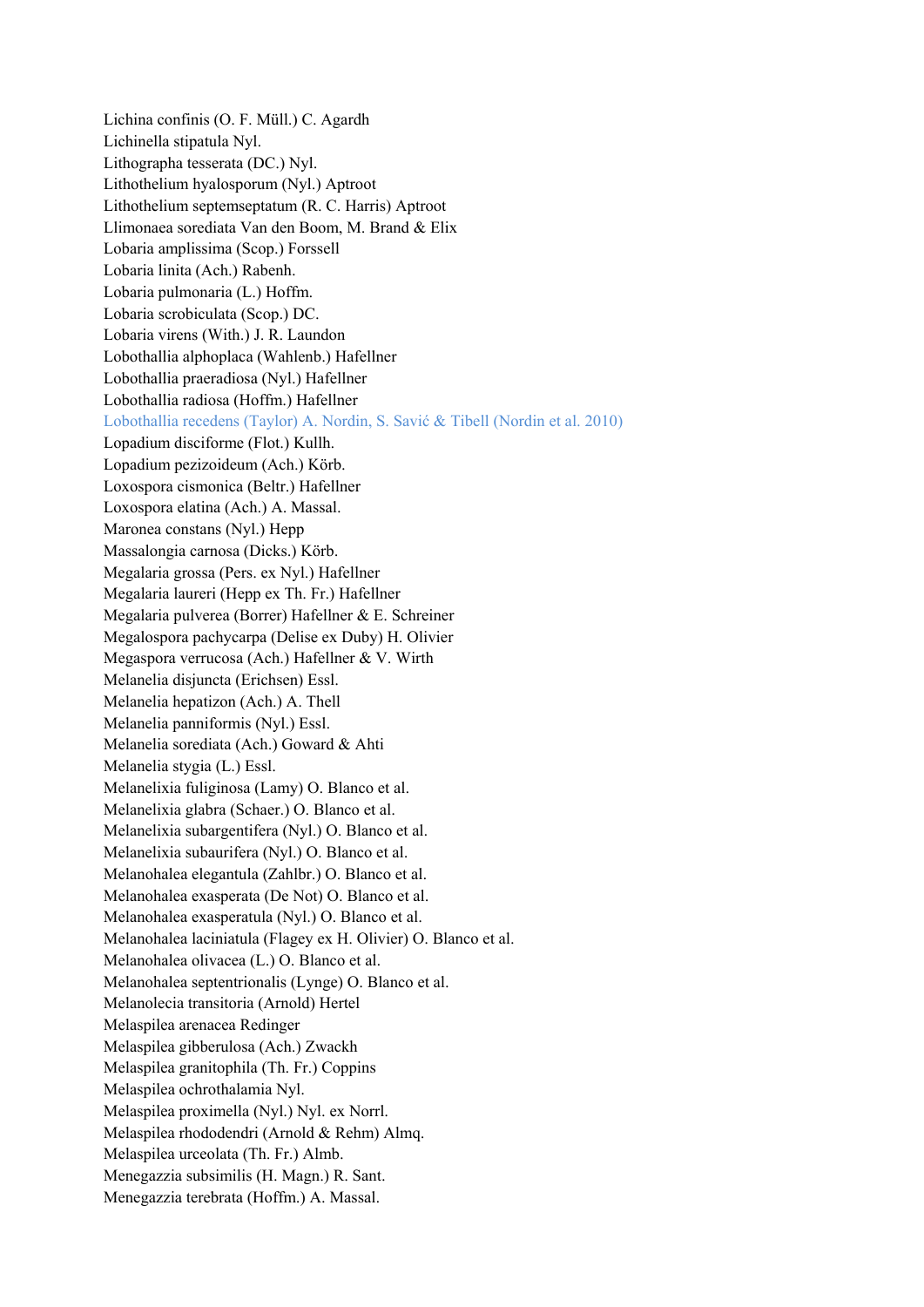Metamelanea caesiella (Th. Fr.) Henssen Metamelanea umbonata Henssen Micarea adnata Coppins Micarea anterior (Nyl.) Hedl. Micarea assimilata (Nyl.) Coppins Micarea bauschiana (Körb.) V. Wirth & Vězda Micarea botryoides (Nyl.) Coppins Micarea byssacea (Th. Fr.) Czarnota, Guzow-Krzeminska & Coppins Micarea cinerea (Schaer.) Hedl. Micarea coppinsii Tønsberg Micarea curvata Coppins Micarea deminuta Coppins Micarea denigrata (Fr.) Hedl. Micarea elachista (Körb.) Coppins & R. Sant. Micarea erratica (Körb.) Hertel, Rambold & Pietschm. Micarea globulosella (Nyl.) Coppins Micarea hedlundii Coppins Micarea incrassata Hedl. Micarea leprosula (Th. Fr.) Coppins & A. Fletcher Micarea lignaria (Ach.) Hedl. Micarea lithinella (Nyl.) Hedl. Micarea lutulata (Nyl.) Coppins Micarea lynceola (Th. Fr.) Palice Micarea melaena (Nyl.) Hedl. Micarea melaenida (Nyl.) Coppins Micarea micrococca (Körb.) Gams ex Coppins Micarea misella (Nyl.) Hedl. Micarea myriocarpa V. Wirth & Vězda ex Coppins Micarea nitschkeana (J. Lahm ex Rabenh.) Harm. Micarea peliocarpa (Anzi) Coppins & R. Sant. Micarea polycarpella (Erichsen) Coppins & Palice Micarea prasina Fr. Micarea subleprosula (Vězda) Vězda Micarea subnigrata (Nyl.) Coppins & H. Kilias Micarea sylvicola (Flot.) Vězda & V. Wirth Micarea tuberculata (Sommerf.) R. A. Anderson Micarea turfosa (A. Massal.) Du Rietz Micarea viridileprosa Coppins & Van den Boom Micarea vulpinaris (Nyl.) Muhr Miriquidica atrofulva (Sommerf.) A. J. Schwab & Rambold Miriquidica deusta (Stenh.) Hertel & Rambold Miriquidica garovaglii (Schaer.) Hertel & Rambold Miriquidica griseoatra (Flot.) Hertel & Rambold Miriquidica intrudens (H. Magn.) Hertel & Rambold Miriquidica leucophaea (Flörke ex Rabenh.) Hertel & Rambold Miriquidica nigroleprosa (Vain.) Hertel & Rambold Miriquidica pycnocarpa (Körb.) M. P. Andreev Moelleropsis nebulosa (Hoffm.) Gyeln. Monerolecia badia (Fr.) Kalb Multiclavula mucida (Pers.) R. H. Petersen Multiclavula vernalis (Schwein.) R. H. Petersen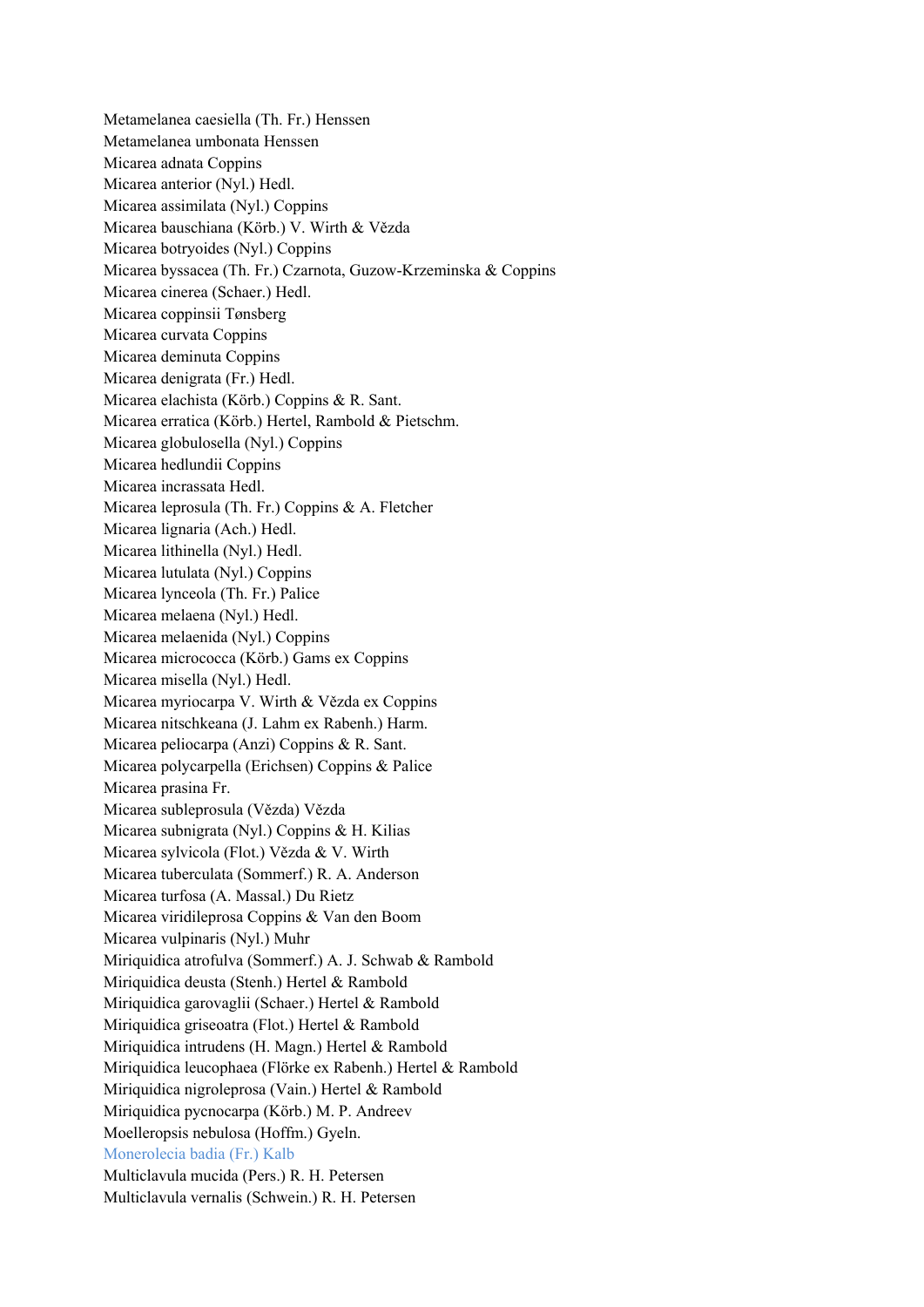Mycobilimbia berengeriana (A. Massal.) Hafellner & V. Wirth Mycobilimbia carneoalbida (Müll. Arg.) S. Ekman & Printzen Mycobilimbia epixanthoides (Nyl.) Vitik. et al. Mycobilimbia fissuriseda (Poelt) Poelt & Hafellner Mycobilimbia hypnorum (Lib.) Kalb & Hafellner Mycobilimbia pilularis (Körb.) Hafellner & Türk Mycobilimbia sanguineoatra (Wulfen) Kalb & Hafellner Mycobilimbia tetramera (De Not.) Vitik. et al. Mycoblastus affinis (Schaer.) T. Schauer Mycoblastus alpinus (Fr.) Th. Fr. ex Hellb. Mycoblastus fucatus (Stirt.) Zahlbr. Mycoblastus sanguinarius (L.) Norman Myochroidea porphyrospoda (Anzi) Printzen, T. Sprib. & Tønsberg Myriospora heppii (Nägeli ex Hepp) Hue Nephroma bellum (Spreng.) Tuck. Nephroma expallidum (Nyl.) Nyl. Nephroma helveticum Ach. Nephroma laevigatum Ach., non auct. Nephroma parile (Ach.) Ach. Nephroma resupinatum (L.) Ach. Normandina acroglypta (Norman) Aptroot Normandina pulchella (Borrer) Nyl. Ochrolechia alboflavescens (Wulfen) Zahlbr. Ochrolechia androgyna (Hoffm.) Arnold Ochrolechia arborea (Kreyer) Almb. Ochrolechia frigida (Sw.) Lynge Ochrolechia inaequatula (Nyl.) Zahlbr. Ochrolechia microstictoides Räsänen Ochrolechia pallescens (L.) A. Massal. Ochrolechia parella (L.) A. Massal. Ochrolechia subviridis (Høeg) Erichsen Ochrolechia szatalaensis Verseghy Ochrolechia tartarea (L.) A. Massal. Ochrolechia trochophora (Vain.) Oshio Ochrolechia turneri (Sm.) Hasselrot Ochrolechia upsaliensis (L.) A. Massal. Opegrapha areniseda Nyl. Opegrapha atra Pers. Opegrapha calcarea Turner ex Sm. Opegrapha confluens (Ach.) Stizenb. Opegrapha culmigena Lib. Opegrapha demutata Nyl. Opegrapha dolomitica (Arnold) Clauzade & Cl. Roux ex Torrente & Egea Opegrapha gyrocarpa Flot. Opegrapha lithyrga Ach. Opegrapha niveoatra (Borrer) J. R. Laundon Opegrapha ochrocheila Nyl. Opegrapha rufescens Pers. Opegrapha suecica Källsten ex G. Thor Opegrapha varia Pers. Opegrapha variaeformis Anzi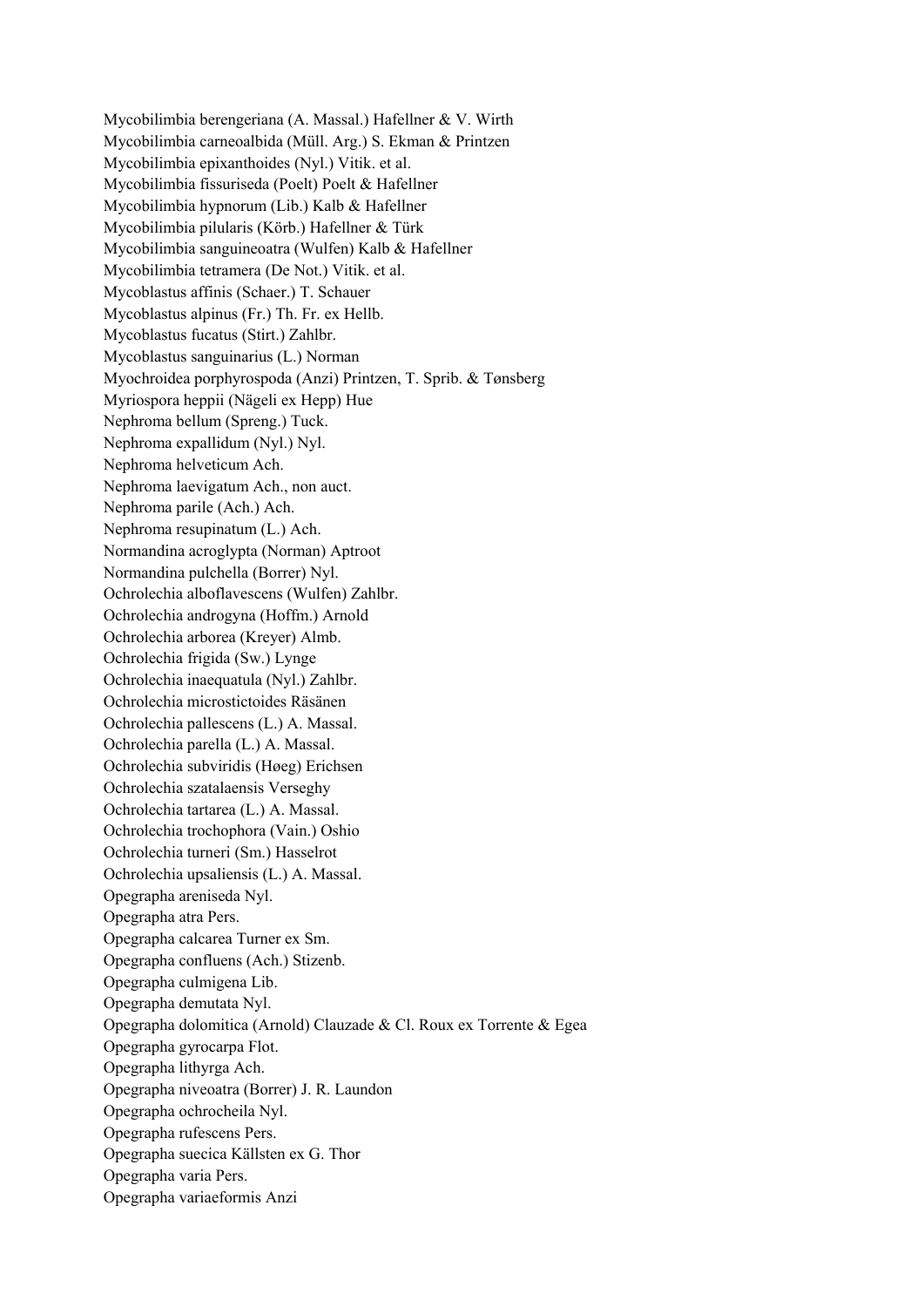Opegrapha vermicellifera (Kunze) J. R. Laundon Opegrapha viridis (Ach.) Nyl. Opegrapha vulgata (Ach.) Ach. Opegrapha zonata Körb. Ophioparma ventosa (L.) Norman Orphniospora moriopsis (A. Massal.) D. Hawksw. Orphniospora mosigii (Körb.) Hertel & Rambold Pachyphiale carneola (Ach.) Arnold Pachyphiale fagicola (Hepp) Zwackh Pannaria conoplea (Ach.) Bory Pannaria rubiginosa (Ach.) Bory Parabagliettoa cyanea (A. Massal.) Gueidan & Cl. Roux Parabagliettoa dufourii (DC.) Gueidan & Cl. Roux Parmelia discordans Nyl. Parmelia ernstiae Feuerer & A. Thell Parmelia omphalodes (L.) Ach. Parmelia pinnatifida Kurok. Parmelia saxatilis (L.) Ach. Parmelia serrana A. Crespo, M. C. Molina & D. Hawksw. Parmelia submontana Nádv. ex Hale Parmelia sulcata Taylor Parmeliella triptophylla (Ach.) Müll. Arg. Parmelina carporrhizans (Taylor) Poelt & Vězda Parmelina pastillifera (Harm.) Hale Parmelina quercina (Willd.) Hale Parmelina tiliacea (Hoffm.) Hale Parmeliopsis ambigua (Wulfen) Nyl. Parmeliopsis hyperopta (Ach.) Arnold Parmotrema arnoldii (Du Rietz) Hale Parmotrema crinitum (Ach.) M. Choisy Parmotrema perlatum (Huds.) M. Choisy Parmotrema pseudoreticulatum (Tav.) Hale Parmotrema reticulatum (Taylor) M. Choisy Parmotrema stuppeum (Taylor) Hale Peccania coralloides (A. Massal.) A. Massal. Peltigera aphthosa (L.) Willd. Peltigera canina (L.) Willd. Peltigera collina (Ach.) Röhl. Peltigera degenii Gyeln. Peltigera didactyla (With.) J. R. Laundon Peltigera elisabethae Gyeln. Peltigera extenuata (Nyl.) Vain. Peltigera horizontalis (Huds.) Baumg. Peltigera hymenina (Ach.) Delise ex Duby Peltigera lepidophora (Nyl. ex Vain.) Bitter Peltigera leucophlebia (Nyl.) Gyeln. Peltigera malacea (Ach.) Funck Peltigera membranacea (Ach.) Nyl. Peltigera monticola Vitik. Peltigera neckeri Hepp ex Müll. Arg. Peltigera neopolydactyla (Gyeln.) Gyeln.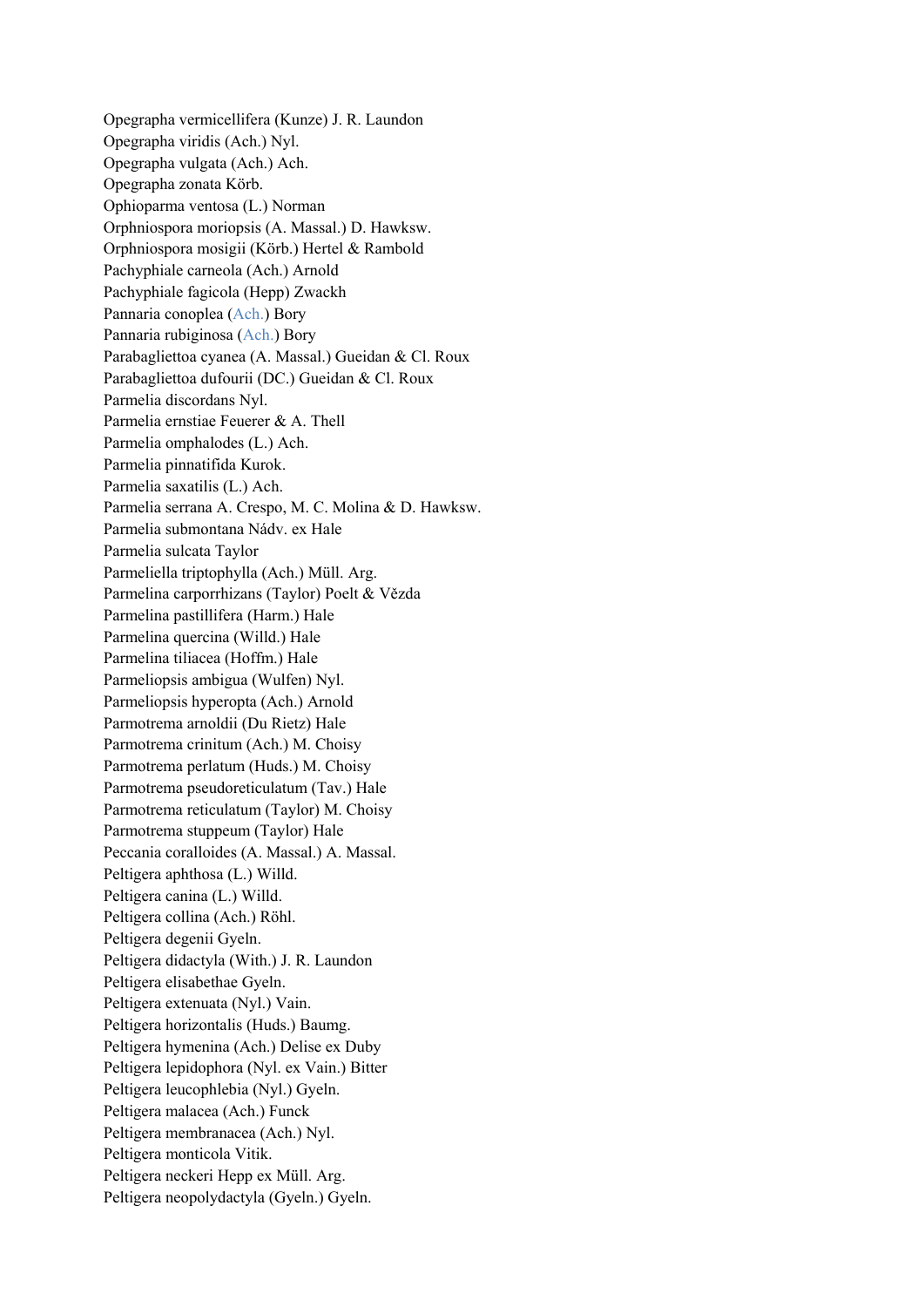Peltigera polydactylon (Neck.) Hoffm. Peltigera ponojensis Gyeln. Peltigera praetextata (Flörke ex Sommerf.) Vain. Peltigera rufescens (Weiss) Humb. Peltigera venosa (L.) Hoffm. Peltula euploca (Ach.) Poelt ex Ozenda & Clauzade Pertusaria albescens (Huds.) M. Choisy & Werner Pertusaria alpina Hepp ex Ahles Pertusaria amara (Ach.) Nyl. Pertusaria aspergilla (Ach.) J. R. Laundon Pertusaria bryontha (Ach.) Nyl. Pertusaria carneopallida (Nyl.) Anzi ex Nyl. Pertusaria chiodectonoides Bagl. ex A. Massal. Pertusaria coccodes (Ach.) Nyl. Pertusaria constricta Erichsen Pertusaria corallina (L.) Arnold Pertusaria coronata (Ach.) Th. Fr. Pertusaria excludens Nyl. Pertusaria flavicans Lamy Pertusaria flavida (DC.) J. R. Laundon Pertusaria geminipara (Th. Fr.) C. Knight ex Brodo Pertusaria glomerata (Ach.) Schaer. Pertusaria hemisphaerica (Flörke) Erichsen Pertusaria heterochroa (Müll. Arg.) Erichsen Pertusaria hymenea (Ach.) Schaer. Pertusaria isidioides (Schaer.) Arnold Pertusaria lactea (L.) Arnold Pertusaria leioplaca DC. Pertusaria leucosora Nyl. Pertusaria multipuncta (Turner) Nyl. Pertusaria ocellata (Wallr.) Körb. Pertusaria ophthalmiza (Nyl.) Nyl. Pertusaria pertusa (Weigel) Tuck. Pertusaria pseudocorallina (Lilj.) Arnold Pertusaria pupillaris (Nyl.) Th. Fr. Pertusaria pustulata (Ach.) Duby Pertusaria sommerfeltii (Flörke ex Sommerf.) Fr. Pertusaria trachythallina Erichsen Pertusaria velata (Turner) Nyl. Pertusaria waghornei Hulting Petractis clausa (Hoffm.) Kremp. Petractis hypoleuca (Ach.) Vězda Phaeographis dendritica (Ach.) Müll. Arg. Phaeographis inusta (Ach.) Müll. Arg. Phaeographis smithii (Leight.) B. de Lesd. Phaeophyscia cernohorskyi (Nádv.) Essl. Phaeophyscia ciliata (Hoffm.) Moberg Phaeophyscia constipata (Norrl. & Nyl.) Moberg Phaeophyscia endococcina (Körb.) Moberg Phaeophyscia endophoenicea (Harm.) Moberg Phaeophyscia hirsuta (Mereschk.) Moberg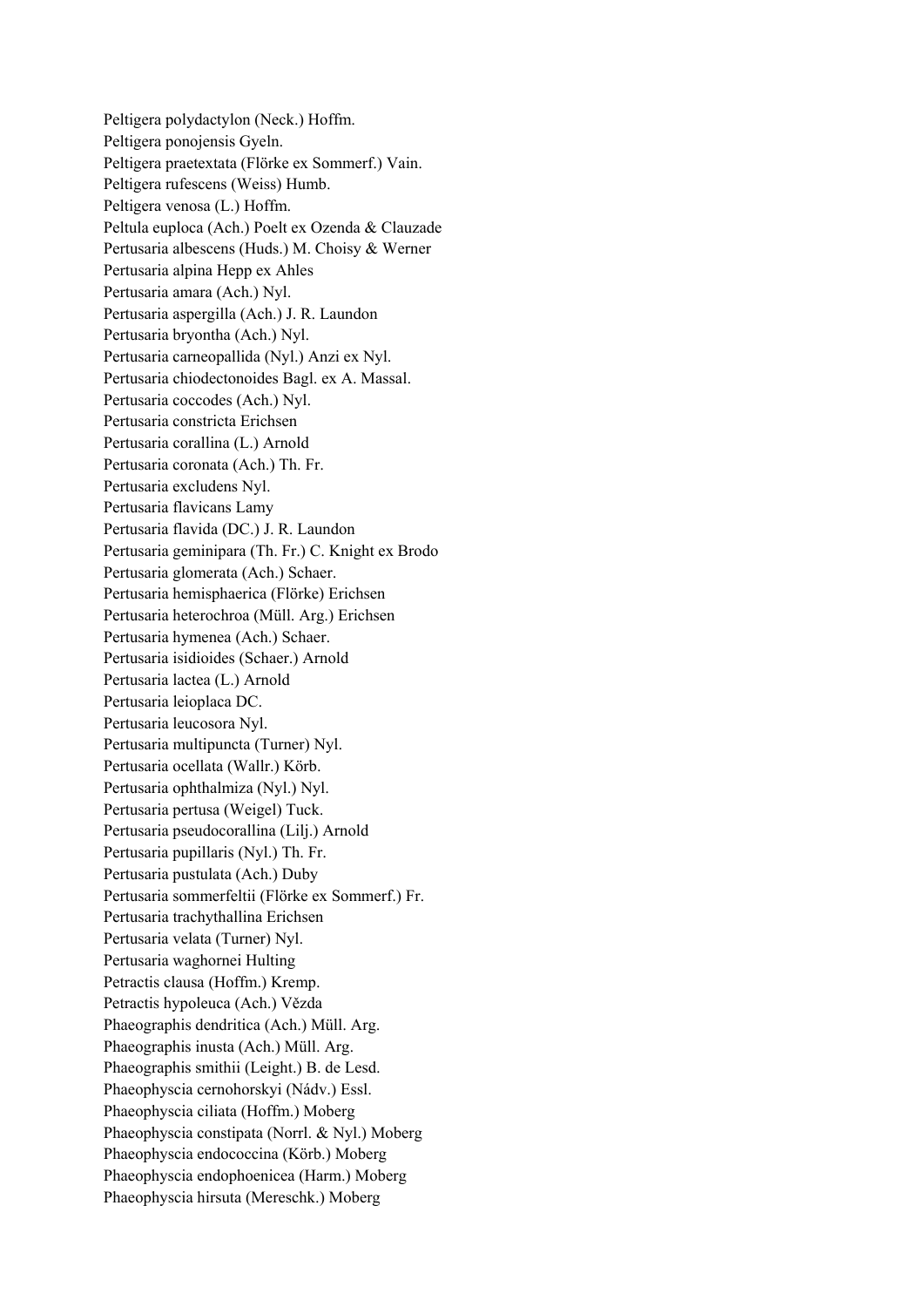Phaeophyscia nigricans (Flörke) Moberg Phaeophyscia orbicularis (Neck.) Moberg Phaeophyscia pusilloides (Zahlbr.) Essl. Phaeophyscia sciastra (Ach.) Moberg Phaeophyscia stiriaca (Poelt) Clauzade & Cl. Roux Phaeorrhiza nimbosa (Fr.) H. Mayrhofer & Poelt Phlyctis agelaea (Ach.) Flot. Phlyctis argena (Spreng.) Flot. Phylliscum demangeonii (Moug. & Nestl.) Nyl. Physcia adscendens H. Olivier Physcia aipolia (Ehrh. ex Humb.) Fürnr. Physcia biziana (A. Massal.) Zahlbr. Physcia caesia (Hoffm.) Fürnr. Physcia clementei (Turner) Lynge Physcia dimidiata (Arnold) Nyl. Physcia dubia (Hoffm.) Lettau Physcia leptalea (Ach.) DC. Physcia magnussonii Frey Physcia stellaris (L.) Nyl. Physcia tenella (Scop.) DC. subsp. tenella Physcia tenella subsp. marina (A. Nyl.) D. Hawksw. Physcia tribacia (Ach.) Nyl. Physcia tribacioides Nyl. Physcia vitii Nádv. Physcia wainioi Räsänen Physciella chloantha (Ach.) Essl. Physconia detersa (Nyl.) Poelt Physconia distorta (With.) J. R. Laundon Physconia enteroxantha (Nyl.) Poelt Physconia grisea (Lam.) Poelt Physconia muscigena (Ach.) Poelt Physconia perisidiosa (Erichsen) Moberg Piccolia ochrophora (Nyl.) Hafellner Pilophorus cereolus (Ach.) Th. Fr. Placidiopsis cartilaginea (Nyl.) Vain. Placidium lachneum (Ach.) B. de Lesd. Placidium michelii A. Massal. Placidium pilosellum (Breuss) Breuss Placidium rufescens (Ach.) A. Massal. Placidium squamulosum (Ach.) Breuss Placocarpus schaereri (Fr.) Breuss Placolecis opaca (Dufour ex Fr.) Hafellner Placopsis gelida (L.) Linds. Placopsis lambii Hertel & V. Wirth Placopyrenium fuscellum (Turner) Gueidan & Cl. Roux Placopyrenium tatrense (Vězda) Breuss Placopyrenium trachyticum (Hazsl.) Breuss Placynthiella dasaea (Stirt.) Tønsberg Placynthiella icmalea (Ach.) Coppins & P. James Placynthiella oligotropha (J. R. Laundon) Coppins & P. James Placynthiella uliginosa (Schrad.) Coppins & P. James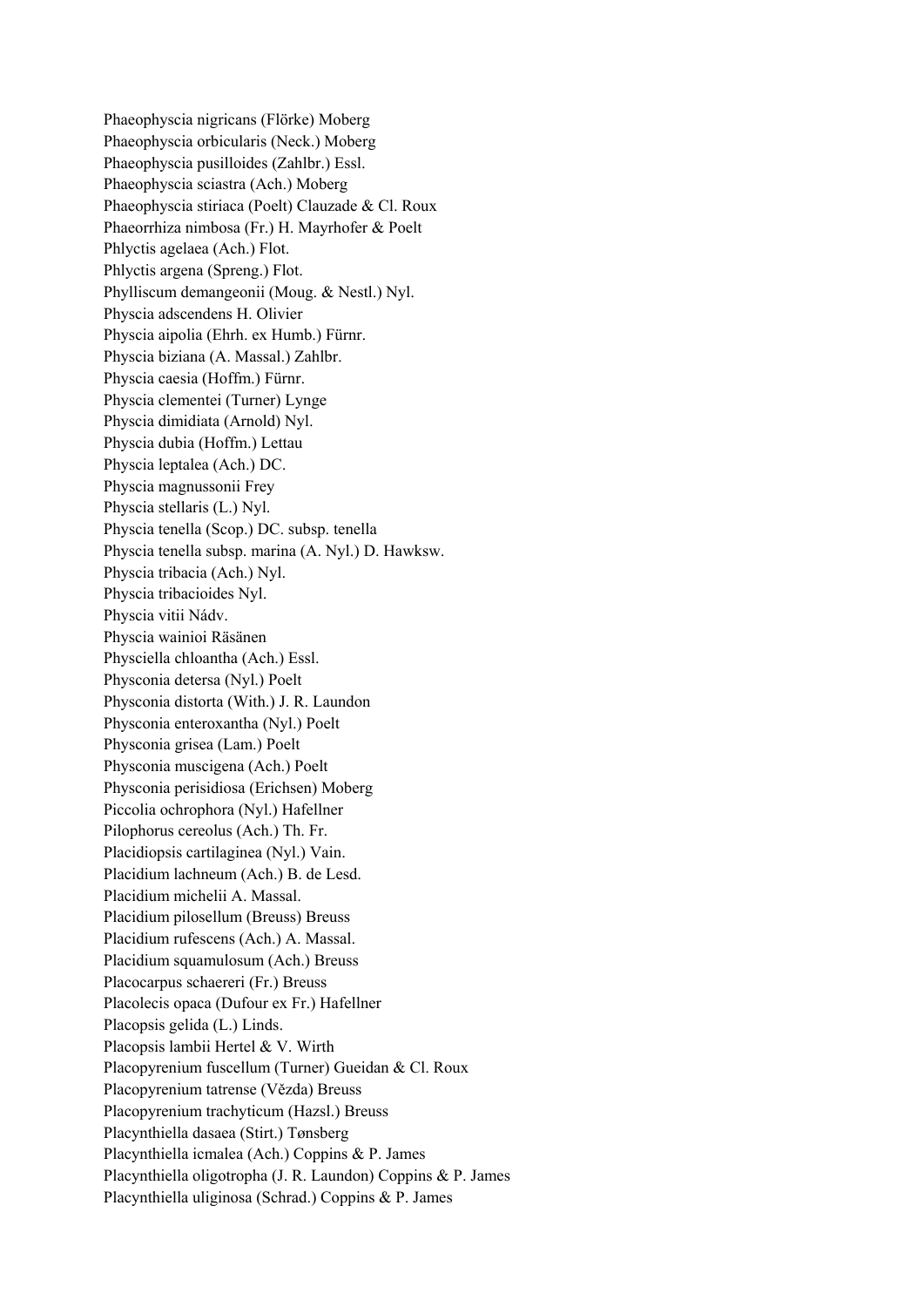Placynthium asperellum (Ach.) Trevis. Placynthium dolichoterum (Nyl.) Trevis. Placynthium filiforme (Garov.) M. Choisy Placynthium flabellosum (Tuck.) Zahlbr. Placynthium garovaglii (A. Massal.) Malme Placynthium hungaricum Gyeln. Placynthium nigrum (Huds.) Gray Placynthium posterulum (Nyl.) Henssen Placynthium rosulans (Th. Fr.) Zahlbr. Placynthium stenophyllum (Tuck.) Fink var. isidiatum Henssen Placynthium subradiatum (Nyl.) Arnold Placynthium tantaleum (Hepp) Hue Platismatia glauca (L.) W. L. Culb. & C. F. Culb. Pleopsidium chlorophanum (Wahlenb.) Zopf Pleopsidium flavum (Bellardi) Körb. Pleurosticta acetabulum (Neck.) Elix & Lumbsch Poeltinula cerebrina (DC.) Hafellner Polyblastia abscondita (Nyl.) Arnold Polyblastia albida Arnold Polyblastia cupularis A. Massal. Polyblastia dermatodes A. Massal. Polyblastia dominans (Arnold) Zahlbr. Polyblastia epigaea A. Massal. Polyblastia evanescens Arnold Polyblastia forana (Anzi) Arnold Polyblastia fugax Rehm Polyblastia fuscoargillacea Anzi Polyblastia helvetica Th. Fr. Polyblastia intermedia Th. Fr. Polyblastia microcarpa (Arnold) Lettau Polyblastia philaea Zschacke Polyblastia plicata (A. Massal.) Lönnr. Polyblastia sendtneri Kremp. Polyblastia sepulta A. Massal. Polyblastia verrucosa (Ach.) Lönnr. Polyblastia viridescens Zschacke Polychidium muscicola (Sw.) Gray Polysporina cyclocarpa (Anzi) Vězda Polysporina simplex (Davies) Vězda Polysporina urceolata (Anzi) Brodo Porina aenea (Wallr.) Zahlbr. Porina ahlesiana (Körb.) Zahlbr. Porina austriaca (Körb.) Arnold Porina borreri (Trevis.) D. Hawksw. & P. James Porina byssophila (Körb. ex Hepp) Zahlbr. Porina chlorotica (Ach.) Müll. Arg. Porina grandis (Körb.) Zahlbr. Porina guentheri (Flot.) Zahlbr. Porina interjungens (Nyl.) Zahlbr. Porina lectissima (Fr.) Zahlbr. Porina leptalea (Durieu & Mont.) A. L. Sm.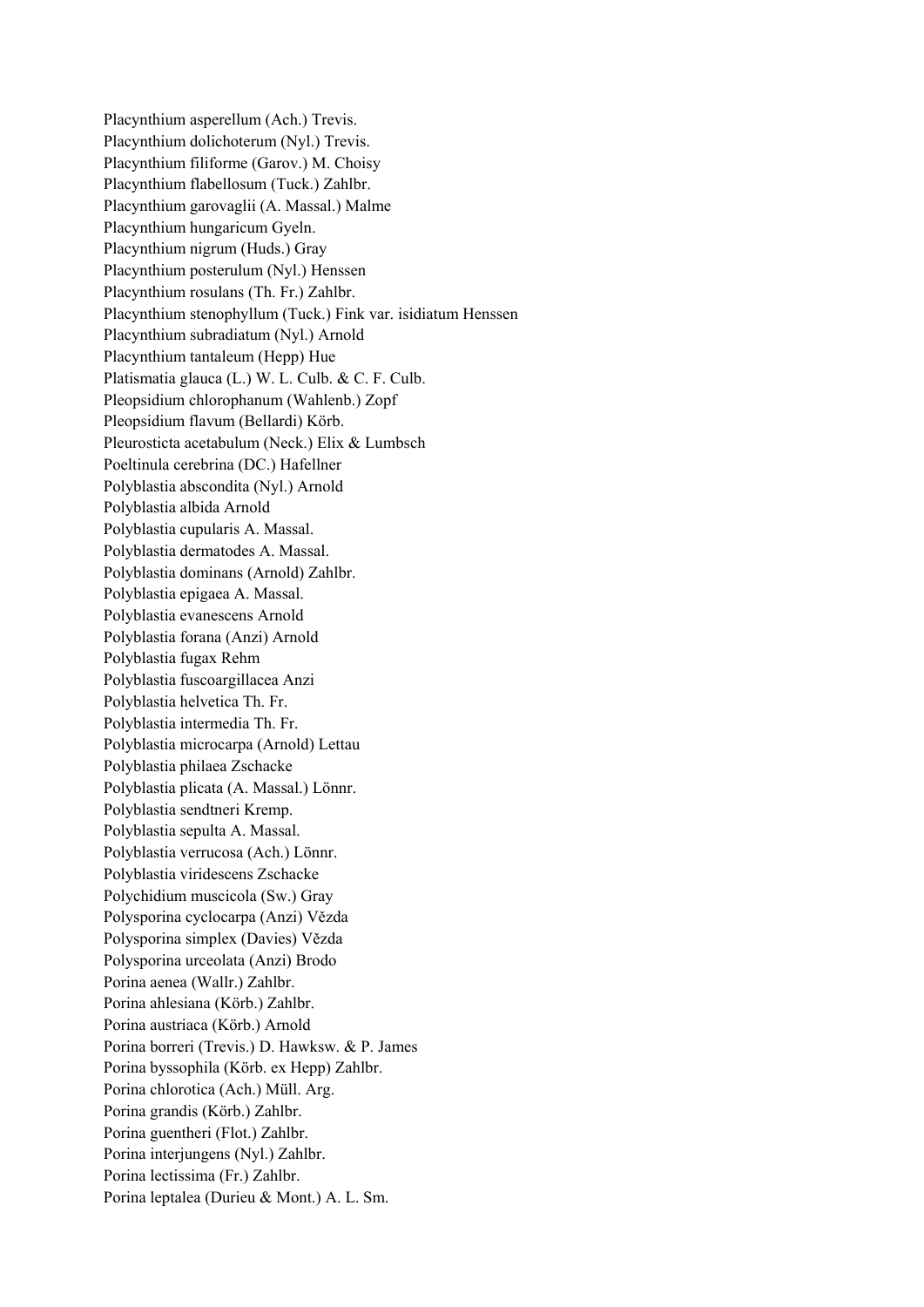Porina linearis (Leight.) Zahlbr. Porina personata (Kremp.) Zahlbr. Porina tigurina (Stizenb.) Lettau Porocyphus coccodes (Flot.) Körb. Porocyphus rehmicus (A. Massal.) Zahlbr. Porpidia albocaerulescens (Wulfen) Hertel & Knoph Porpidia cinereoatra (Ach.) Hertel & Knoph Porpidia contraponenda (Arnold) Knoph & Hertel Porpidia crustulata (Ach.) Hertel & Knoph Porpidia flavicunda (Ach.) Gowan Porpidia flavocruenta Fryday & Buschbom Porpidia hydrophila (Fr.) Hertel & A. J. Schwab Porpidia macrocarpa (DC.) Hertel & A. J. Schwab Porpidia melinodes (Körb.) Gowan & Ahti Porpidia nadvornikiana (Vězda) Hertel Porpidia ochrolemma (Vain.) Brodo & R. Sant. Porpidia platycarpoides (Bagl.) Hertel Porpidia rugosa (Taylor) Coppins & Fryday Porpidia soredizodes (Lamy ex Nyl.) J. R. Laundon Porpidia speirea (Ach.) Kremp. Porpidia superba (Körb.) Hertel & Knoph Porpidia trullisata (Kremp.) Körb. Porpidia tuberculosa (Sm.) Hertel & Knoph Porpidia zeoroides (Anzi) Knoph & Hertel Porpidinia tumidula (Sm.) Timdal Protoblastenia aurata Poelt & Vězda Protoblastenia calva (Dicks.) Zahlbr. Protoblastenia calvella Kainz & Rambold Protoblastenia cyclospora (Hepp ex Körb.) Poelt Protoblastenia incrustans (DC.) J. Steiner Protoblastenia laeta (Poelt) Kainz & Rambold Protoblastenia lilacina Poelt & Vězda Protoblastenia rupestris (Scop.) J. Steiner Protoblastenia siebenhaariana (Körb.) J. Steiner Protoblastenia terricola (Anzi) Lynge Protomicarea limosa (Ach.) Hafellner Protopannaria pezizoides (Weber) P. M. Jørg. & S. Ekman Protoparmelia atriseda (Fr.) R. Sant. & V. Wirth Protoparmelia badia (Hoffm.) Hafellner Protoparmelia cupreobadia (Nyl.) Poelt Protoparmelia hypotremella Herk, Spier & V. Wirth Protoparmelia memnonia Hafellner & Türk Protoparmelia nephaea (Sommerf.) R. Sant. Protoparmelia oleagina (Harm.) Coppins Protothelenella corrosa (Körb.) H. Mayrhofer & Poelt Protothelenella petri H. Mayrhofer & Poelt Protothelenella sphinctrinoidella (Nyl.) H. Mayrhofer & Poelt Protothelenella sphinctrinoides (Nyl.) H. Mayrhofer & Poelt Pseudephebe minuscula (Nyl. ex Arnold) Brodo & D. Hawksw. Pseudephebe pubescens (L.) M. Choisy Pseudevernia furfuracea (L.) Zopf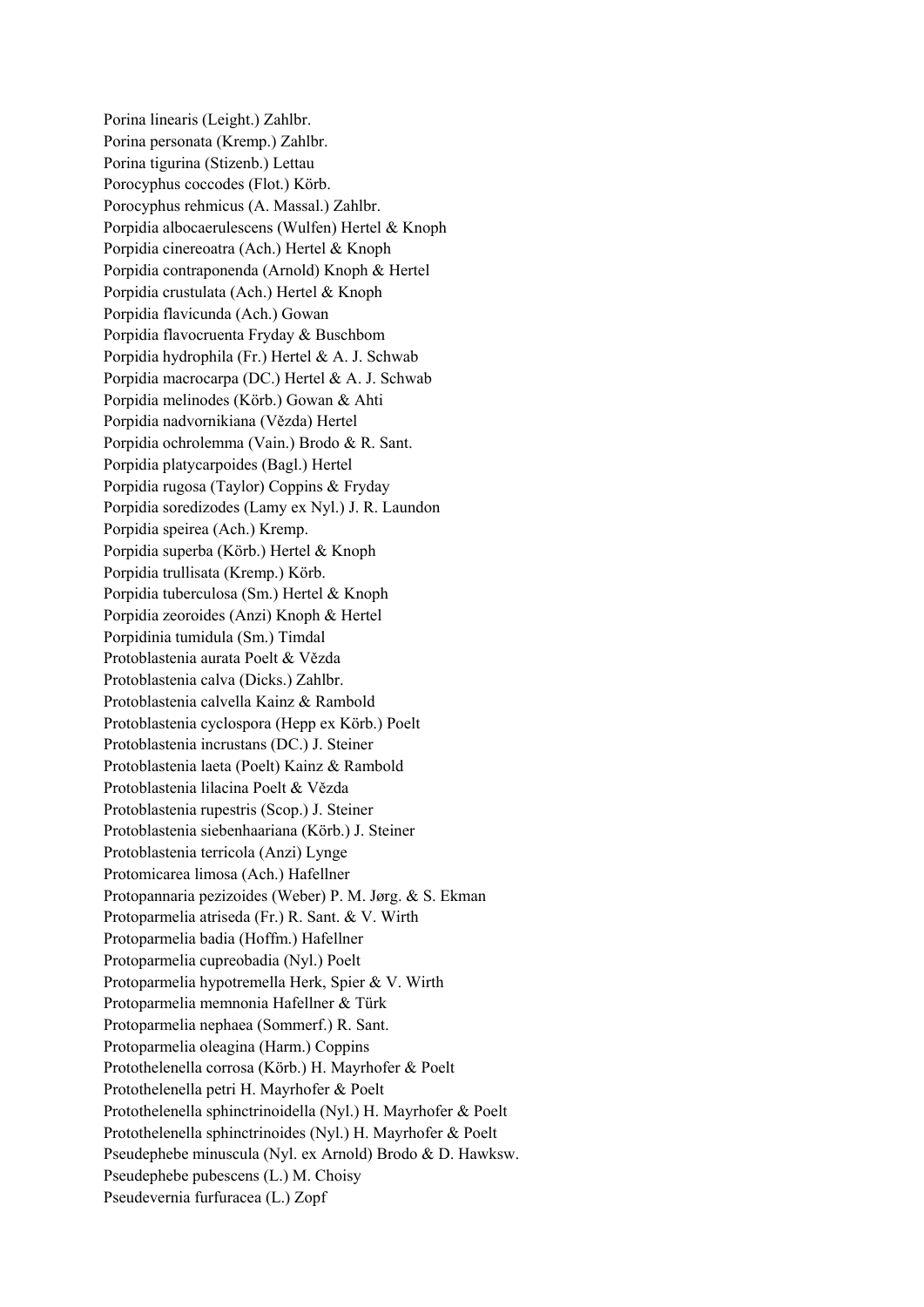Psilolechia clavulifera (Nyl.) Coppins Psilolechia leprosa Coppins & Purvis Psilolechia lucida (Ach.) M. Choisy Psora albilabra (Dufour) Körb. Psora decipiens (Hedw.) Hoffm. Psora globifera (Ach.) A. Massal. Psora saviczii (Tomin) Follmann & A. Crespo Psora testacea (Hoffm.) Ach. Psorinia conglomerata (Ach.) Gotth. Schneid. Psoroglaena abscondita (Coppins & Vězda) Hafellner & Türk Psoroglaena stigonemoides (Orange) Henssen Psoroma hypnorum (Vahl) Gray var. hypnorum Psoroma hypnorum var. paleaceum (Fr.) Rostr. Psorotichia diffracta (Nyl.) Forssell Psorotichia diffundens (Nyl.) Arnold Psorotichia frustulosa Anzi Psorotichia lugubris (A. Massal.) Arnold Psorotichia lutophila Arnold Psorotichia montinii (A. Massal.) Forssell Psorotichia murorum A. Massal. Psorotichia schaereri (A. Massal.) Arnold Pterygiopsis affinis (A. Massal.) Henssen Pterygiopsis neglecta (Erichsen) M. Schultz & Thüs ined. Punctelia borreri (Sm.) Krog Punctelia jeckeri (Roum.) Kalb Punctelia subrudecta (Nyl.) Krog Pycnora leucococca (R. Sant.) R. Sant. Pycnora praestabilis (Nyl.) Hafellner Pycnora sorophora (Vain.) Hafellner Pycnothelia papillaria (Ehrh.) Dufour Pyrenocarpon flotowianum (Hepp) Trevis. Pyrenocollema arenisedum (A. L. Sm.) Coppins Pyrenocollema argilospilum (Nyl.) Coppins Pyrenocollema caesium (Nyl.) R. C. Harris Pyrenocollema subarenisedum (G. Salisb.) Coppins Pyrenocollema tichothecioides (Arnold) R. C. Harris Pyrenopsis conferta (Bornet) Nyl. Pyrenopsis picina (Nyl.) Forssell Pyrenopsis sanguinea Anzi Pyrenopsis separans Hulting Pyrenopsis subareolata Nyl. Pyrenula laevigata (Pers.) Arnold Pyrenula nitida (Weigel) Ach. Pyrenula nitidella (Flörke ex Schaer.) Müll. Arg. Pyxine sorediata (Ach.) Mont. Racodium rupestre Pers. Ramalina baltica Lettau Ramalina calicaris (L.) Fr. Ramalina capitata (Ach.) Nyl. Ramalina cuspidata (Ach.) Nyl. Ramalina elegans (Bagl. & Carestia) Jatta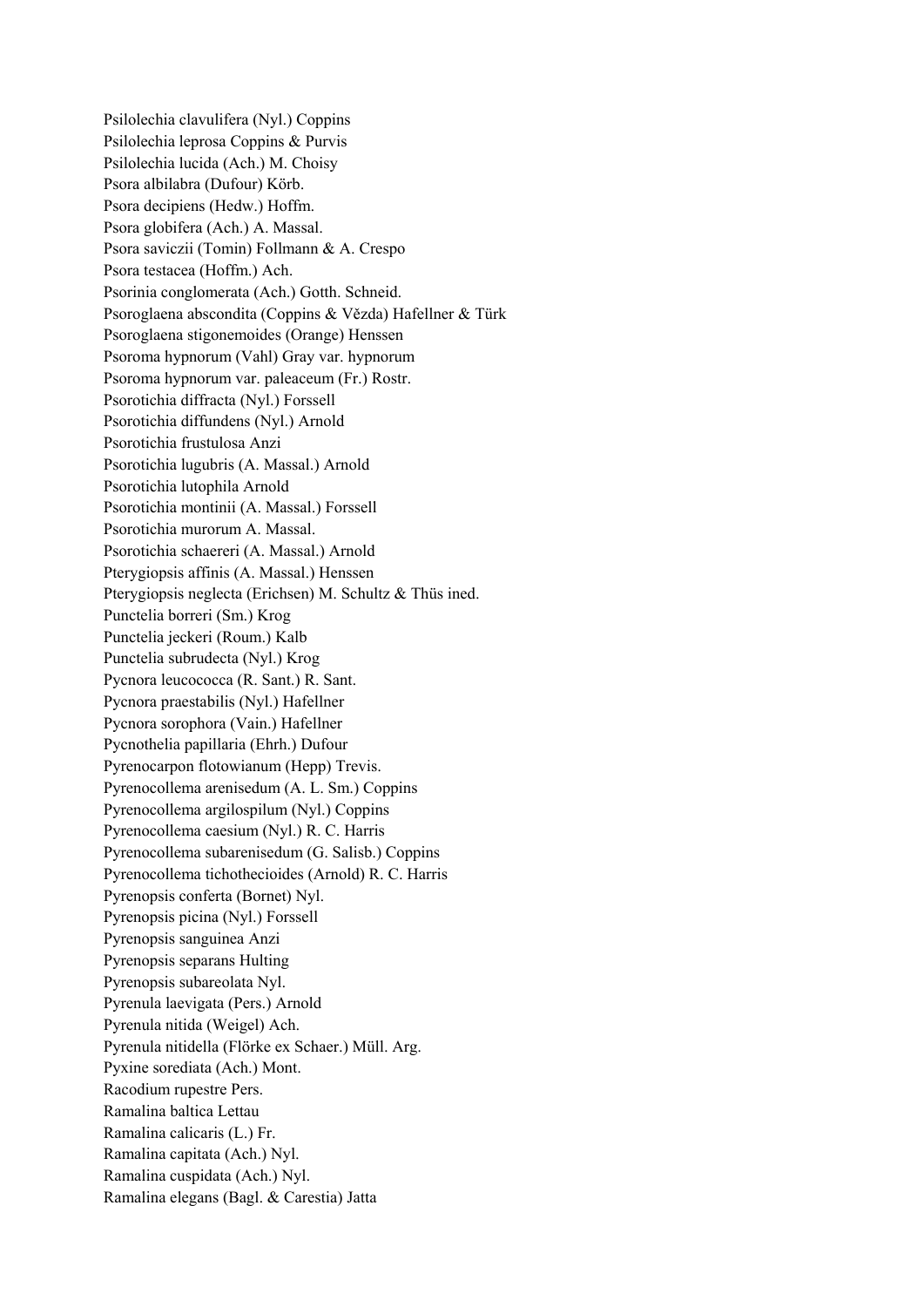Ramalina farinacea (L.) Ach. Ramalina fastigiata (Pers.) Ach. Ramalina fraxinea (L.) Ach. Ramalina intermedia (Delise ex Nyl.) Nyl. Ramalina lacera (With.) J. R. Laundon Ramalina obtusata (Arnold) Bitter Ramalina pollinaria (Westr.) Ach. Ramalina polymorpha (Lilj.) Ach. Ramalina roesleri (Hochst. ex Schaer.) Hue Ramalina siliquosa (Huds.) A. L. Sm. Ramalina sinensis Jatta Ramalina subfarinacea (Nyl. ex Cromb.) Nyl. Ramalina thrausta (Ach.) Nyl. Ramboldia insidiosa (Th. Fr.) Hafellner Ramboldia stuartii (Hampe) Kantvilas & Elix Ramonia chrysophaea (Pers.) Vězda (Eichler et al. 2010) Ramonia interjecta Coppins Reichlingia leopoldii Diederich & Scheid. Rhizocarpon alpicola (Anzi) Rabenh. Rhizocarpon atroflavescens Lynge Rhizocarpon badioatrum (Flörke ex Spreng.) Th. Fr. Rhizocarpon caeruleoalbum (Kremp.) Zahlbr. Rhizocarpon carpaticum Runemark Rhizocarpon cinereovirens (Müll. Arg.) Vain. Rhizocarpon disporum (Nägeli ex Hepp) Müll. Arg. Rhizocarpon distinctum Th. Fr. Rhizocarpon drepanodes Feuerer Rhizocarpon epispilum (Nyl.) Zahlbr. Rhizocarpon eupetraeum (Nyl.) Arnold Rhizocarpon furax Poelt & V. Wirth Rhizocarpon furfurosum H. Magn. & Poelt Rhizocarpon geminatum Körb. Rhizocarpon geographicum (L.) DC. subsp. geographicum Rhizocarpon geographicum subsp. frigidum (Räsänen) Hertel Rhizocarpon grande (Flörke ex Flot.) Arnold Rhizocarpon hochstetteri (Körb.) Vain. Rhizocarpon jemtlandicum (Malme) Malme Rhizocarpon kakurgon Poelt Rhizocarpon lavatum (Fr.) Hazsl. Rhizocarpon lecanorinum Anders Rhizocarpon leptolepis Anzi Rhizocarpon macrosporum Räsänen Rhizocarpon oederi (Weber) Körb. Rhizocarpon petraeum (Wulfen) A. Massal. Rhizocarpon polycarpum (Hepp) Th. Fr. Rhizocarpon postumum (Nyl.) Arnold Rhizocarpon reductum Th. Fr. Rhizocarpon richardii (Lamy ex Nyl.) Zahlbr. Rhizocarpon ridescens (Nyl.) Zahlbr. Rhizocarpon saanaënse Räsänen Rhizocarpon simillimum (Anzi) Lettau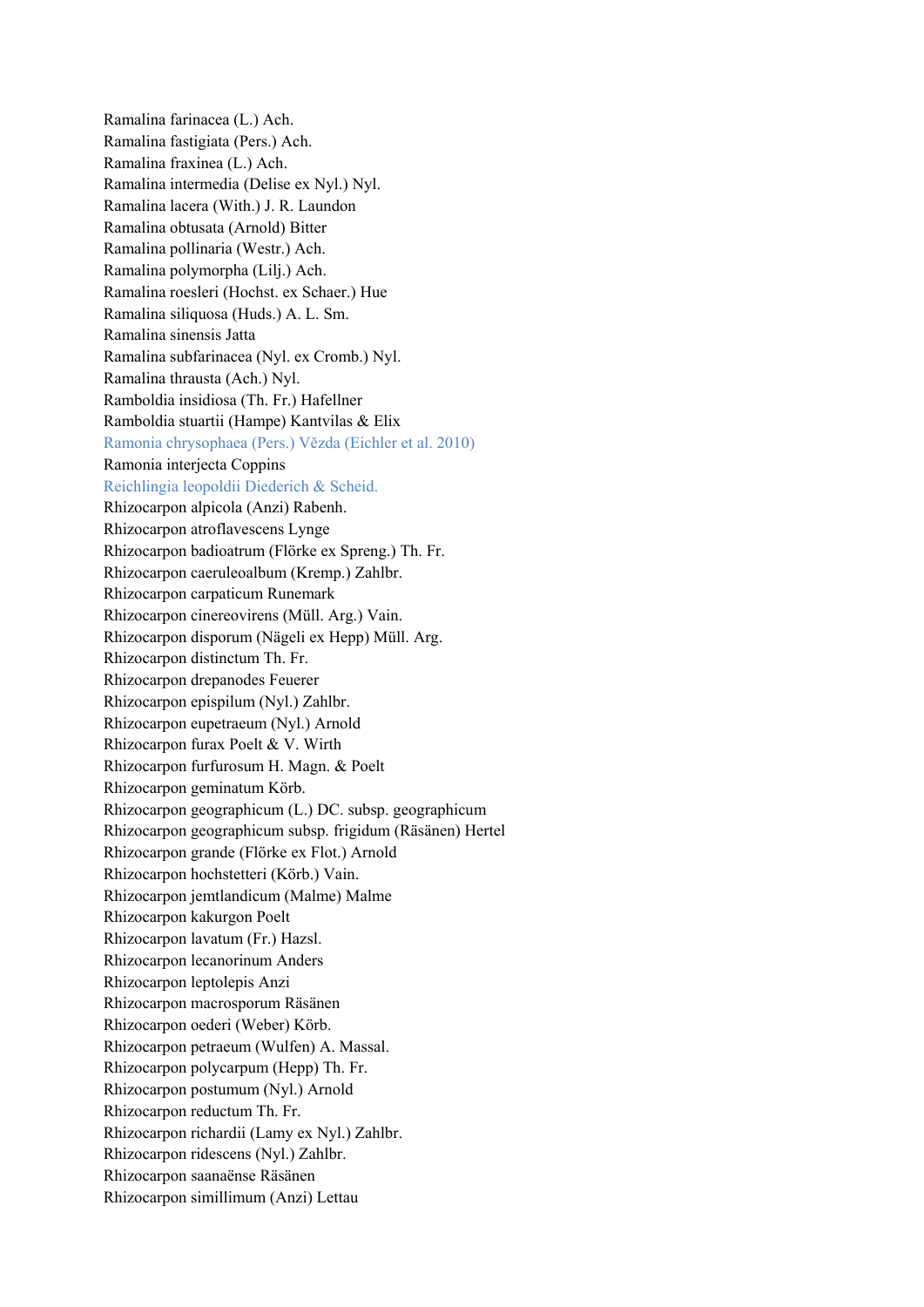Rhizocarpon sorediosum Runemark Rhizocarpon subgeminatum Eitner Rhizocarpon submodestum (Vain.) Vain. Rhizocarpon subpostumum (Nyl.) Arnold Rhizocarpon superficiale (Schaer.) Malme Rhizocarpon umbilicatum (Ramond) Flagey Rhizocarpon viridiatrum (Wulfen) Körb. Rhizoplaca chrysoleuca (Sm.) Zopf Rimularia badioatra (Kremp.) Hertel & Rambold Rimularia furvella (Nyl. ex Mudd) Hertel & Rambold Rimularia gibbosa (Ach.) Coppins, Hertel & Rambold Rimularia gyrizans (Nyl.) Hertel & Rambold Rimularia insularis (Nyl.) Rambold & Hertel Rimularia intercedens (H. Magn.) Coppins Rinodina albana (A. Massal.) A. Massal. Rinodina archaea (Ach.) Arnold Rinodina arnoldii H. Mayrhofer & Poelt Rinodina aspersa (Borrer) J. R. Laundon Rinodina atrocinerea (Dicks.) Körb. Rinodina bischoffii (Hepp) A. Massal. Rinodina calcarea (Arnold) Arnold Rinodina capensis Hampe Rinodina castanomelodes H. Mayrhofer & Poelt Rinodina colobina (Ach.) Th. Fr. Rinodina confragosa (Ach.) Körb. Rinodina conradii Körb. Rinodina dubyana (Hepp) J. Steiner Rinodina efflorescens Malme Rinodina exigua (Ach.) Gray Rinodina fimbriata Körb. Rinodina freyi H. Magn. Rinodina furfurea H. Mayrhofer & Poelt Rinodina glauca Ropin Rinodina griseosoralifera Coppins Rinodina immersa (Körb.) Arnold Rinodina interpolata (Stirt.) Sheard Rinodina laevigata (Ach.) Malme Rinodina lecanorina (A. Massal.) A. Massal. Rinodina luridata (Körb.) H. Mayrhofer, Scheid. & Sheard Rinodina malangica (Norman) Arnold Rinodina milvina (Wahlenb.) Th. Fr. Rinodina mniaraea (Ach.) Körb. Rinodina monacensis Ropin Rinodina occulta (Körb.) Sheard Rinodina oleae Bagl. Rinodina olivaceobrunnea C. W. Dodge & G. E. Baker Rinodina orcularia H. Mayrhofer & Poelt Rinodina orculata Poelt & M. Steiner Rinodina oxydata (A. Massal.) A. Massal. Rinodina parasitica H. Mayrhofer & Poelt Rinodina pityrea Ropin & H. Mayrhofer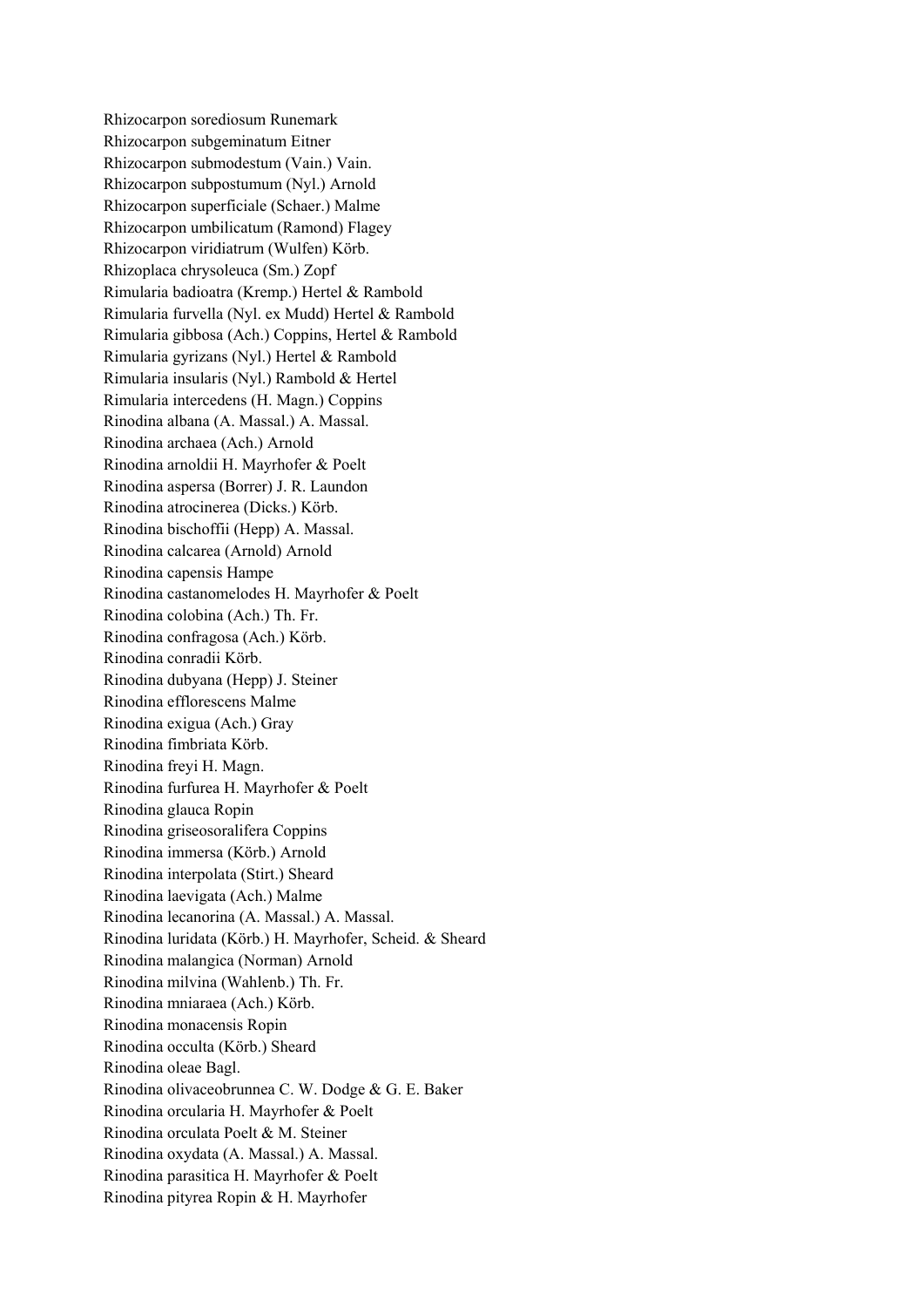Rinodina polyspora Th. Fr. Rinodina purpurifera Poelt Rinodina pyrina (Ach.) Arnold Rinodina rinodinoides (Anzi) H. Mayrhofer & Scheid. Rinodina roscida (Sommerf.) Arnold Rinodina sophodes (Ach.) A. Massal. Rinodina teichophila (Nyl.) Arnold Rinodina tephraspis (Tuck.) Herre Rinodina terrestris Tomin Rinodina trachytica (A. Massal.) Bagl. & Carestia Rinodina trevisanii (Hepp) Körb. Rinodina tunicata H. Mayrhofer & Poelt Rinodina turfacea (Wahlenb.) Körb. Rinodina venostana Buschardt & H. Mayrhofer Rinodina zwackhiana (Kremp.) Körb. Rinodinella dubyanoides (Hepp) H. Mayrhofer & Poelt Romjularia lurida (Ach.) Timdal Ropalospora viridis (Tønsberg) Tønsberg Sagedia mastrucata (Wahlenb.) A. Nordin, S. Savić & Tibell (Nordin et al. 2010) Sagedia simoënsis (Räsänen) A. Nordin, S. Savić & Tibell (Nordin et al. 2010) Sagiolechia protuberans (Ach.) A. Massal. Sarcogyne algoviae H. Magn. Sarcogyne clavus (DC.) Kremp. Sarcogyne cretacea Poelt Sarcogyne distinguenda Th. Fr. Sarcogyne fallax H. Magn. Sarcogyne lapponica (Ach. ex Schaer.) K. Knudsen & Kocourk. Sarcogyne nivea Kremp. Sarcogyne privigna (Ach.) A. Massal. Sarcogyne regularis Körb. Sarcosagium campestre (Fr.) Poetsch & Schied. Schadonia fecunda (Th. Fr.) Vězda & Poelt Schaereria cinereorufa (Schaer.) Th. Fr. Schaereria fuscocinerea (Nyl.) Clauzade & Cl. Roux Schismatomma decolorans (Turner & Borrer ex Sm.) Clauzade & Vězda Schismatomma graphidioides (Leight.) Zahlbr. Schismatomma pericleum (Ach.) Branth & Rostr. Schismatomma umbrinum (Coppins & P. James) Tønsberg & P. M. Jørg. Sclerophora farinacea Chevall. Sclerophora pallida (Pers.) Y.J. Yao & Spooner Sclerophora peronella (Ach.) Tibell Scoliciosporum chlorococcum (Graewe ex Stenh.) Vězda Scoliciosporum curvatum Sérus. Scoliciosporum gallurae Vězda & Poelt Scoliciosporum intrusum (Th. Fr.) Hafellner Scoliciosporum perpusillum J. Lahm ex Körb. Scoliciosporum pruinosum (P. James) Vězda Scoliciosporum sarothamni (Vain.) Vězda Scoliciosporum schadeanum (Erichsen) Vězda Scoliciosporum umbrinum (Ach.) Arnold Silobia dilatata M. Westb. & Wedin (Wirth unpubl.)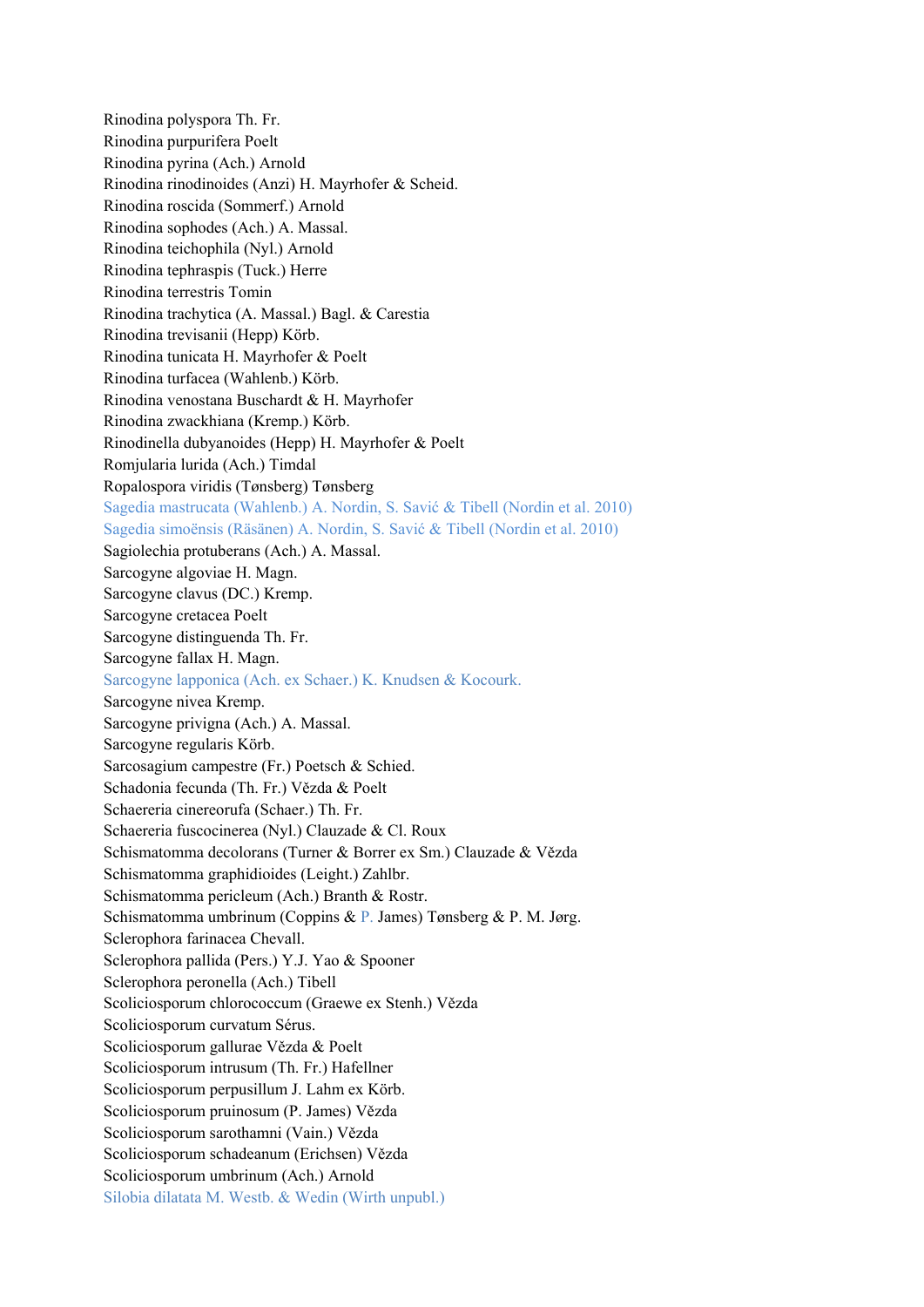Silobia rufescens (Ach.) M. Westb. & Wedin (Westberg et al. 2011) Silobia scabrida (H. Magn.) M. Westb. & Wedin Silobia smaragdula (Wahlenb.) M. Westb. & Wedin Solenopsora candicans (Dicks.) J. Steiner Solorina bispora Nyl. var. bispora Solorina bispora var. macrospora (Harm.) H. Olivier Solorina crocea (L.) Ach. Solorina octospora Arnold Solorina saccata (L.) Ach. Solorina spongiosa (Ach.) Anzi Sphaerophorus fragilis (L.) Pers. Sphaerophorus globosus (Huds.) Vain. Spilonema revertens Nyl. Sporodictyon cruentum (Körb.) Körb. Sporodictyon schaerianum A. Massal. Sporastatia polyspora (Nyl.) Grummann Sporastatia testudinea (Ach.) A. Massal. Squamarina cartilaginea (With.) P. James Squamarina gypsacea (Sm.) Poelt Squamarina lamarckii (DC.) Poelt Squamarina lentigera (Weber) Poelt Staurothele ambrosiana (A. Massal.) Lettau Staurothele areolata (Ach.) Lettau Staurothele bacilligera (Arnold) Arnold Staurothele caesia (Arnold) Arnold Staurothele fissa (Taylor) Zwackh Staurothele frustulenta Vain. Staurothele fuscoargillacea (Britzelm.) Zschacke Staurothele guestphalica (J. Lahm ex Körb.) Arnold Staurothele hymenogonia (Nyl.) Th. Fr. Staurothele meylanii B. de Lesd. Staurothele rufa (A. Massal.) Zschacke Staurothele rugulosa (A. Massal.) Arnold Staurothele rupifraga (A. Massal.) Arnold Staurothele succedens (Rehm ex Arnold) Arnold Steinia geophana (Nyl.) Stein Stenhammarella turgida (Ach.) Hertel Stereocaulon alpinum Laurer Stereocaulon condensatum Hoffm. Stereocaulon dactylophyllum Flörke Stereocaulon evolutum Graewe Stereocaulon incrustatum Flörke Stereocaulon leucophaeopsis (Nyl.) P. James & Purvis Stereocaulon nanodes Tuck. Stereocaulon paschale (L.) Hoffm. Stereocaulon pileatum Ach. Stereocaulon plicatile (Leight.) Fryday & Coppins Stereocaulon saxatile H. Magn. Stereocaulon tomentosum Fr. Stereocaulon vesuvianum Pers. Sticta fuliginosa (Hoffm.) Ach.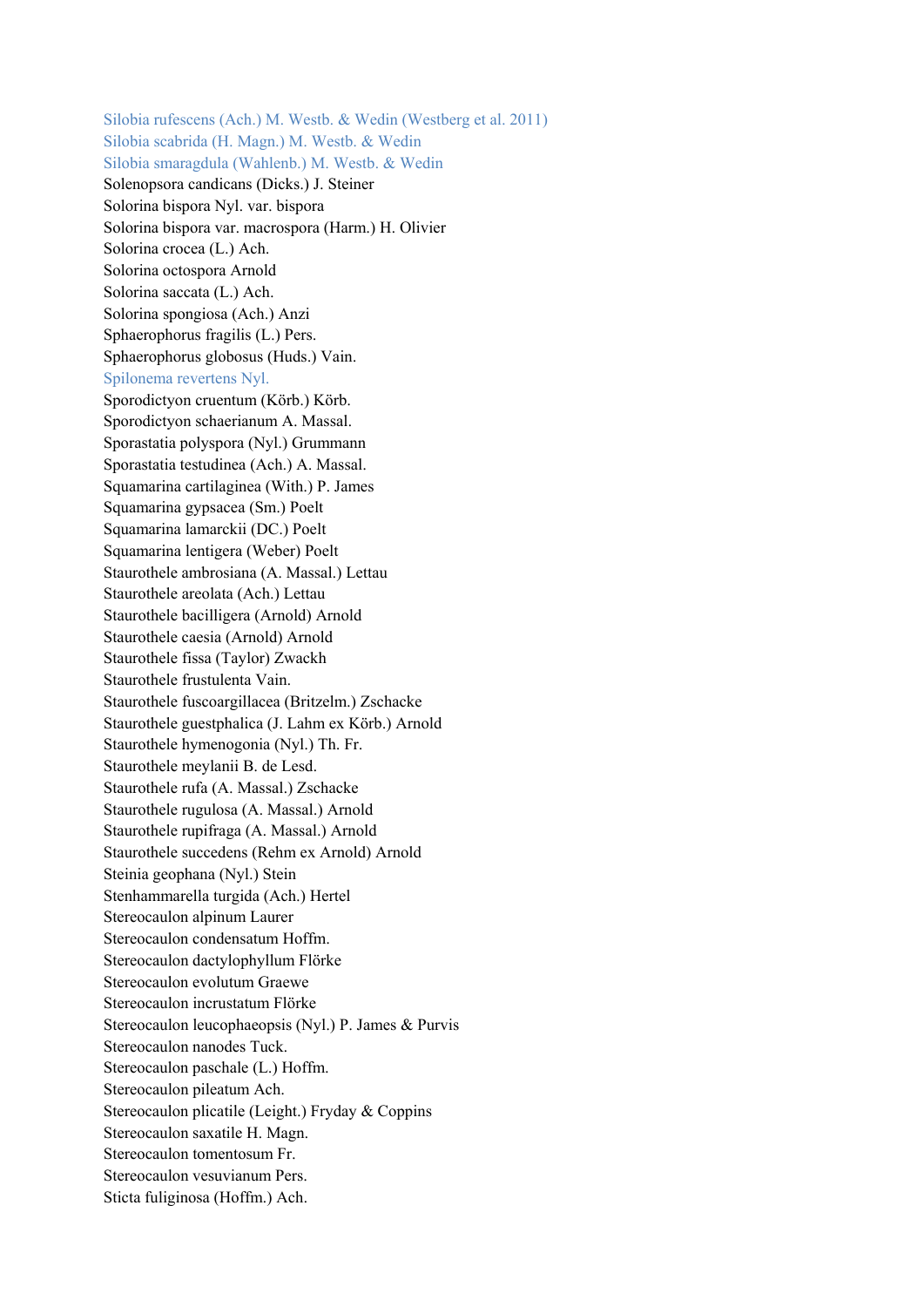Sticta limbata (Sm.) Ach. Sticta sylvatica (Huds.) Ach. Sticta wrightii Tuck. Strangospora deplanata (Almq.) Clauzade & Cl. Roux Strangospora microhaema (Norman) R. A. Anderson Strangospora moriformis (Ach.) Stein Strangospora pinicola (A. Massal.) Körb. Strigula affinis (A. Massal.) R. C. Harris Strigula glabra (A. Massal.) V. Wirth Strigula jamesii (Swinscow) R. C. Harris Strigula stigmatella (Ach.) R. C. Harris Strigula sychnogonioides (Nitschke) R. C. Harris Strigula taylorii (Carroll ex Nyl.) R. C. Harris Synalissa symphorea (Ach.) Nyl. Teloschistes chrysophthalmus (L.) Th. Fr. Tephromela atra (Huds.) Hafellner var. atra Tephromela atra var. torulosa (Flörke) Hafellner Tephromela grumosa (Pers.) Hafellner & Cl. Roux Tephromela pertusarioides (Degel.) Hafellner & Cl. Roux Tetramelas chloroleucus (Körb.) A. Nordin Tetramelas geophilus (Flörke ex Sommerf.) Norman Tetramelas insignis (Nägeli ex Hepp) Kalb Tetramelas papillatus (Sommerf.) Kalb Tetramelas querneus (Dicks.) Norman Tetramelas triphragmioides (Anzi) A. Nordin & Tibell Thamnolia vermicularis (Sw.) Ach. ex Schaer. var. vermicularis Thamnolia vermicularis var. subuliformis (Ehrh.) Schaer. Thelenella modesta (Nyl.) Nyl. Thelenella muscorum (Fr.) Vain. Thelenella pertusariella (Nyl.) Vain. Thelidium aethioboloides Zschacke, non (Nyl.) Vain. Thelidium antonellianum Bagl. & Carestia Thelidium decipiens (Hepp) Kremp. Thelidium dionantense (Hue) Zschacke Thelidium fontigenum A. Massal. Thelidium incavatum (Nyl.) Mudd Thelidium klementii Servít Thelidium methorium (Nyl.) Hellb. Thelidium minimum (A. Massal. ex Körb.) Arnold Thelidium minutulum Körb. Thelidium olivaceum (Fr.) Körb. Thelidium papulare (Fr.) Arnold Thelidium pluvium Orange Thelidium pyrenophorum (Ach.) Mudd Thelidium rehmii Zschacke Thelidium rivuliculum (Nyl.) Migula Thelidium schadeanum Servít Thelidium submethorium (Vain.) Zschacke Thelidium umbrosum (A. Massal.) A. Massal. Thelidium ungeri (Flot.) Körb. Thelidium zwackhii (Hepp) A. Massal.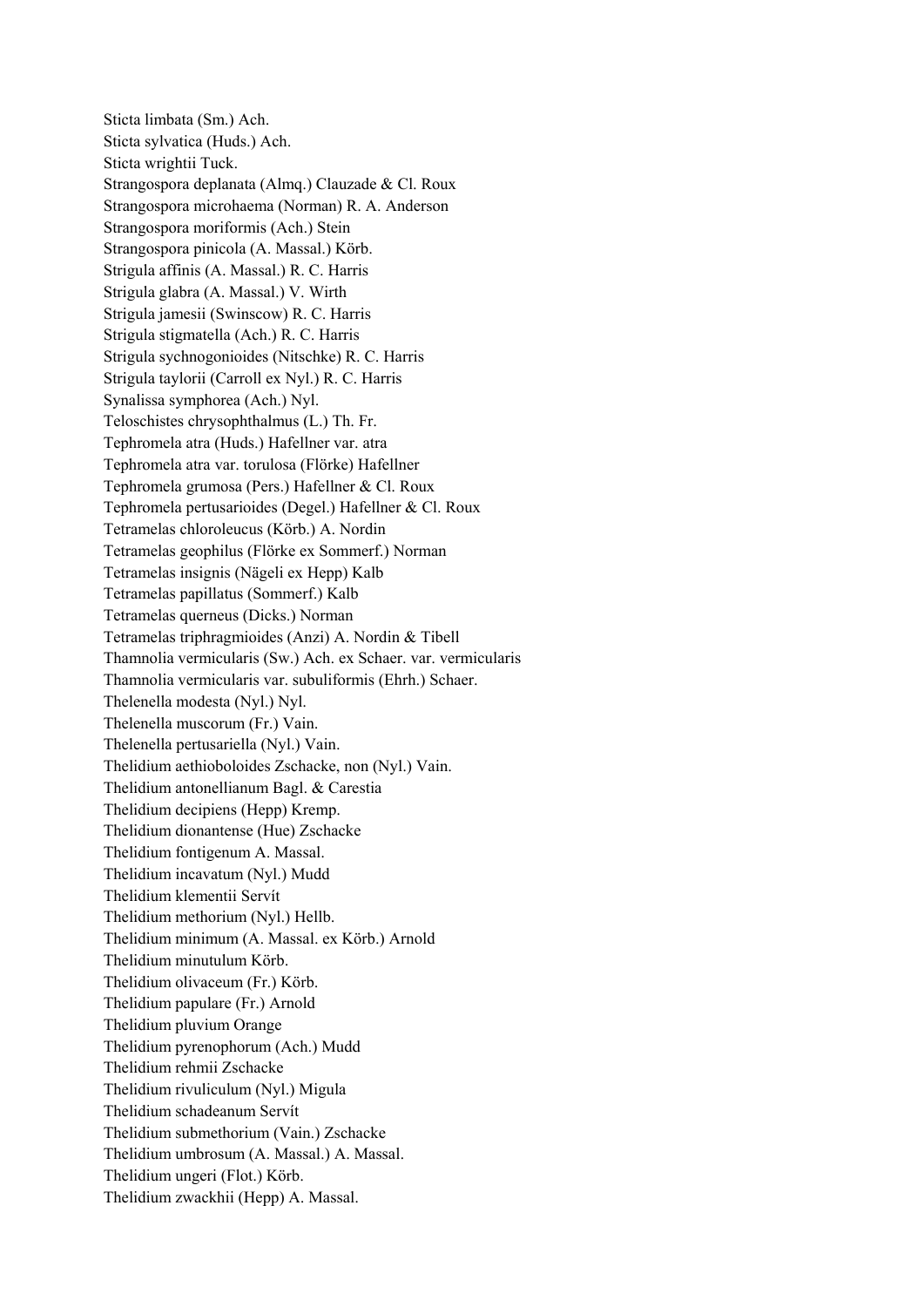Thelignya lignyota (Wahlenb.) P. M. Jørg. & Henssen Thelocarpon citrum (Wallr.) Rossman Thelocarpon coccosporum Lettau Thelocarpon epibolum Nyl. Thelocarpon imperceptum (Nyl.) Mig. Thelocarpon impressellum Nyl. Thelocarpon intermediellum Nyl. Thelocarpon laureri (Flot.) Nyl. Thelocarpon magnussonii G. Salisb. Thelocarpon olivaceum B. de Lesd. Thelocarpon pallidum G. Salisb. Thelocarpon saxicola (Zahlbr.) H. Magn. Thelocarpon superellum Nyl. Thelomma ocellatum (Körb.) Tibell Thelopsis flaveola Arnold Thelopsis melathelia Nyl. Thelopsis rubella Nyl. Thelotrema lepadinum (Ach.) Ach. Thermutis velutina (Ach.) Flot. Thrombium epigaeum (Pers.) Wallr. Thyrea confusa Henssen Toninia alutacea (Anzi) Jatta Toninia aromatica (Turner ex Sm.) A. Massal. Toninia athallina (Hepp) Timdal Toninia candida (Weber) Th. Fr. Toninia cinereovirens (Schaer.) A. Massal. Toninia diffracta (A. Massal.) Zahlbr. Toninia opuntioides (Vill.) Timdal Toninia pennina (Schaer.) Gyeln. Toninia philippea (Mont.) Timdal Toninia physaroides (Opiz) Zahlbr. Toninia rosulata (Anzi) H. Olivier Toninia sedifolia (Scop.) Timdal Toninia squalida (Ach.) A. Massal. Toninia taurica (Szatala) Oxner Toninia toniniana (A. Massal.) Zahlbr. Toninia tristis (Th. Fr.) Th. Fr. Toninia verrucarioides (Nyl.) Timdal Trapelia coarctata (Turner ex Sm.) M. Choisy Trapelia corticola Coppins & P. James Trapelia geochroa (Körb.) Hertel Trapelia glebulosa (Sm.) J. R. Laundon Trapelia obtegens (Th. Fr.) Hertel Trapelia placodioides Coppins & P. James Trapeliopsis aeneofusca (Flörke ex Flot.) Coppins & P. James Trapeliopsis flexuosa (Fr.) Coppins & P. James Trapeliopsis gelatinosa (Flörke) Coppins & P. James Trapeliopsis glaucolepidea (Nyl.) Gotth. Schneid. Trapeliopsis granulosa (Hoffm.) Lumbsch Trapeliopsis pseudogranulosa Coppins & P. James Trapeliopsis viridescens (Schrad.) Coppins & P. James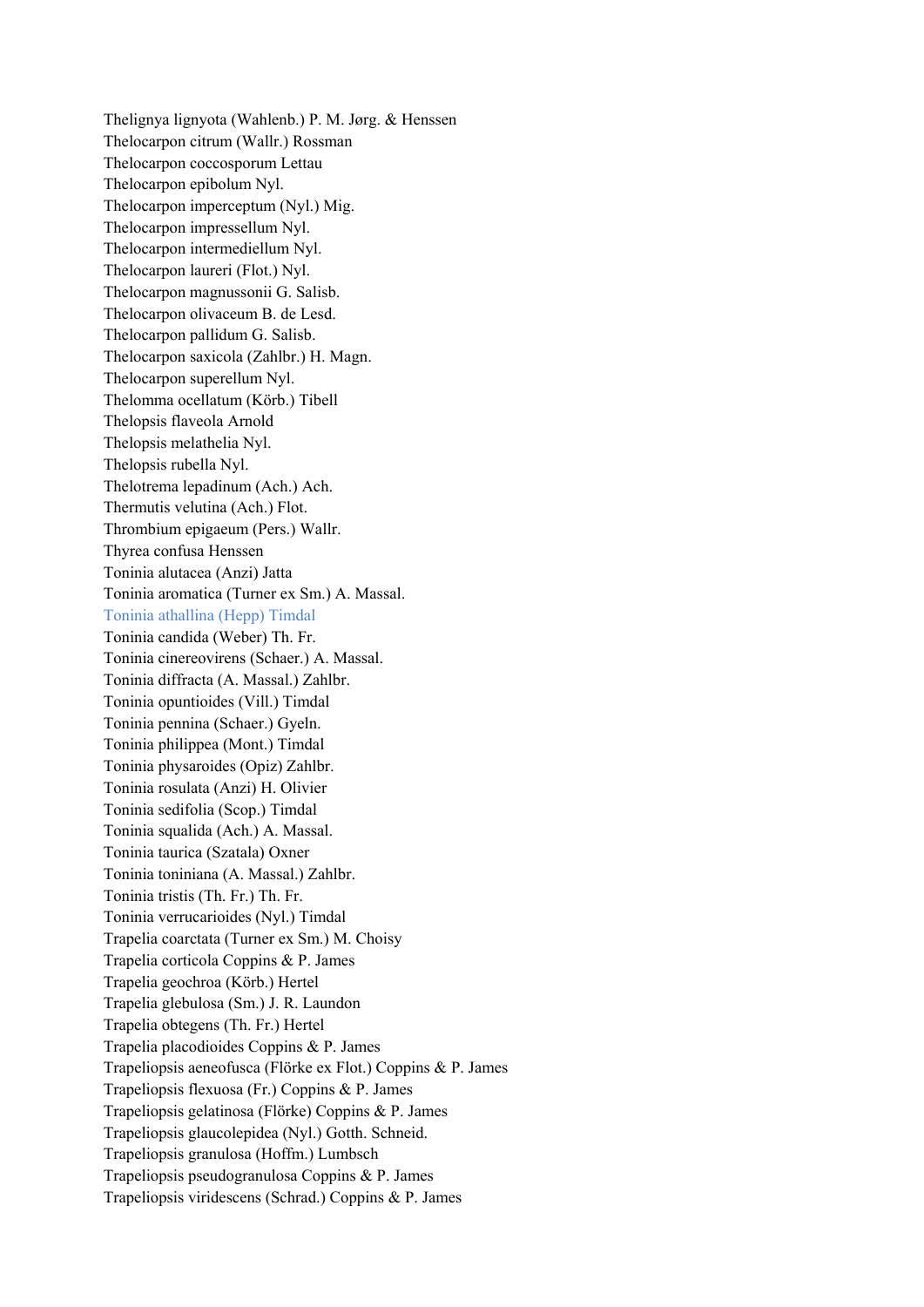Trapeliopsis wallrothii (Flörke ex Spreng.) Hertel & Gotth. Schneid. Tremolecia atrata (Ach.) Hertel Tuckermanopsis chlorophylla (Willd.) Hale Tuckneraria laureri (Kremp.) Randlane & A. Thell Tylothallia biformigera (Leight.) P. James & H. Kilias Umbilicaria cinereorufescens (Schaer.) Frey Umbilicaria crustulosa (Ach.) Frey Umbilicaria cylindrica (L.) Delise ex Duby Umbilicaria deusta (L.) Baumg. Umbilicaria grisea Hoffm. Umbilicaria hirsuta (Sw. ex Westr.) Hoffm. Umbilicaria hyperborea (Ach.) Hoffm. Umbilicaria laevis (Schaer.) Frey Umbilicaria leiocarpa DC. Umbilicaria nylanderiana (Zahlbr.) H. Magn. Umbilicaria polyphylla (L.) Baumg. Umbilicaria polyrrhiza (L.) Fr. Umbilicaria proboscidea (L.) Schrad. Umbilicaria subglabra (Nyl.) Harm. Umbilicaria torrefacta (Lightf.) Schrad. Umbilicaria vellea (L.) Hoffm. Usnea articulata (L.) Hoffm. Usnea barbata (L.) Weber ex F. H. Wigg. Usnea cavernosa Tuck. Usnea ceratina Ach. Usnea chaetophora Stirt. Usnea cornuta Körb. Usnea dasypoga (Ach.) Nyl. Usnea diplotypus Vain. Usnea flavocardia Räsänen Usnea florida (L.) Weber ex F. H. Wigg. Usnea fragilescens Hav. ex Lynge Usnea fulvoreagens (Räsänen) Räsänen Usnea glabrata (Ach.) Vain. Usnea glabrescens (Nyl. ex Vain.) Vain. Usnea hirta (L.) Weber ex F. H. Wigg. Usnea intermedia (A. Massal.) Jatta Usnea lapponica Vain. Usnea longissima Ach. Usnea rubicunda Stirt. Usnea silesiaca Motyka Usnea subfloridana Stirt. Usnea substerilis Motyka Usnea wasmuthii Räsänen Usnocetraria oakesiana (Tuck.) M. J. Lai & J. C. Wei Vahliella leucophaea (Vahl) P. M. Jørg. Vahliella saubinetii (Mont.) P. M. Jørg. Varicellaria rhodocarpa (Körb.) Th. Fr. Verrucaria aberrans Garov. Verrucaria acrotella Ach. Verrucaria aethiobola Wahlenb.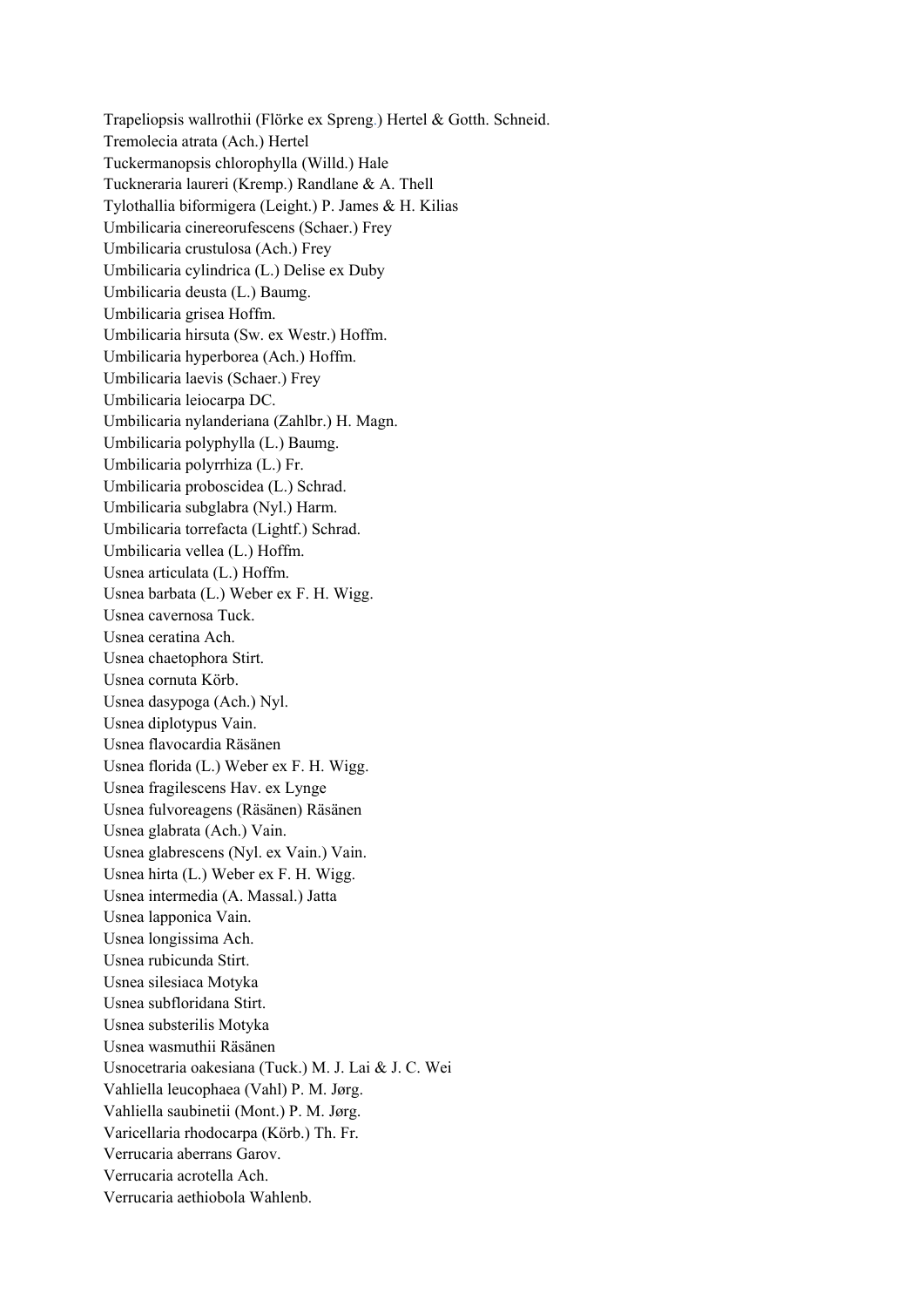Verrucaria amylacea (A. Massal.) Jatta Verrucaria anceps Kremp. Verrucaria apomelaena (A. Massal.) Hepp Verrucaria aquatilis Mudd Verrucaria asperula Servít Verrucaria beltraminiana (A. Massal.) Trevis. Verrucaria botellispora Breuss Verrucaria bryoctona (Th. Fr.) Orange Verrucaria caerulea DC. Verrucaria calcaria Zschacke Verrucaria cataleptoides (Nyl.) Nyl. Verrucaria cinereorufa Schaer. Verrucaria collematodes Garov. Verrucaria commutata Zschacke Verrucaria compacta (A. Massal.) Jatta Verrucaria consociata Servít Verrucaria disjuncta Arnold Verrucaria ditmarsica Erichsen Verrucaria dolosa Hepp Verrucaria elaeina Borrer Verrucaria elaeomelaena (A. Massal.) Arnold Verrucaria erichsenii Zschacke Verrucaria floerkeana Dalla Torre & Sarnth. Verrucaria foveolata (Flörke) A. Massal. Verrucaria fraudulosa Nyl. Verrucaria funckii (Spreng.) Zahlbr. Verrucaria furfuracea (B. de Lesd.) Breuss Verrucaria fusca Pers. Verrucaria fuscoatroides Servít Verrucaria fusconigrescens Nyl. Verrucaria fuscula Nyl. Verrucaria glaucovirens Grummann Verrucaria halizoa Leight. Verrucaria hochstetteri Fr. Verrucaria hydrela Ach. Verrucaria integra (Nyl.) Nyl. Verrucaria internigrescens (Nyl.) Erichsen Verrucaria irmscheriana Erichsen Verrucaria latebrosa Körb. Verrucaria macrostoma Dufour ex DC. Verrucaria maculiformis Kremp. Verrucaria madida Orange Verrucaria margacea (Wahlenb.) Wahlenb. Verrucaria memnonia (Körb.) Arnold Verrucaria mortarii Lamy Verrucaria muelleri (Servít) Breuss Verrucaria muralis Ach. Verrucaria murina Leight. Verrucaria murorum (Arnold) Lindau Verrucaria nigrescens Pers. Verrucaria ochrostoma (Borrer ex Leight.) Trevis.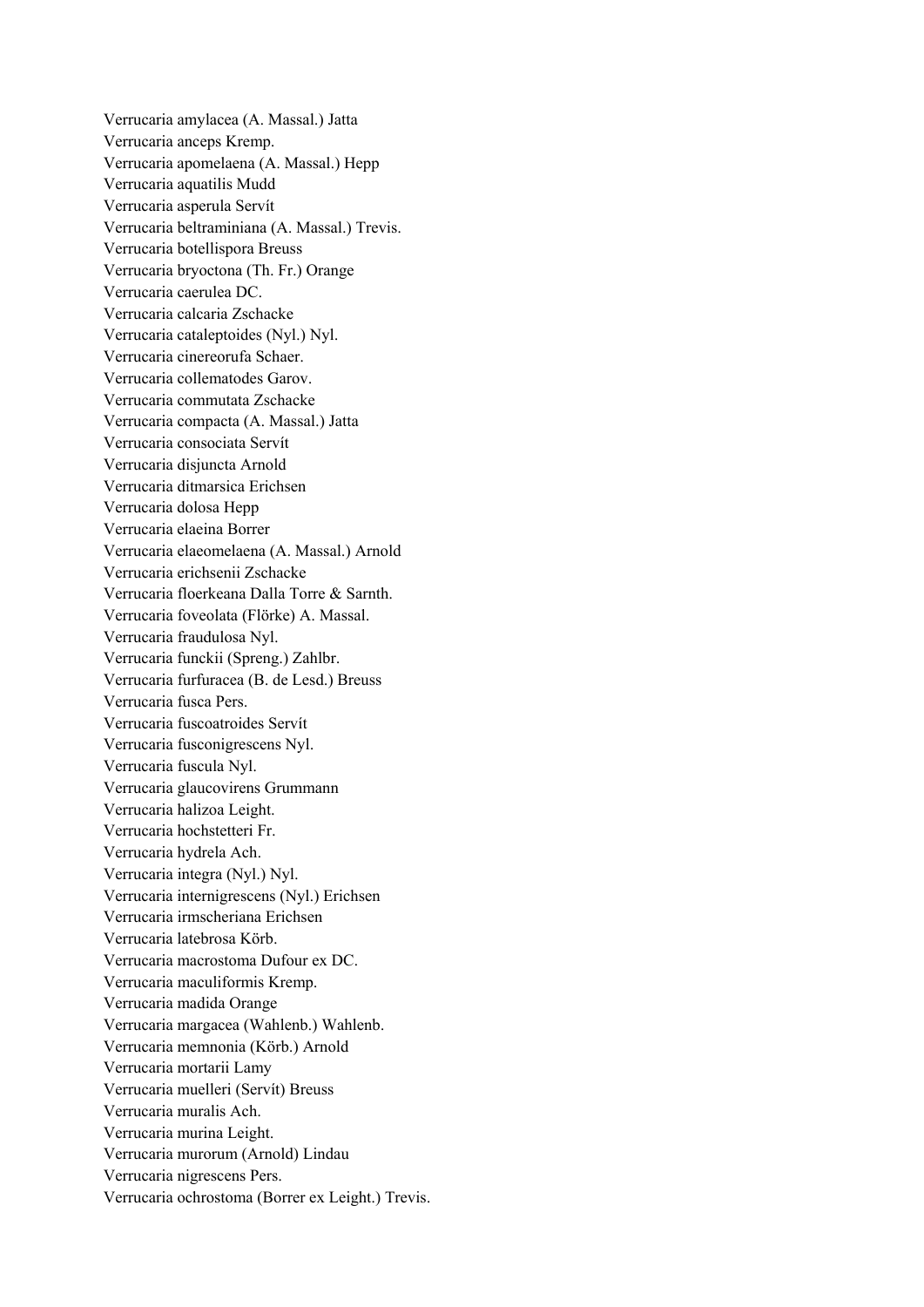Verrucaria phaeosperma Arnold Verrucaria pinguicula A. Massal. Verrucaria poeltii (Servít) Breuss Verrucaria polygonia Körb. Verrucaria polysticta Borrer Verrucaria praetermissa (Trevis.) Anzi Verrucaria ruderum DC. Verrucaria sandstedei B. de Lesd. Verrucaria saprophila (A. Massal.) Trevis. Verrucaria schindleri Servít Verrucaria sphaerospora Anzi Verrucaria subfuscella Nyl. Verrucaria sublobulata Eitner ex Servít Verrucaria submersella Servít Verrucaria tabacina (A. Massal.) Trevis. Verrucaria tectorum (A. Massal.) Körb. Verrucaria thalassina (Zahlbr.) Zschacke Verrucaria transiliens (Arnold) Arnold Verrucaria tristis (A. Massal.) Kremp. Verrucaria umbrinula Nyl. Verrucaria velana (A. Massal.) Zahlbr. Verrucaria viridula (Schrad.) Ach. Verrucaria xyloxena Norman Verrucula granulosaria (Clauzade & Zehetl.) Nav.-Ros. & Cl. Roux Verrucula coccinearia (Zehetl.) Nav.-Ros. & Cl. Roux Verrucula latericola (Erichsen) Nav.-Ros. & Cl. Roux Verrucula protearia (Zehetl.) Nav.-Ros. & Cl. Roux Verruculopsis lecideoides (A. Massal.) Gueidan & Cl. Roux Vezdaea acicularis Coppins Vezdaea aestivalis (Ohlert) Tscherm.-Woess & Poelt Vezdaea cobria Giralt, Poelt & Suanjak Vezdaea leprosa (P. James) Vězda Vezdaea retigera Poelt & Döbbeler Vezdaea rheocarpa Poelt & Döbbeler Vezdaea stipitata Poelt & Döbbeler Vulpicida juniperinus (L.) J.-E. Mattsson & M. J. Lai Vulpicida pinastri (Scop.) J.-E. Mattsson & M. J. Lai Vulpicida tubulosus (Schaer.) J.-E. Mattsson & M. J. Lai Wahlenbergiella mucosa (Wahlenb.) Gueidan & Thüs Wahlenbergiella striatula (Wahlenb.) Gueidan & Thüs Xanthomendoza fallax (Hepp) Søchting, Kärnefelt & S. Y. Kondr. Xanthomendoza fulva (Hoffm.) Søchting, Kärnefelt & S. Y. Kondr. Xanthomendoza poeltii (S. Y. Kondr. & Kärnefelt) Søchting, Kärnefelt & S. Y. Kondr. Xanthomendoza ulophyllodes (Räsänen) Søchting, Kärnefelt & S. Y. Kondr. Xanthoparmelia angustiphylla (Gyeln.) Hale Xanthoparmelia conspersa (Ehrh. ex Ach.) Hale Xanthoparmelia delisei (Duby) O. Blanco et al. Xanthoparmelia loxodes (Nyl.) O. Blanco et al. Xanthoparmelia mougeotii (Schaer. ex D. Dietr.) Hale Xanthoparmelia plittii (Gyeln.) Hale Xanthoparmelia pokornyi (Körb.) O. Blanco et al.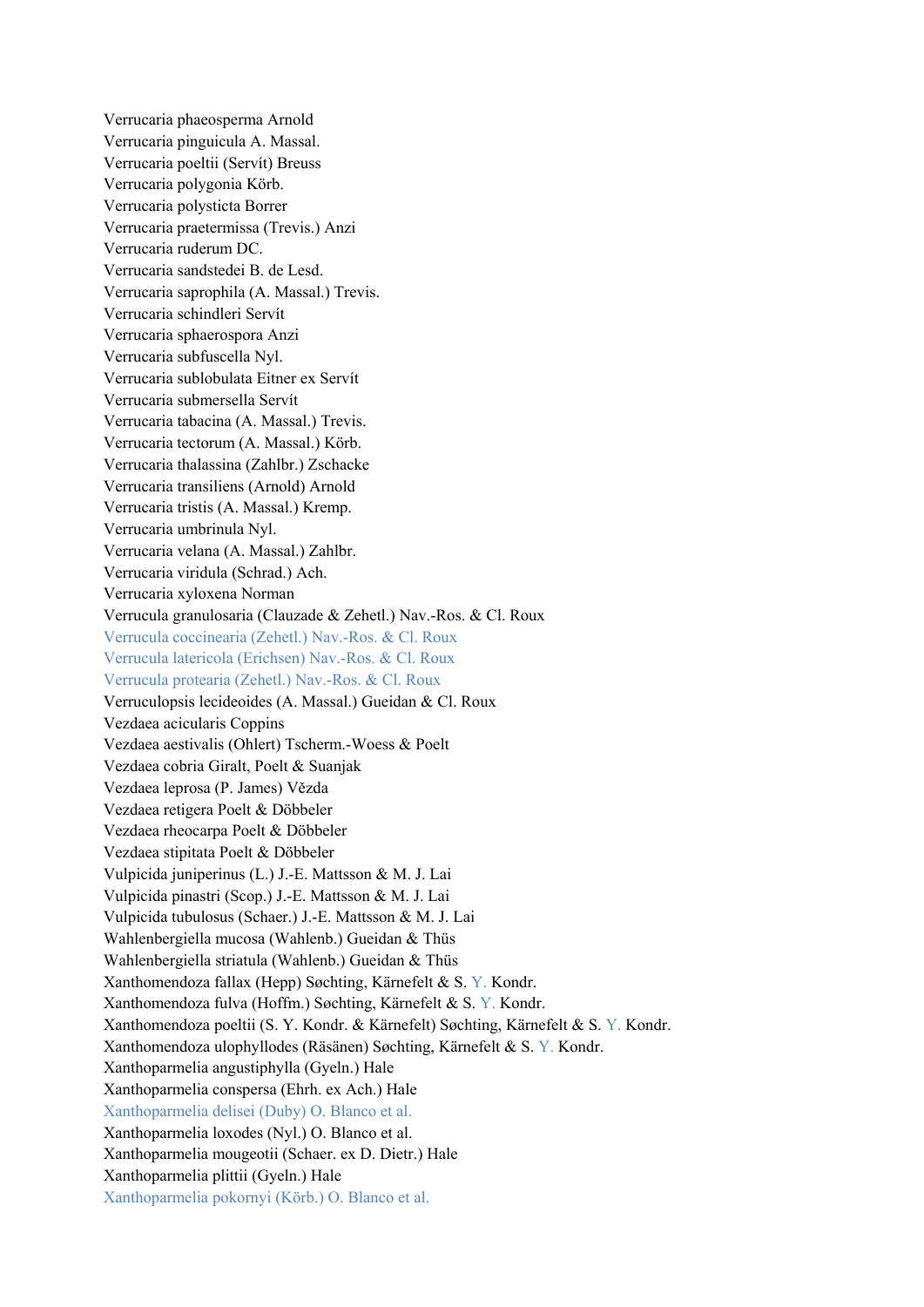Xanthoparmelia protomatrae (Gyeln.) Hale Xanthoparmelia pulla (Ach.) O. Blanco et al. var. pulla Xanthoparmelia stenophylla (Ach.) Ahti & D. Hawksw. Xanthoparmelia tinctina (Maheu & Gillet) Hale Xanthoparmelia verruculifera (Nyl.) O. Blanco et al. Xanthoria aureola (Ach.) Erichsen Xanthoria calcicola Oxner Xanthoria candelaria (L.) Th. Fr. Xanthoria elegans (Link) Th. Fr. Xanthoria parietina (L.) Th. Fr. Xanthoria polycarpa (Hoffm.) Rieber Xanthoria sorediata (Vain.) Poelt Xanthoria ucrainica S. Y. Kondr. Xylographa minutula Körb. Xylographa parallela (Ach.) Fr. Xylographa vitiligo (Ach.) J. R. Laundon Zahlbrucknerella calcarea (Herre) Herre

## **Deleted taxa:**

Acarospora lesdainii Harm. ex A. L. Sm. = Silobia smaragdula Acarospora scabrida Hedl. ex H. Magn. = Silobia scabrida Acarospora smaragdula (Wahlenb.) A. Massal. = Silobia smaragdula Arthonia exilis (Flörke) Anzi = A. apatetica, A. muscigena Aspicilia caesiocinerea (Nyl. ex Malbr.) Arnold = Circinaria caesiocinerea Aspicilia calcarea (L.) Mudd = Circinaria calcarea Aspicilia contorta (Hoffm.) Kremp. subsp. contorta = Circinaria contorta subsp. contorta Aspicilia contorta subsp. hoffmanniana S. Ekman & Fröberg = Circinaria contorta subsp. hoffmanniana Aspicilia gibbosa (Ach.) Körb. = Circinaria gibbosa Aspicilia leprosescens (Sandst.) Motyka = Circinaria leprosescens Aspicilia mastrucata (Wahlenb.) Th. Fr. = Sagedia mastrucata Aspicilia recedens (Taylor) Arnold = Lobothallia recedens Aspicilia simoënsis Räsänen = Sagedia simoënsis Biatora hertelii Printzen & Etayo: the species does not occur in Germany Buellia badia (Fr.) A. Massal. = Monerolecia badia Caloplaca aractina (Fr.) Häyrén = C. viridirufa Caloplaca xanthostigmoidea (Räsänen) Zahlbr.: German specimens belong to C. bryochrysion Cyrtidula hippocastani (DC.) R. C. Harris: moved as facultatively lichenized fungus to the list of lichenrelated fungi Cyrtidula quercus (A. Massal.) Minks: moved as facultatively lichenized fungus to the list of lichen-related fungi Endocarpon latzelianum Servít = E. psorodeum Fulgensia schistidii (Anzi) Poelt = Caloplaca schistidii Lecanora ramulicola (H. Magn.) Printzen & P. F. May = L. filamentosa Lecidea hercynica Hauck & Schmull = Lecanora filamentosa Leptorhaphis amygdali (A. Massal.) Zwackh: moved as facultatively lichenized fungus to the list of lichenrelated fungi Leptorhaphis atomaria (Ach.) Szatala: moved as facultatively lichenized fungus to the list of lichen-related fungi

Leptorhaphis epidermidis (Ach.) Th. Fr.: moved as facultatively lichenized fungus to the list of lichen-related fungi